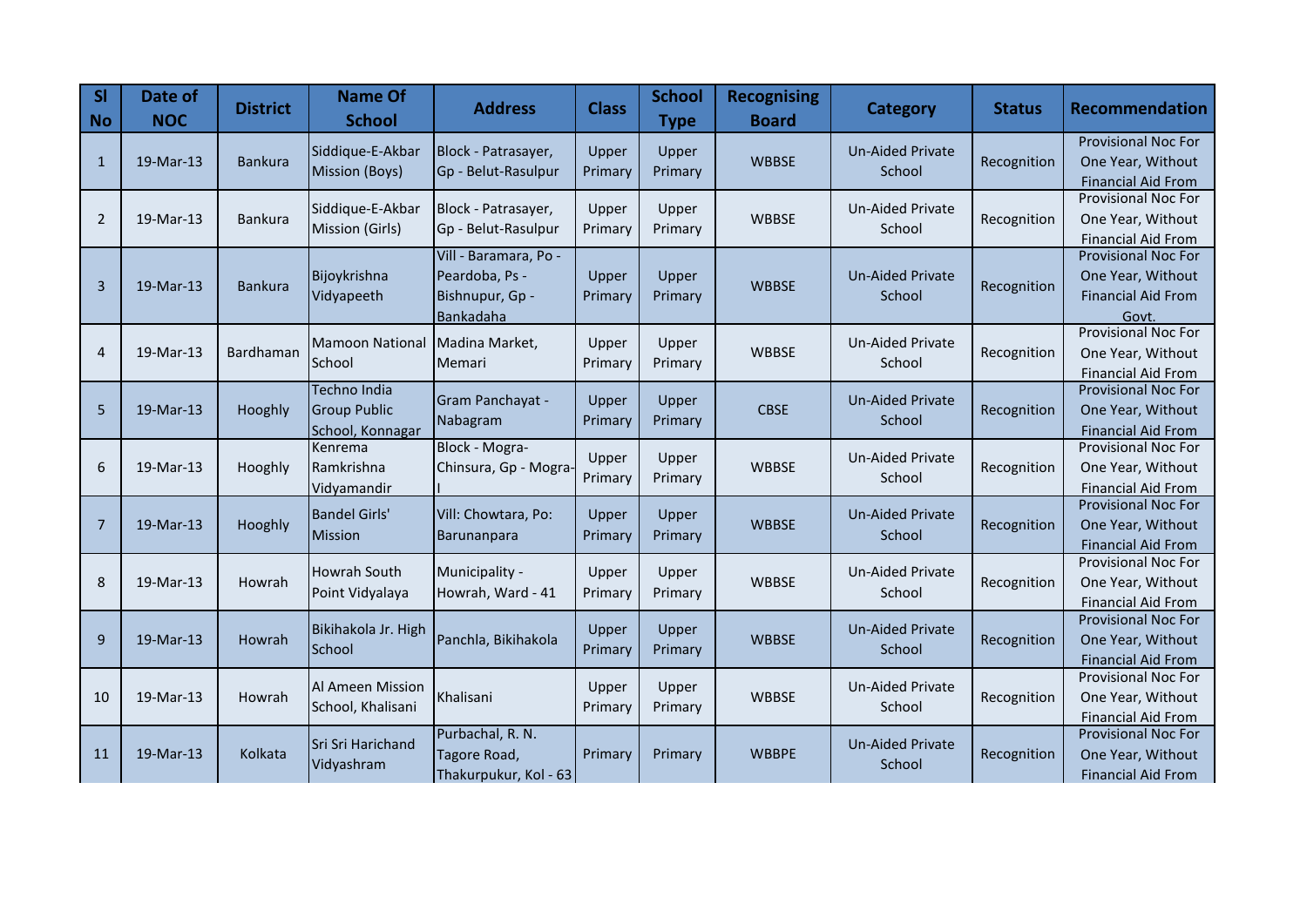| SI<br><b>No</b> | Date of<br><b>NOC</b> | <b>District</b> | <b>Name Of</b><br><b>School</b> | <b>Address</b>                     | <b>Class</b> | <b>School</b><br><b>Type</b> | <b>Recognising</b><br><b>Board</b> | <b>Category</b>         | <b>Status</b> | <b>Recommendation</b>                                   |
|-----------------|-----------------------|-----------------|---------------------------------|------------------------------------|--------------|------------------------------|------------------------------------|-------------------------|---------------|---------------------------------------------------------|
|                 |                       |                 | <b>Gisu International</b>       | 4/61, Bijoygarh, Kol               |              |                              |                                    | <b>Un-Aided Private</b> |               | <b>Provisional Noc For</b>                              |
| 12              | 19-Mar-13             | Kolkata         | School                          | 32                                 | Primary      | Primary                      | <b>WBBPE</b>                       | School                  | Recognition   | One Year, Without                                       |
|                 |                       |                 |                                 |                                    |              |                              |                                    |                         |               | <b>Financial Aid From</b><br><b>Provisional Noc For</b> |
|                 |                       | Kolkata         | Lake Point                      | 137/1, Sarat Ghosh                 |              |                              |                                    | <b>Un-Aided Private</b> |               |                                                         |
| 13              | 19-Mar-13             |                 | <b>Convent School</b>           | Garden Road,<br>Dhakuria, Kol - 31 | Primary      | Primary                      | <b>WBBPE</b>                       | School                  | Recognition   | One Year, Without<br><b>Financial Aid From</b>          |
|                 |                       |                 |                                 |                                    |              |                              |                                    |                         |               | Provisional Noc For                                     |
| 14              | 19-Mar-13             | Kolkata         | <b>Blooming Dale</b>            | 459, Madurdaha, Kol                | Primary      | Primary                      | <b>WBBPE</b>                       | Un-Aided Private        | Recognition   | One Year, Without                                       |
|                 |                       |                 | Academy                         | 107                                |              |                              |                                    | School                  |               | <b>Financial Aid From</b>                               |
|                 |                       |                 |                                 | 101/36, Kalitala                   |              |                              |                                    | <b>Un-Aided Private</b> |               | <b>Provisional Noc For</b>                              |
| 15              | 19-Mar-13             | Kolkata         | <b>Oxford House</b>             | Purbachal Road, Kol                | Primary      | Primary                      | <b>WBBPE</b>                       | School                  | Recognition   | One Year, Without                                       |
|                 |                       |                 |                                 | 78                                 |              |                              |                                    |                         |               | <b>Financial Aid From</b>                               |
|                 |                       |                 | Bodhoday Vidya                  | Sajneberia, R. C.                  |              |                              |                                    | <b>Un-Aided Private</b> |               | <b>Provisional Noc For</b>                              |
| 16              | 19-Mar-13             | Kolkata         | Mandir, Sajneberia              | Thakurani, Joka,                   | Primary      | Primary                      | <b>WBBPE</b>                       | School                  | Recognition   | One Year, Without                                       |
|                 |                       |                 |                                 | Haridevpur, Kol - 104              |              |                              |                                    |                         |               | <b>Financial Aid From</b>                               |
| 17              | 19-Mar-13             | Kolkata         | Narikeldanga                    | 15, Narikeldanga                   |              |                              | <b>WBBPE</b>                       | <b>Un-Aided Private</b> |               | <b>Provisional Noc For</b>                              |
|                 |                       |                 | Deshbandhu<br>Shishu Shiksha    | North Road, Kol - 11               | Primary      | Primary                      |                                    | School                  | Recognition   | One Year, Without<br><b>Financial Aid From</b>          |
|                 |                       |                 |                                 |                                    |              |                              |                                    |                         |               | <b>Provisional Noc For</b>                              |
| 18              | 19-Mar-13             | Nadia           | Raghunath Sishu                 | 323 K B M Das Roy                  | Primary      | Primary                      | <b>WBBPE</b>                       | <b>Un-Aided Private</b> | Recognition   | One Year, Without                                       |
|                 |                       |                 | <b>Bihar</b>                    | Para, Chakdaha                     |              |                              |                                    | School                  |               | <b>Financial Aid From</b>                               |
|                 |                       | North 24        | Al-Hadi Mission                 | Block - Basirhat-li, Gp            | Upper        |                              |                                    | <b>Un-Aided Private</b> |               | <b>Provisional Noc For</b>                              |
| 19              | 19-Mar-13             | Parganas        |                                 | Ghorarash                          | Primary      | Upper<br>Primary             | <b>WBBSE</b>                       | School                  | Recognition   | One Year, Without                                       |
|                 |                       |                 | (Jr. High)                      | Kulingram                          |              |                              |                                    |                         |               | <b>Financial Aid From</b>                               |
|                 |                       | North 24        | Al-Mustafa                      | Block - Basirhat-li, Gp            | Upper        | Upper                        |                                    | <b>Un-Aided Private</b> |               | Provisional Noc For                                     |
| 20              | 19-Mar-13             | Parganas        | Mission                         | Ghorarash                          | Primary      | Primary                      | <b>WBBSE</b>                       | School                  | Recognition   | One Year, Without                                       |
|                 |                       |                 |                                 | Kulingram                          |              |                              |                                    |                         |               | <b>Financial Aid From</b>                               |
|                 |                       | Purba           | Vivekananda                     | Ps - Ramnagar, Gp -                | Upper        | Upper                        |                                    | <b>Un-Aided Private</b> |               | <b>Provisional Noc For</b>                              |
| 21              | 19-Mar-13             | Medinipur       | Academy                         | Depal                              | Primary      | Primary                      | <b>ICSE</b>                        | School                  | Recognition   | One Year, Without                                       |
|                 |                       |                 |                                 |                                    |              |                              |                                    |                         |               | <b>Financial Aid From</b><br>Provisional Noc For        |
| 22              | 19-Mar-13             | Purba           | Viswa Vedic                     | Block - Panskura, Gp               | Upper        | Upper                        | <b>WBBSE</b>                       | <b>Un-Aided Private</b> | Recognition   | One Year, Without                                       |
|                 |                       | Medinipur       | Sikshaniketan                   | Panskura                           | Primary      | Primary                      |                                    | School                  |               | <b>Financial Aid From</b>                               |
|                 |                       |                 |                                 |                                    |              |                              |                                    |                         |               | Provisional Noc For                                     |
| 23              | 19-Mar-13             | South 24        | Namkhana                        | Vill + Po - Namkhana,              | Upper        | Upper                        | <b>WBBSE</b>                       | <b>Un-Aided Private</b> | Recognition   | One Year, Without                                       |
|                 |                       | Parganas        | Academy                         | Kakdwip                            | Primary      | Primary                      |                                    | School                  |               | <b>Financial Aid From</b>                               |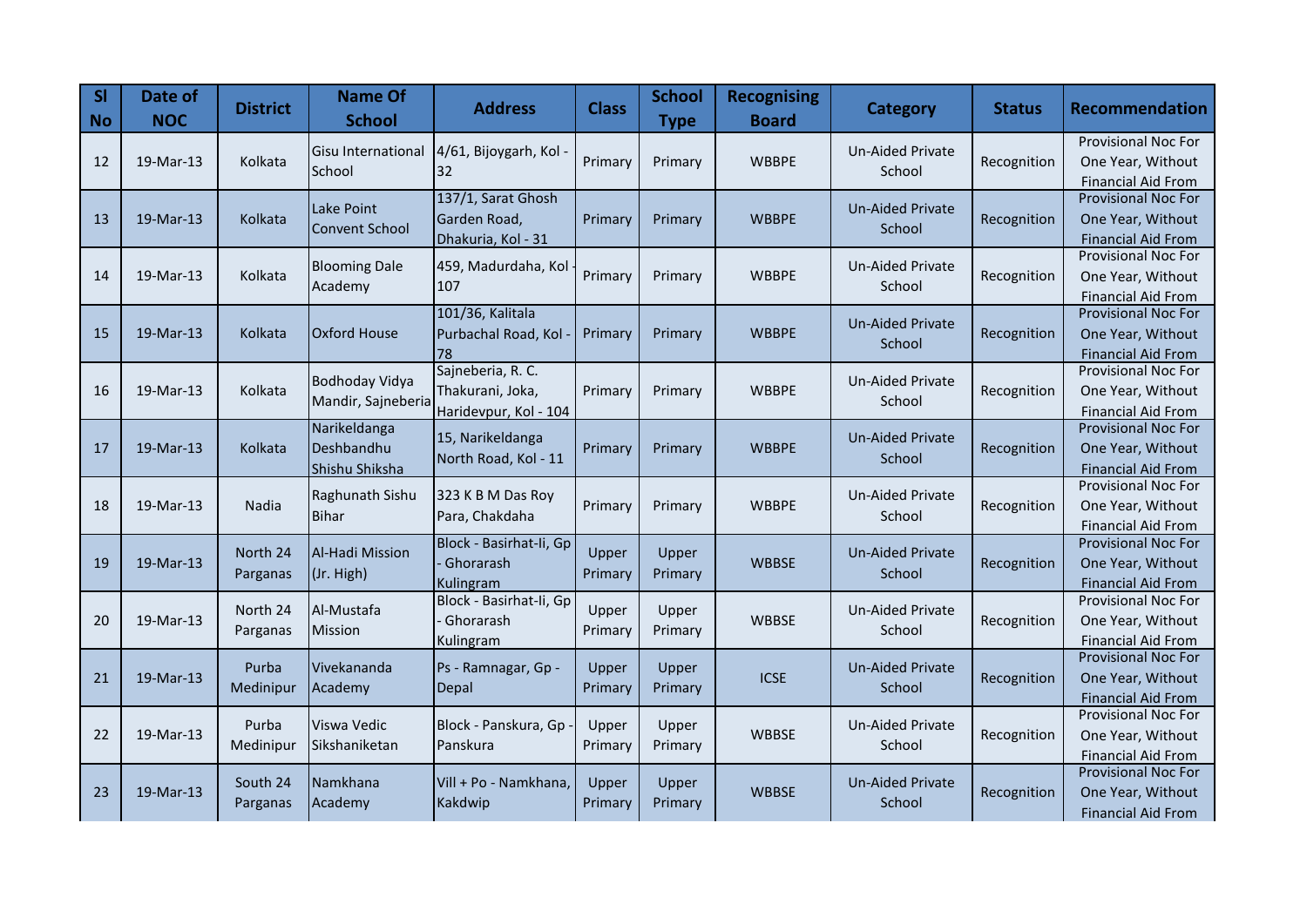| <b>SI</b><br><b>No</b> | Date of<br><b>NOC</b> | <b>District</b>      | <b>Name Of</b><br><b>School</b>                    | <b>Address</b>                                                                  | <b>Class</b>     | <b>School</b><br><b>Type</b> | <b>Recognising</b><br><b>Board</b> | <b>Category</b>                   | <b>Status</b> | <b>Recommendation</b>                                                                 |
|------------------------|-----------------------|----------------------|----------------------------------------------------|---------------------------------------------------------------------------------|------------------|------------------------------|------------------------------------|-----------------------------------|---------------|---------------------------------------------------------------------------------------|
| 24                     | 19-Mar-13             | North 24<br>Parganas | Rahmat-E-Alam<br>Mission (Girls')                  | Deganga,<br>Berachampa No-1                                                     | Upper<br>Primary | Upper<br>Primary             | <b>WBBSE</b>                       | <b>Un-Aided Private</b><br>School | Recognition   | <b>Provisional Noc For</b><br>One Year, Without<br><b>Financial Aid From</b>          |
| 25                     | 19-Mar-13             | North 24<br>Parganas | Rahmat-E-Alam<br>Mission (Boys)                    | Deganga,<br>Berachampa No-1                                                     | Upper<br>Primary | Upper<br>Primary             | <b>WBBSE</b>                       | <b>Un-Aided Private</b><br>School | Recognition   | <b>Provisional Noc For</b><br>One Year, Without<br><b>Financial Aid From</b>          |
| 26                     | 19-Mar-13             | North 24<br>Parganas | Ramkrishna<br>Vidyamandir                          | Vill - Taplakusahgra,<br>Po - Bamanpukur,<br>Block - Minakhan                   | $I - VIII$       | Upper<br>Primary             | <b>WBBSE</b>                       | <b>Un-Aided Private</b><br>School | Recognition   | <b>Provisional Noc For</b><br>One Year, Without<br><b>Financial Aid From</b>          |
| 27                     | 19-Mar-13             | North 24<br>Parganas | K.C.B. Memorial<br>School                          | <b>Barasat Minicipality,</b><br>Ward No-27                                      | Upper<br>Primary | Upper<br>Primary             | <b>WBBSE</b>                       | <b>Un-Aided Private</b><br>School | Recognition   | <b>Provisional Noc For</b><br>One Year, Without<br><b>Financial Aid From</b>          |
| 28                     | 19-Mar-13             | North 24<br>Parganas | <b>St. Andrews Public</b><br>School                | Rajarhaat-Gopalpur<br>Municipality, Ward<br>No. 23                              | Upper<br>Primary | Upper<br>Primary             | <b>WBBSE</b>                       | <b>Un-Aided Private</b><br>School | Recognition   | <b>Provisional Noc For</b><br>One Year, Without<br><b>Financial Aid From</b>          |
| 29                     | 19-Mar-13             | North 24<br>Parganas | <b>Al-Hilal Mission</b><br>(Boys)                  | Barasat-1,<br>Kadamgachhi Gp                                                    | Upper<br>Primary | Upper<br>Primary             | <b>WBBSE</b>                       | <b>Un-Aided Private</b><br>School | Recognition   | <b>Provisional Noc For</b><br>One Year, Without<br><b>Financial Aid From</b>          |
| 30                     | 19-Mar-13             | Hooghly              | Al-Ameen Model<br>School, Babnan<br>[Name Changed] | Vill+Po - Babnan, Ps<br>Dadpur,                                                 | Primary          | Primary                      | <b>WBBPE</b>                       | <b>Un-Aided Private</b><br>School | Recognition   | <b>Provisional Noc For</b><br>One Year, Without<br><b>Financial Aid From</b>          |
| 31                     | $2-Apr-13$            | Kolkata              | <b>Wisdom House</b>                                | 60, Motilal Gupta<br>Road, Po - Barisha,<br>Kolkata - 08, Kmc<br>Ward No. - 122 | $I - IV$         | Primary                      |                                    | <b>Un-Aided Private</b><br>School | Recognition   | <b>Provisional Noc For</b><br>One Year, Without<br><b>Financial Aid From</b><br>Govt. |
| 32                     | $2-Apr-13$            | Purba<br>Medinipur   | Ramkrishna Siksha<br>Mandir                        | Po - Egra,                                                                      | $I - VIII$       | Upper<br>Primary             |                                    | <b>Un-Aided Private</b><br>School | Recognition   | Provisional Noc For<br>One Year, Without<br><b>Financial Aid From</b>                 |
| 33                     | $2-Apr-13$            | South 24<br>Parganas | Meherpur Tulsi<br>Rani Smriti<br>Vidyapith         | Vill+Po - Meherpur, S<br>24 Pgs                                                 | V - VIII         | Upper<br>Primary             |                                    | <b>Un-Aided Private</b><br>School | Recognition   | <b>Provisional Noc For</b><br>One Year, Without<br><b>Financial Aid From</b>          |
| 34                     | $2-Apr-13$            | Kolkata              | St. Mary'S Day<br>School                           | M-78, Paharpur<br>Road, Kolkata - 24                                            | $V - VIII$       | Upper<br>Primary             |                                    | <b>Un-Aided Private</b><br>School | Recognition   | Provisional Noc For<br>One Year, Without<br><b>Financial Aid From</b>                 |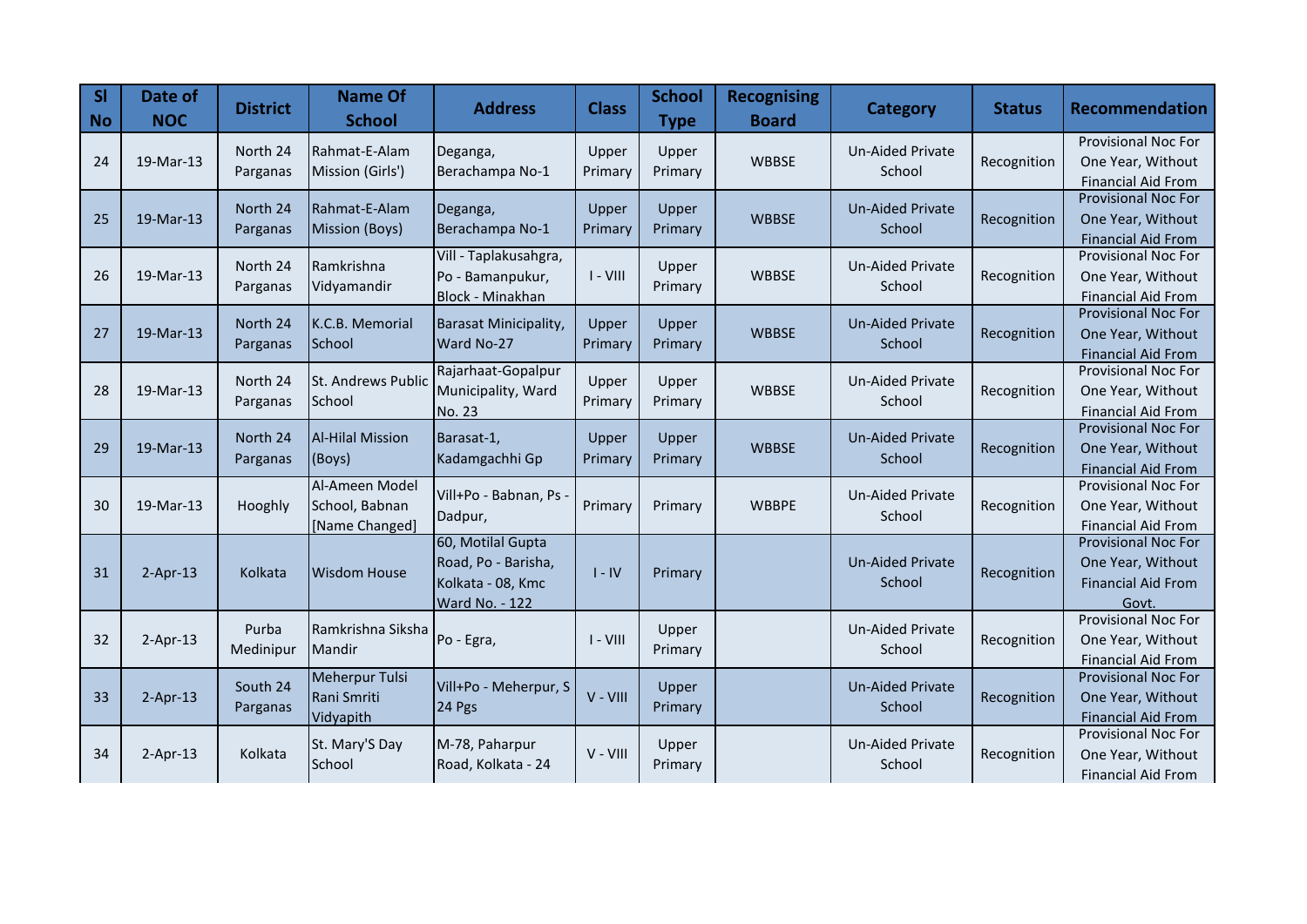| SI<br><b>No</b> | Date of<br><b>NOC</b> | <b>District</b> | <b>Name Of</b><br><b>School</b> | <b>Address</b>        | <b>Class</b> | <b>School</b><br><b>Type</b> | <b>Recognising</b><br><b>Board</b> | <b>Category</b>         | <b>Status</b> | <b>Recommendation</b>                                   |
|-----------------|-----------------------|-----------------|---------------------------------|-----------------------|--------------|------------------------------|------------------------------------|-------------------------|---------------|---------------------------------------------------------|
|                 |                       |                 | South Calcutta                  | 10/50, Charu          |              | Upper                        |                                    | <b>Un-Aided Private</b> |               | <b>Provisional Noc For</b>                              |
| 35              | $2-Apr-13$            | Kolkata         | Kindergarten And                | Avenue, Kolkata - 33  | $I - VIII$   | Primary                      |                                    | School                  | Recognition   | One Year, Without                                       |
|                 |                       |                 | Day School                      |                       |              |                              |                                    |                         |               | <b>Financial Aid From</b>                               |
|                 |                       |                 | Kakali                          | 66/2 Sarsuna Main     | $V - VIII$   | Upper                        |                                    | <b>Un-Aided Private</b> |               | <b>Provisional Noc For</b>                              |
| 36              | $2-Apr-13$            | Kolkata         | Vidyamandir                     | Road, Kol - 61        |              | Primary                      |                                    | School                  | Recognition   | One Year, Without<br><b>Financial Aid From</b>          |
|                 |                       |                 |                                 |                       |              |                              |                                    |                         |               | <b>Provisional Noc For</b>                              |
| 37              | $2-Apr-13$            | Kolkata         | Children'S Happy                | 62, Raja Rammohan     | V - VIII     | Upper                        |                                    | <b>Un-Aided Private</b> | Recognition   | One Year, Without                                       |
|                 |                       |                 | Home                            | Sarani, Kol - 9       |              | Primary                      |                                    | School                  |               | <b>Financial Aid From</b>                               |
|                 |                       |                 | <b>New Calcutta</b>             | Y2/102/1-A, Satghara  |              |                              |                                    | <b>Un-Aided Private</b> |               | <b>Provisional Noc For</b>                              |
| 38              | $2-Apr-13$            | Kolkata         | <b>Public School</b>            | Lane, Po - Badartala, | $I - VIII$   | Upper                        |                                    | School                  | Recognition   | One Year, Without                                       |
|                 |                       |                 |                                 | Kol - 44              |              | Primary                      |                                    |                         |               | <b>Financial Aid From</b>                               |
|                 |                       |                 |                                 | 4B, Tiljala Road, Kol |              | Upper                        |                                    | <b>Un-Aided Private</b> |               | Provisional Noc For                                     |
| 39              | $2-Apr-13$            | Kolkata         | <b>Krishmont School</b>         | 46                    | $I - VIII$   | Primary                      |                                    | School                  | Recognition   | One Year, Without                                       |
|                 |                       |                 |                                 |                       |              |                              |                                    |                         |               | <b>Financial Aid From</b>                               |
|                 |                       | Uttar           |                                 | Nichitpur, Po -       |              | Upper                        |                                    | <b>Un-Aided Private</b> |               | <b>Provisional Noc For</b>                              |
| 40              | $2-Apr-13$            | Dinajpur        | <b>Holy Cross School</b>        | Simulia               | $I - VIII$   | Primary                      |                                    | School                  | Recognition   | One Year, Without                                       |
|                 |                       |                 |                                 |                       |              |                              |                                    |                         |               | <b>Financial Aid From</b><br><b>Provisional Noc For</b> |
| 41              | $2-Apr-13$            | <b>Uttar</b>    | St. Mary'S School,              | Dalkhola, Po -        | $I - VIII$   | Upper                        |                                    | <b>Un-Aided Private</b> | Recognition   | One Year, Without                                       |
|                 |                       | Dinajpur        | Dalkhola                        | Dalkhola,             |              | Primary                      |                                    | School                  |               | <b>Financial Aid From</b>                               |
|                 |                       |                 |                                 |                       |              |                              |                                    |                         |               | <b>Provisional Noc For</b>                              |
| 42              | $2-Apr-13$            | Uttar           | Al-Ameena                       | Rajbarigate, Po -     | VI - VIII    | Upper                        |                                    | <b>Un-Aided Private</b> | Recognition   | One Year, Without                                       |
|                 |                       | Dinajpur        | <b>Mission</b>                  | Bhupalpur             |              | Primary                      |                                    | School                  |               | <b>Financial Aid From</b>                               |
|                 |                       | <b>Uttar</b>    |                                 | Collegepara,          |              | Upper                        |                                    | <b>Un-Aided Private</b> |               | <b>Provisional Noc For</b>                              |
| 43              | $2-Apr-13$            | Dinajpur        | Nivedita Academy                | Kaliyaganj, Po -      | $I - VIII$   | Primary                      |                                    | School                  | Recognition   | One Year, Without                                       |
|                 |                       |                 |                                 | Kaliyaganj            |              |                              |                                    |                         |               | <b>Financial Aid From</b>                               |
|                 |                       | Uttar           |                                 | Sevoke Pally, Po -    |              | Upper                        |                                    | <b>Un-Aided Private</b> |               | <b>Provisional Noc For</b>                              |
| 44              | $2-Apr-13$            | Dinajpur        | <b>Holy Angel'S</b>             | Raiganj               | $I - VIII$   | Primary                      |                                    | School                  | Recognition   | One Year, Without                                       |
|                 |                       |                 | Eastern                         |                       |              |                              |                                    |                         |               | <b>Financial Aid From</b><br>Provisional Noc For        |
| 45              | $2-Apr-13$            | Kolkata         | Metropolitan                    | 36/21, C. N. Roy      | $I - VIII$   | Upper                        |                                    | <b>Un-Aided Private</b> | Recognition   | One Year, Without                                       |
|                 |                       |                 | Academy                         | Road, Kol - 39        |              | Primary                      |                                    | School                  |               | <b>Financial Aid From</b>                               |
|                 |                       |                 | Allama Md. Iqbal                | 2B/H/5, Ekbalpore     |              |                              |                                    |                         |               | Provisional Noc For                                     |
| 46              | $2-Apr-13$            | Kolkata         | Girls' High School              | Lane, Po -            | $I - VIII$   | Upper                        |                                    | <b>Un-Aided Private</b> | Recognition   | One Year, Without                                       |
|                 |                       |                 | (Secondary)                     | Khidderpore, Kol 23   |              | Primary                      |                                    | School                  |               | <b>Financial Aid From</b>                               |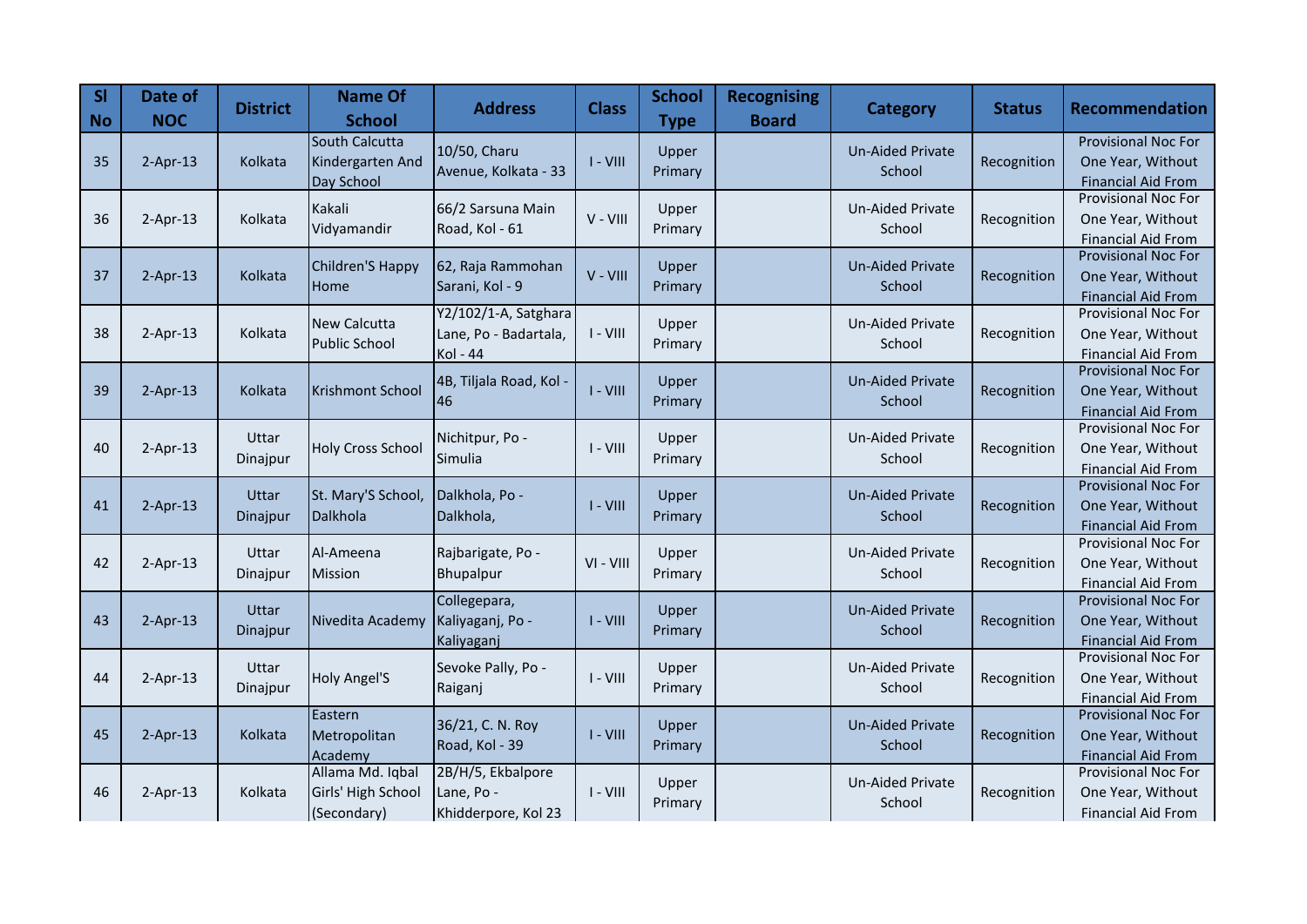| <b>SI</b><br><b>No</b> | Date of<br><b>NOC</b> | <b>District</b> | <b>Name Of</b><br><b>School</b>  | <b>Address</b>                            | <b>Class</b> | <b>School</b><br><b>Type</b> | <b>Recognising</b><br><b>Board</b> | <b>Category</b>         | <b>Status</b> | <b>Recommendation</b>                                   |
|------------------------|-----------------------|-----------------|----------------------------------|-------------------------------------------|--------------|------------------------------|------------------------------------|-------------------------|---------------|---------------------------------------------------------|
|                        |                       |                 | <b>Behala</b>                    | 44, Chanditala                            |              | Upper                        |                                    | <b>Un-Aided Private</b> |               | <b>Provisional Noc For</b>                              |
| 47                     | $2-Apr-13$            | Kolkata         | Vivekananda                      | Branch Road, Po -                         | $I - VIII$   | Primary                      |                                    | School                  | Recognition   | One Year, Without                                       |
|                        |                       |                 | Institution                      | New Alipore, Kol - 53                     |              |                              |                                    |                         |               | <b>Financial Aid From</b><br><b>Provisional Noc For</b> |
| 48                     |                       | Hooghly         |                                  | Vill+Po - Seakhola,                       | $I - IV$     |                              |                                    | <b>Un-Aided Private</b> | Recognition   | One Year, Without                                       |
|                        | $2-Apr-13$            |                 | Anandam                          | Pin - 712706                              |              | Primary                      |                                    | School                  |               | <b>Financial Aid From</b>                               |
|                        |                       |                 |                                  | Thanamokua, Danes                         |              |                              |                                    |                         |               | Provisional Noc For                                     |
| 49                     | $2-Apr-13$            | Howrah          | Al-Ameen Model                   | Sekh Lane, Howrah -                       | $I - IV$     | Primary                      |                                    | <b>Un-Aided Private</b> | Recognition   | One Year, Without                                       |
|                        |                       |                 | School, Bakultala                | 711109                                    |              |                              |                                    | School                  |               | <b>Financial Aid From</b>                               |
|                        |                       |                 | Al-Ameen Model                   | Unsani Dakshin Para,                      |              |                              |                                    | Un-Aided Private        |               | Provisional Noc For                                     |
| 50                     | $2-Apr-13$            | Howrah          | School, Unsani                   | Po - Unsani, Jagacha,                     | $I - IV$     | Primary                      |                                    | School                  | Recognition   | One Year, Without                                       |
|                        |                       |                 |                                  | Howrah 711302                             |              |                              |                                    |                         |               | <b>Financial Aid From</b>                               |
|                        |                       |                 | Al-Ameen Model                   | Vill-Nayabaz, G.I.P                       |              |                              |                                    | <b>Un-Aided Private</b> |               | <b>Provisional Noc For</b>                              |
| 51                     | $2-Apr-13$            | Howrah          | School, Nayabaz                  | Colony, Domjur,                           | $I - IV$     | Primary                      |                                    | School                  | Recognition   | One Year, Without                                       |
|                        |                       |                 |                                  | Howrah - 711112<br>Vill - Khalatpur, Po - |              |                              |                                    |                         |               | <b>Financial Aid From</b><br>Provisional Noc For        |
| 52                     | $2-Apr-13$            | Howrah          | Al-Ameen Model                   |                                           | $I - IV$     | Primary                      |                                    | <b>Un-Aided Private</b> | Recognition   | One Year, Without                                       |
|                        |                       |                 | School, Khalatpur                | Udaynarayanpur,<br><b>Howrah 712408</b>   |              |                              |                                    | School                  |               | <b>Financial Aid From</b>                               |
|                        |                       |                 |                                  | Sonatala,                                 |              |                              |                                    |                         |               | <b>Provisional Noc For</b>                              |
| 53                     | $2-Apr-13$            | Howrah          | Al-Ameen Model                   | Udaynarayanpur,                           | $I - IV$     | Primary                      |                                    | <b>Un-Aided Private</b> | Recognition   | One Year, Without                                       |
|                        |                       |                 | School, Sonatala                 | Howrah - 711412                           |              |                              |                                    | School                  |               | <b>Financial Aid From</b>                               |
|                        |                       |                 | Al-Ameen                         | Bhawanipur, Po -                          |              |                              |                                    | Un-Aided Private        |               | <b>Provisional Noc For</b>                              |
| 54                     | $2-Apr-13$            | Malda           | Academy,                         | Ichahar, Malda -                          | $I - IV$     | Primary                      |                                    | School                  | Recognition   | One Year, Without                                       |
|                        |                       |                 | Bhawanipur                       | 732124                                    |              |                              |                                    |                         |               | <b>Financial Aid From</b>                               |
|                        |                       |                 | Al-Ameen                         | Vill -Banutola, Po -                      |              |                              |                                    | <b>Un-Aided Private</b> |               | <b>Provisional Noc For</b>                              |
| 55                     | $2-Apr-13$            | Malda           | Academy,                         | Panchanandapur,                           | $I - IV$     | Primary                      |                                    | School                  | Recognition   | One Year, Without                                       |
|                        |                       |                 | Panchanandapur<br>Alipur Chhatri | Malda - 732207                            |              |                              |                                    |                         |               | <b>Financial Aid From</b><br><b>Provisional Noc For</b> |
|                        |                       | Purba           | Shree Ramkrishna                 | Vill - Alipur, Po -                       | $I - VIII$   | Upper                        |                                    | Un-Aided Private        |               |                                                         |
| 56                     | $2-Apr-13$            | Medinipur       |                                  | Chhatri, Ps Egra                          |              | Primary                      |                                    | School                  | Recognition   | One Year, Without                                       |
|                        |                       |                 | Shiksha Mandir                   |                                           |              |                              |                                    |                         |               | <b>Financial Aid From</b><br><b>Provisional Noc For</b> |
| 57                     | $2-Apr-13$            | Purulia         | <b>Nestor Educatum</b>           | Vill - Bhagabandh, Po                     | V - VIII     | Upper                        |                                    | <b>Un-Aided Private</b> | Recognition   | One Year, Without                                       |
|                        |                       |                 | Academy                          | Chakalta                                  |              | Primary                      |                                    | School                  |               | <b>Financial Aid From</b>                               |
|                        |                       |                 | Hargara Sri Rathu                |                                           |              |                              |                                    |                         |               | Provisional Noc For                                     |
| 58                     | $2-Apr-13$            | Purulia         | Mahato Shishu                    | Vill + Po - Hargara, Ps                   | Upper        | Upper                        |                                    | Un-Aided Private        | Recognition   | One Year, Without                                       |
|                        |                       |                 | Shiksha Niketan                  | - Joypur                                  | Primary      | Primary                      |                                    | School                  |               | <b>Financial Aid From</b>                               |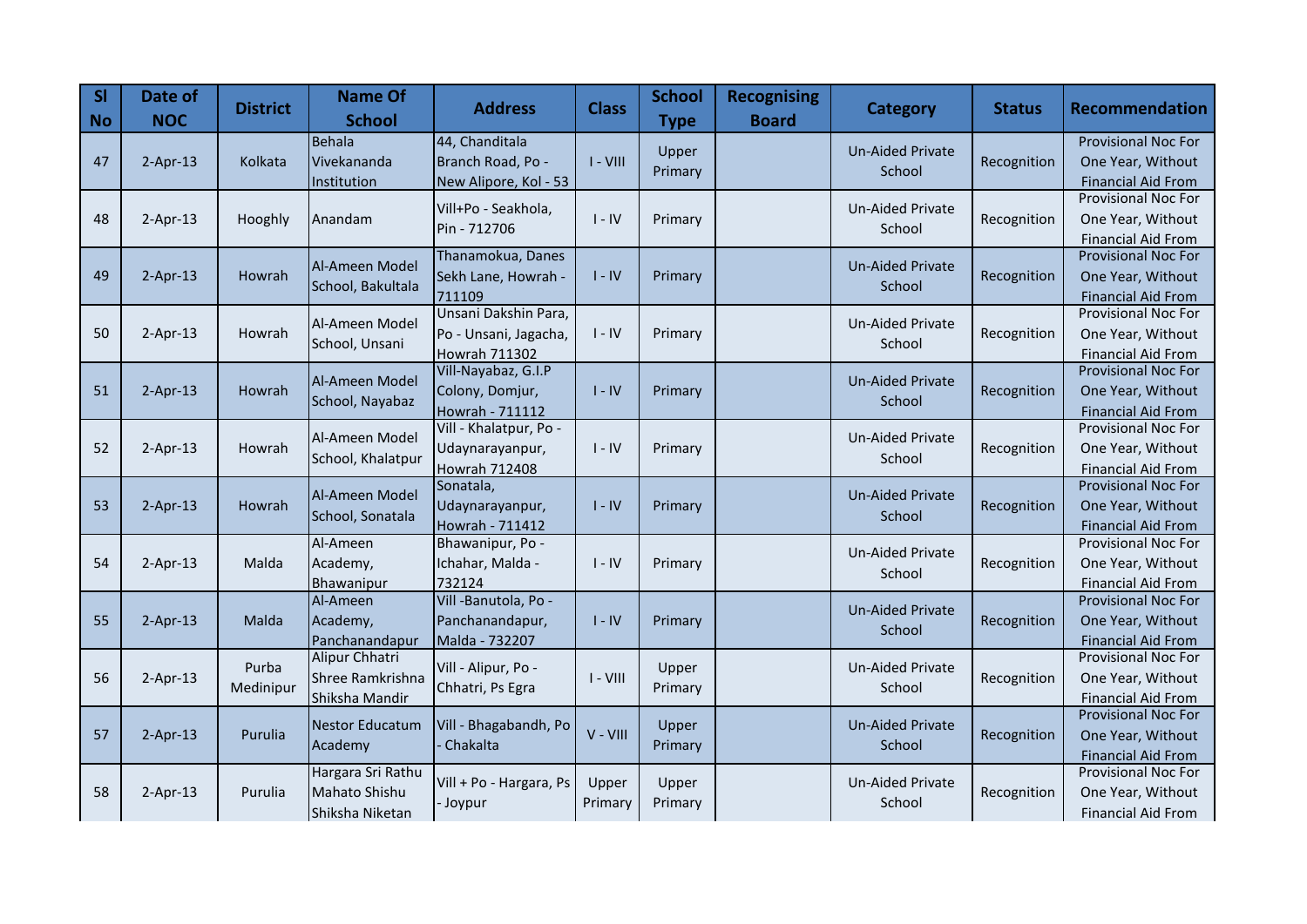| <b>SI</b><br><b>No</b> | Date of<br><b>NOC</b> | <b>District</b> | <b>Name Of</b><br><b>School</b> | <b>Address</b>          | <b>Class</b> | <b>School</b><br><b>Type</b> | <b>Recognising</b><br><b>Board</b> | <b>Category</b>         | <b>Status</b> | <b>Recommendation</b>                                   |
|------------------------|-----------------------|-----------------|---------------------------------|-------------------------|--------------|------------------------------|------------------------------------|-------------------------|---------------|---------------------------------------------------------|
|                        |                       |                 | Arjunjora Raja                  | Vill+Po - Arjunjora, Ps |              | Upper                        |                                    | <b>Un-Aided Private</b> |               | Provisional Noc For                                     |
| 59                     | $2-Apr-13$            | Purulia         | Rammohan                        | · Hura                  | V - VIII     | Primary                      |                                    | School                  | Recognition   | One Year, Without                                       |
|                        |                       |                 | Vidyapith                       | Vill - Bartar (Gunja),  |              |                              |                                    |                         |               | <b>Financial Aid From</b><br><b>Provisional Noc For</b> |
| 60                     | $2-Apr-13$            | Purulia         | Bartar Saradamoni               | Po - Sindri Chas-       | $I - VIII$   | Upper                        |                                    | <b>Un-Aided Private</b> | Recognition   | One Year, Without                                       |
|                        |                       |                 | Mission                         | More, Ps - Joypur       |              | Primary                      |                                    | School                  |               | <b>Financial Aid From</b>                               |
|                        |                       |                 | Ramkrishna                      |                         |              |                              |                                    |                         |               | <b>Provisional Noc For</b>                              |
| 61                     | $2-Apr-13$            | Purulia         | Saradamayee                     | Vill - Uhupiri, Po -    | $I - VIII$   | Upper                        |                                    | <b>Un-Aided Private</b> | Recognition   | One Year, Without                                       |
|                        |                       |                 | Raghabananda                    | Tulin, Ps - Jhalda      |              | Primary                      |                                    | School                  |               | <b>Financial Aid From</b>                               |
|                        |                       |                 | Ramkrishna                      | Vill - Uhupiri, Po -    |              | Upper                        |                                    | <b>Un-Aided Private</b> |               | Provisional Noc For                                     |
| 62                     | $2-Apr-13$            | Purulia         | Saradamayee                     | Tulin, Ps - Jhalda      | $I - VIII$   | Primary                      |                                    | School                  | Recognition   | One Year, Without                                       |
|                        |                       |                 | Raghabananda                    |                         |              |                              |                                    |                         |               | <b>Financial Aid From</b>                               |
|                        |                       |                 | Ramkrishna                      | Vill - Hulka, Po -      |              | Upper                        |                                    | <b>Un-Aided Private</b> |               | <b>Provisional Noc For</b>                              |
| 63                     | $2-Apr-13$            | Purulia         | Vivekananda                     | Chakra                  | V - VIII     | Primary                      |                                    | School                  | Recognition   | One Year, Without                                       |
|                        |                       |                 | <b>Mission Girls'</b>           |                         |              |                              |                                    |                         |               | <b>Financial Aid From</b><br><b>Provisional Noc For</b> |
| 64                     | $2-Apr-13$            | Purulia         | Radhanath                       | Vill+Po - Chapaitard,   | V - VIII     | Upper                        |                                    | Un-Aided Private        | Recognition   | One Year, Without                                       |
|                        |                       |                 | Vidyapith                       | Ps - Joypur             |              | Primary                      |                                    | School                  |               | <b>Financial Aid From</b>                               |
|                        |                       |                 |                                 |                         |              |                              |                                    |                         |               | <b>Provisional Noc For</b>                              |
| 65                     | $2-Apr-13$            | Purulia         | Sarada Sisu Siksha              | Vill +Po - Gopalnagar,  | V - VIII     | Upper                        |                                    | <b>Un-Aided Private</b> | Recognition   | One Year, Without                                       |
|                        |                       |                 | Niketan School                  | Ps - Manbazar           |              | Primary                      |                                    | School                  |               | <b>Financial Aid From</b>                               |
|                        |                       |                 | Panchakote Raj                  | Vill - Kashipur, Po -   |              | Upper                        |                                    | <b>Un-Aided Private</b> |               | Provisional Noc For                                     |
| 66                     | $2-Apr-13$            | Purulia         | <b>Bhagini Nivedita</b>         | Panahakote Raj          | V - VIII     | Primary                      |                                    | School                  | Recognition   | One Year, Without                                       |
|                        |                       |                 | Vidyapith                       |                         |              |                              |                                    |                         |               | <b>Financial Aid From</b>                               |
|                        |                       |                 | Sri Sri Ramkrishna              | Vill + Po - Ghonga, Ps  |              | Upper                        |                                    | <b>Un-Aided Private</b> |               | <b>Provisional Noc For</b>                              |
| 67                     | $2-Apr-13$            | Purulia         | Sarada Ashram                   | Purulia                 | VI - VIII    | Primary                      |                                    | School                  | Recognition   | One Year, Without                                       |
|                        |                       |                 | Vidyapith<br>Karmatarh          |                         |              |                              |                                    |                         |               | <b>Financial Aid From</b><br>Provisional Noc For        |
| 68                     | $2-Apr-13$            | Purulia         | Vidyasagar                      | Vill +Po - Karmatarh,   | V - VIII     | Upper                        |                                    | Un-Aided Private        | Recognition   | One Year, Without                                       |
|                        |                       |                 | Vidyapith                       | Ps - Joypur             |              | Primary                      |                                    | School                  |               | <b>Financial Aid From</b>                               |
|                        |                       |                 | Pundag Shri Shri                |                         |              |                              |                                    |                         |               | <b>Provisional Noc For</b>                              |
| 69                     | $2-Apr-13$            | Purulia         | Ramkrishna                      | Vill+Po - Pundag        | V - VIII     | Upper                        |                                    | <b>Un-Aided Private</b> | Recognition   | One Year, Without                                       |
|                        |                       |                 | Vivekananda                     |                         |              | Primary                      |                                    | School                  |               | <b>Financial Aid From</b>                               |
|                        |                       |                 | Majhidih                        | Vill - Majhidih, Po -   |              | Upper                        |                                    | Un-Aided Private        |               | Provisional Noc For                                     |
| 70                     | $2-Apr-13$            | Purulia         | Vidyasagar                      | Kubalpur                | V - VIII     | Primary                      |                                    | School                  | Recognition   | One Year, Without                                       |
|                        |                       |                 | Sikshaniketan                   |                         |              |                              |                                    |                         |               | <b>Financial Aid From</b>                               |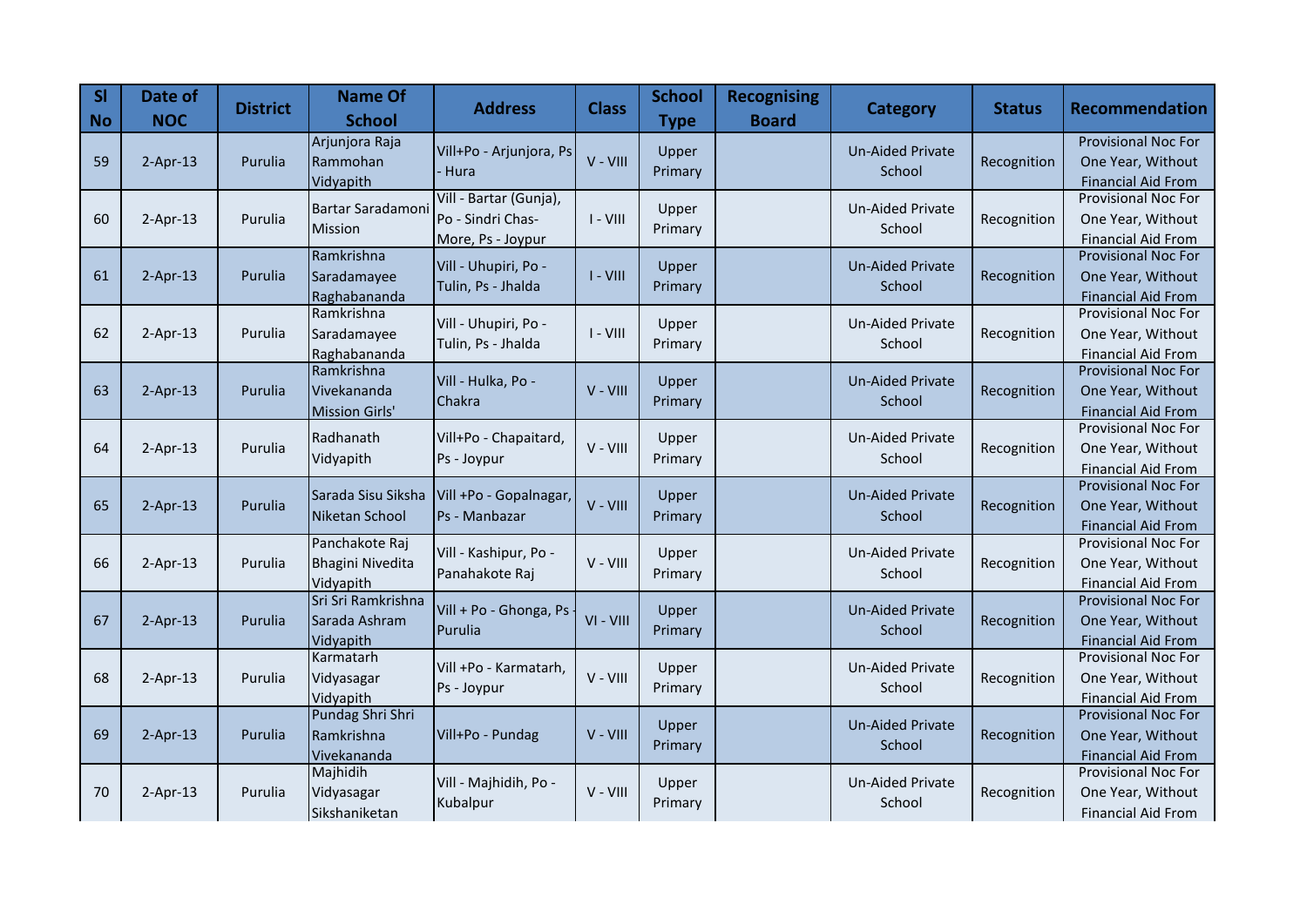| <b>SI</b><br><b>No</b> | Date of<br><b>NOC</b> | <b>District</b> | <b>Name Of</b><br><b>School</b>                 | <b>Address</b>                                                     | <b>Class</b> | <b>School</b><br><b>Type</b> | <b>Recognising</b><br><b>Board</b> | Category                          | <b>Status</b> | Recommendation                                                                        |
|------------------------|-----------------------|-----------------|-------------------------------------------------|--------------------------------------------------------------------|--------------|------------------------------|------------------------------------|-----------------------------------|---------------|---------------------------------------------------------------------------------------|
| 71                     | $2-Apr-13$            | Purulia         | Kapista Sri Sri<br>Ramkrishna<br>Paramhansa     | Vill - Kapista, Po -<br>Gangnabad, Ps -<br>Kashipur                | V - VIII     | Upper<br>Primary             |                                    | <b>Un-Aided Private</b><br>School | Recognition   | <b>Provisional Noc For</b><br>One Year, Without<br><b>Financial Aid From</b>          |
| 72                     | $2-Apr-13$            | Purulia         | Khairipihira Ma<br>Saradamani<br>Abinash Smriti | Vill+Po - Khairipihira,<br>Ps - Hura                               | V - VIII     | Upper<br>Primary             |                                    | Un-Aided Private<br>School        | Recognition   | <b>Provisional Noc For</b><br>One Year, Without<br><b>Financial Aid From</b>          |
| 73                     | $2-Apr-13$            | Purulia         | <b>Sister Nivedita</b><br>English School        | Vill - Metyala, Po -<br>Nischintapur, Ps -<br>Barabazar            | V - VIII     | Upper<br>Primary             |                                    | <b>Un-Aided Private</b><br>School | Recognition   | <b>Provisional Noc For</b><br>One Year, Without<br><b>Financial Aid From</b>          |
| 74                     | $2-Apr-13$            | Purulia         | Kamala-Sarala<br>Vidya Niketan                  | Vill+Po - Bowridih, Ps<br>Para                                     | $V - VIII$   | Upper<br>Primary             |                                    | <b>Un-Aided Private</b><br>School | Recognition   | <b>Provisional Noc For</b><br>One Year, Without<br><b>Financial Aid From</b>          |
| 75                     | $2-Apr-13$            | Purulia         | Ramkrishna<br>Sarada Mission<br>Vidyamandir     | Vill - Kenda, Po -<br>Balakdih, Ps - Kenda                         | V - VIII     | Upper<br>Primary             |                                    | <b>Un-Aided Private</b><br>School | Recognition   | <b>Provisional Noc For</b><br>One Year, Without<br><b>Financial Aid From</b>          |
| 76                     | $2-Apr-13$            | Purulia         | Dibakar Memorial<br><b>Public Institution</b>   | Vill - Pabra<br>(Pahargora), Po -<br>Tentulhity, Ps -<br>Santaldih | $I - VIII$   | Upper<br>Primary             |                                    | <b>Un-Aided Private</b><br>School | Recognition   | <b>Provisional Noc For</b><br>One Year, Without<br><b>Financial Aid From</b><br>Govt. |
| 77                     | $2-Apr-13$            | Purulia         | Kashipur<br>Vivekananda<br>Vidyapith            | Vill-Kolloli, Po -<br>Pancha Kote Raj                              | V - VIII     | Upper<br>Primary             |                                    | <b>Un-Aided Private</b><br>School | Recognition   | <b>Provisional Noc For</b><br>One Year, Without<br><b>Financial Aid From</b>          |
| 78                     | $2-Apr-13$            | Kolkata         | Jnanada Nishi<br>Prathamik<br>Vidyalaya         | 89, North Purbachal<br>Road, Po - Haltu,<br>Kolkata - 78           | $I - IV$     | Primary                      |                                    | <b>Un-Aided Private</b><br>School | Recognition   | <b>Provisional Noc For</b><br>One Year, Without<br><b>Financial Aid From</b>          |
| 79                     | $2-Apr-13$            | Howrah          | Dew Drops School                                | 28/1/Bhairab Dutta<br>Lane, Salkia, Howrah<br>711106               | $I - IV$     | Primary                      |                                    | <b>Un-Aided Private</b><br>School | Recognition   | Provisional Noc For<br>One Year, Without<br><b>Financial Aid From</b>                 |
| 80                     | $2-Apr-13$            | Howrah          | Janata Adarsh<br>Vidyalaya For Girls            | 46-47, Rose Merry<br>Lane, Howrah<br>711101                        | $I - IV$     | Primary                      |                                    | <b>Un-Aided Private</b><br>School | Recognition   | <b>Provisional Noc For</b><br>One Year, Without<br><b>Financial Aid From</b>          |
| 81                     | $2-Apr-13$            | Kolkata         | South Point School Gardens, Kolkata -           | 16 Mandeville<br>700019                                            | $I - IV$     | Primary                      |                                    | <b>Un-Aided Private</b><br>School | Recognition   | Provisional Noc For<br>One Year, Without<br><b>Financial Aid From</b>                 |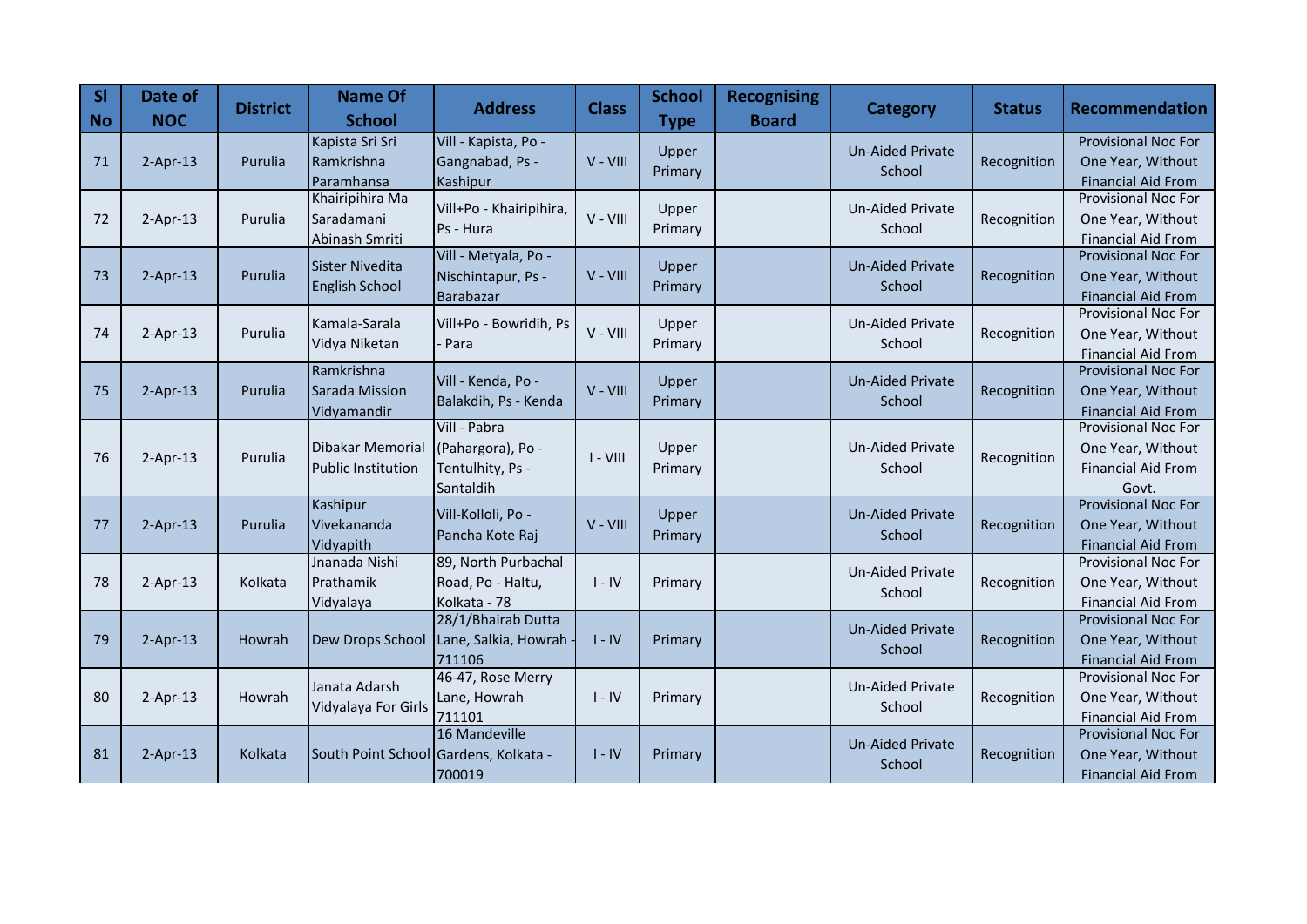| <b>SI</b><br><b>No</b> | Date of<br><b>NOC</b> | <b>District</b>          | <b>Name Of</b><br><b>School</b> | <b>Address</b>         | <b>Class</b> | <b>School</b><br><b>Type</b> | <b>Recognising</b><br><b>Board</b> | <b>Category</b>         | <b>Status</b> | <b>Recommendation</b>                                   |
|------------------------|-----------------------|--------------------------|---------------------------------|------------------------|--------------|------------------------------|------------------------------------|-------------------------|---------------|---------------------------------------------------------|
|                        |                       | Paschim                  | <b>Bikalbarh Nivedita</b>       | Vill - Bikalbarh, Po - | Upper        | Upper                        |                                    | Un-Aided Private        |               | <b>Provisional Noc For</b>                              |
| 82                     | $2-Apr-13$            | Medinipur                | <b>Mission School</b>           | Kapasda                | Primary      | Primary                      |                                    | School                  | Recognition   | One Year, Without                                       |
|                        |                       |                          |                                 |                        |              |                              |                                    |                         |               | <b>Financial Aid From</b>                               |
|                        |                       |                          | <b>Beltard Adarinee</b>         | Vill - Beltard, Po -   | Upper        | Upper                        |                                    | <b>Un-Aided Private</b> |               | <b>Provisional Noc For</b>                              |
| 83                     | $2-Apr-13$            | Purulia                  | Vidyapith                       | Tanasi,                | Primary      | Primary                      |                                    | School                  | Recognition   | One Year, Without                                       |
|                        |                       |                          | Pirrah Sri Sri                  |                        |              |                              |                                    |                         |               | <b>Financial Aid From</b><br>Provisional Noc For        |
| 84                     | $2-Apr-13$            | Purulia                  | Ramkrishna Sishu                | Vill - Pirrah, Po -    | Upper        | Upper                        |                                    | <b>Un-Aided Private</b> | Recognition   | One Year, Without                                       |
|                        |                       |                          | Siksha Niketan                  | Pirrah                 | Primary      | Primary                      |                                    | School                  |               | <b>Financial Aid From</b>                               |
|                        |                       |                          |                                 |                        |              |                              |                                    |                         |               | <b>Provisional Noc For</b>                              |
| 85                     | $2-Apr-13$            | Purulia                  | Anandamarga                     | Vill+Po- Khatanga, Ps- | V - VIII     | Upper                        |                                    | <b>Un-Aided Private</b> | Recognition   | One Year, Without                                       |
|                        |                       |                          | Girls' High School              | Kotshila               |              | Primary                      |                                    | School                  |               | <b>Financial Aid From</b>                               |
|                        |                       |                          |                                 | 91/1, Beni Master      |              |                              |                                    | <b>Un-Aided Private</b> |               | <b>Provisional Noc For</b>                              |
| 86                     | $2-Apr-13$            | Kolkata                  | Saptarshi                       | Lane, Kol - 61         | Primary      | Primary                      |                                    | School                  | Recognition   | One Year, Without                                       |
|                        |                       |                          |                                 |                        |              |                              |                                    |                         |               | <b>Financial Aid From</b>                               |
|                        |                       | North 24                 | National School,                | 4, Katadanga Road      |              |                              |                                    | <b>Un-Aided Private</b> |               | <b>Provisional Noc For</b>                              |
| 87                     | $2-Apr-13$            | Parganas                 | Kankinara                       | No. 2, Po - Kankinara  | Primary      | Primary                      |                                    | School                  | Recognition   | One Year, Without                                       |
|                        |                       |                          | Ramkrishna                      |                        |              |                              |                                    |                         |               | <b>Financial Aid From</b><br><b>Provisional Noc For</b> |
| 88                     | $2-Apr-13$            | Purba                    | Sarada Siksha                   | Vill+Po - Pratapdighi, | $I - VIII$   | Upper                        |                                    | Un-Aided Private        | Recognition   | One Year, Without                                       |
|                        |                       | Medinipur                | Sadan                           | Ps - Patashpur         |              | Primary                      |                                    | School                  |               | <b>Financial Aid From</b>                               |
|                        |                       |                          | <b>Arjunpur Phool</b>           |                        |              |                              |                                    |                         |               | <b>Provisional Noc For</b>                              |
| 89                     | $2-Apr-13$            | Murshidabad Kunri Shishu |                                 | Vill+Po - Arjunpur     | $I - IV$     | Primary                      |                                    | <b>Un-Aided Private</b> | Recognition   | One Year, Without                                       |
|                        |                       |                          | Siksha Pratisthan               |                        |              |                              |                                    | School                  |               | <b>Financial Aid From</b>                               |
|                        |                       |                          | Jangipur                        | Vill - Sahebnagar, Po  |              |                              |                                    | <b>Un-Aided Private</b> |               | <b>Provisional Noc For</b>                              |
| 90                     | $2-Apr-13$            |                          | Murshidabad Anandamoyee         | Jangipur               | $I - IV$     | Primary                      |                                    | School                  | Recognition   | One Year, Without                                       |
|                        |                       |                          | Sarada Siksha                   |                        |              |                              |                                    |                         |               | <b>Financial Aid From</b>                               |
|                        |                       |                          | Gafurpur Al-Islam               | Vill - Gafurpur, Po -  |              |                              |                                    | <b>Un-Aided Private</b> |               | <b>Provisional Noc For</b>                              |
| 91                     | $2-Apr-13$            |                          | Murshidabad Shishu Siksha       | Jangipur               | $I - IV$     | Primary                      |                                    | School                  | Recognition   | One Year, Without                                       |
|                        |                       |                          | Niketan<br>Beniagram Ankur      |                        |              |                              |                                    |                         |               | <b>Financial Aid From</b><br><b>Provisional Noc For</b> |
| 92                     | $2-Apr-13$            |                          | Murshidabad Shishu Siksha       | Vill - Paikpara, Po -  | $I - IV$     | Primary                      |                                    | <b>Un-Aided Private</b> | Recognition   | One Year, Without                                       |
|                        |                       |                          | Niketan                         | Beniagram              |              |                              |                                    | School                  |               | <b>Financial Aid From</b>                               |
|                        |                       |                          | Mankar                          |                        |              |                              |                                    |                         |               | <b>Provisional Noc For</b>                              |
| 93                     | $2-Apr-13$            | Bardhaman                | Ramkrishna                      | Vill - Mankar, Po -    | $I - IV$     | Primary                      |                                    | <b>Un-Aided Private</b> | Recognition   | One Year, Without                                       |
|                        |                       |                          | Sikshayatan                     | Mankar                 |              |                              |                                    | School                  |               | <b>Financial Aid From</b>                               |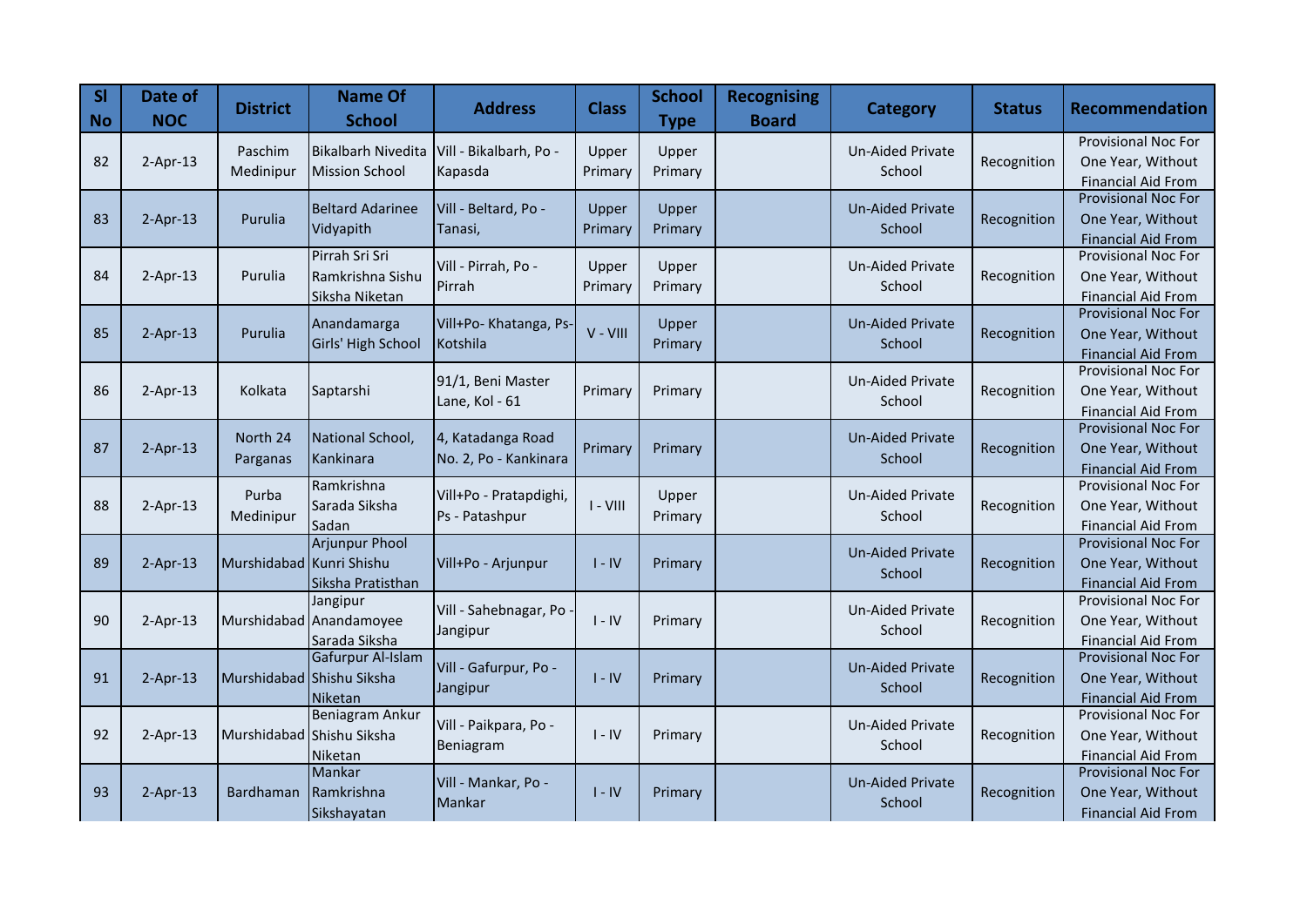| <b>SI</b><br><b>No</b> | Date of<br><b>NOC</b> | <b>District</b> | <b>Name Of</b><br><b>School</b>                  | <b>Address</b>         | <b>Class</b> | <b>School</b><br><b>Type</b> | <b>Recognising</b><br><b>Board</b> | <b>Category</b>         | <b>Status</b> | <b>Recommendation</b>                                   |
|------------------------|-----------------------|-----------------|--------------------------------------------------|------------------------|--------------|------------------------------|------------------------------------|-------------------------|---------------|---------------------------------------------------------|
|                        |                       |                 | Sree Ramkrishna                                  | Vill - Khayerpur, Po - |              |                              |                                    | Un-Aided Private        |               | <b>Provisional Noc For</b>                              |
| 94                     | $2-Apr-13$            | Bardhaman       | Satyananda                                       | <b>Barwa Mahesh</b>    | $I - IV$     | Primary                      |                                    | School                  | Recognition   | One Year, Without                                       |
|                        |                       |                 | Vidyapeeth                                       |                        |              |                              |                                    |                         |               | <b>Financial Aid From</b><br><b>Provisional Noc For</b> |
| 95                     | $2-Apr-13$            | Bardhaman       | Galsi Nivedita                                   | Vill+Po - Galsi        | $I - IV$     | Primary                      |                                    | <b>Un-Aided Private</b> | Recognition   | One Year, Without                                       |
|                        |                       |                 | Shishu Niketan                                   |                        |              |                              |                                    | School                  |               | <b>Financial Aid From</b>                               |
|                        |                       |                 | Sanat Kumar                                      |                        |              |                              |                                    |                         |               | Provisional Noc For                                     |
| 96                     | $2-Apr-13$            | Bardhaman       | Choudhuri                                        | Vill+Po - Amadpur      | $I - IV$     | Primary                      |                                    | <b>Un-Aided Private</b> | Recognition   | One Year, Without                                       |
|                        |                       |                 | Memorial K.G.                                    |                        |              |                              |                                    | School                  |               | <b>Financial Aid From</b>                               |
|                        |                       |                 | Palsit Vivekananda                               | Vill - Palsit, Po -    |              |                              |                                    | <b>Un-Aided Private</b> |               | <b>Provisional Noc For</b>                              |
| 97                     | $2-Apr-13$            | Bardhaman       | K.G. School                                      | <b>Bhaita</b>          | $I - IV$     | Primary                      |                                    | School                  | Recognition   | One Year, Without                                       |
|                        |                       |                 |                                                  |                        |              |                              |                                    |                         |               | <b>Financial Aid From</b>                               |
|                        |                       |                 | Pamaipur                                         |                        |              |                              |                                    | <b>Un-Aided Private</b> |               | <b>Provisional Noc For</b>                              |
| 98                     | $2-Apr-13$            |                 | Murshidabad Sunflower Primary Vill+Po - Pamaipur |                        | $I - IV$     | Primary                      |                                    | School                  | Recognition   | One Year, Without                                       |
|                        |                       |                 | Madrasa                                          |                        |              |                              |                                    |                         |               | <b>Financial Aid From</b><br><b>Provisional Noc For</b> |
| 99                     | $2-Apr-13$            | Murshidabad     | Kishalaya Shishu                                 | Vill - Fulbari, Po -   | $I - IV$     | Primary                      |                                    | <b>Un-Aided Private</b> | Recognition   | One Year, Without                                       |
|                        |                       |                 | Siksha Kendra                                    | Jangipur               |              |                              |                                    | School                  |               | <b>Financial Aid From</b>                               |
|                        |                       |                 |                                                  | Vill - Biswabandhu     |              |                              |                                    |                         |               | <b>Provisional Noc For</b>                              |
| 100                    | $2-Apr-13$            | Bardhaman       | Biswabandhu                                      | Nagar, Po -            | $V - VIII$   | Upper                        |                                    | <b>Un-Aided Private</b> | Recognition   | One Year, Without                                       |
|                        |                       |                 | Vidyamandir                                      | Shrikhanda             |              | Primary                      |                                    | School                  |               | <b>Financial Aid From</b>                               |
|                        |                       |                 | Liluah Shishu                                    | 77, Panchanantala      |              |                              |                                    | <b>Un-Aided Private</b> |               | <b>Provisional Noc For</b>                              |
| 101                    | $2-Apr-13$            | Howrah          | Vidyapith                                        | Road, Liluah           | Primary      | Primary                      |                                    | School                  | Recognition   | One Year, Without                                       |
|                        |                       |                 |                                                  |                        |              |                              |                                    |                         |               | <b>Financial Aid From</b>                               |
|                        |                       |                 |                                                  | 158/1, Dharmatalla     |              |                              |                                    | <b>Un-Aided Private</b> |               | <b>Provisional Noc For</b>                              |
| 102                    | $2-Apr-13$            | Howrah          | Prom High School                                 | Road, Salkia           | Primary      | Primary                      |                                    | School                  | Recognition   | One Year, Without                                       |
|                        |                       |                 |                                                  |                        |              |                              |                                    |                         |               | <b>Financial Aid From</b><br><b>Provisional Noc For</b> |
| 103                    | $2-Apr-13$            | Darjeeling      | <b>Bich Pabek</b>                                | Pabek Busty, Kagey,    | Primary      | Primary                      |                                    | <b>Un-Aided Private</b> | Recognition   | One Year, Without                                       |
|                        |                       |                 | <b>Primary School</b>                            | Kalimpong              |              |                              |                                    | School                  |               | <b>Financial Aid From</b>                               |
|                        |                       |                 |                                                  |                        |              |                              |                                    |                         |               | <b>Provisional Noc For</b>                              |
| 104                    | $2-Apr-13$            | Darjeeling      | Rainbow English                                  | Lava Bazar, Po - Lava  | Primary      | Primary                      |                                    | Un-Aided Private        | Recognition   | One Year, Without                                       |
|                        |                       |                 | School                                           |                        |              |                              |                                    | School                  |               | <b>Financial Aid From</b>                               |
|                        |                       |                 | <b>Paradise Nursery</b>                          | Sewlay Upper Ladam     |              |                              |                                    | <b>Un-Aided Private</b> |               | Provisional Noc For                                     |
| 105                    | $2-Apr-13$            | Darjeeling      | School                                           | Kagey, Gp -            | Primary      | Primary                      |                                    | School                  | Recognition   | One Year, Without                                       |
|                        |                       |                 |                                                  | Kalimpong              |              |                              |                                    |                         |               | <b>Financial Aid From</b>                               |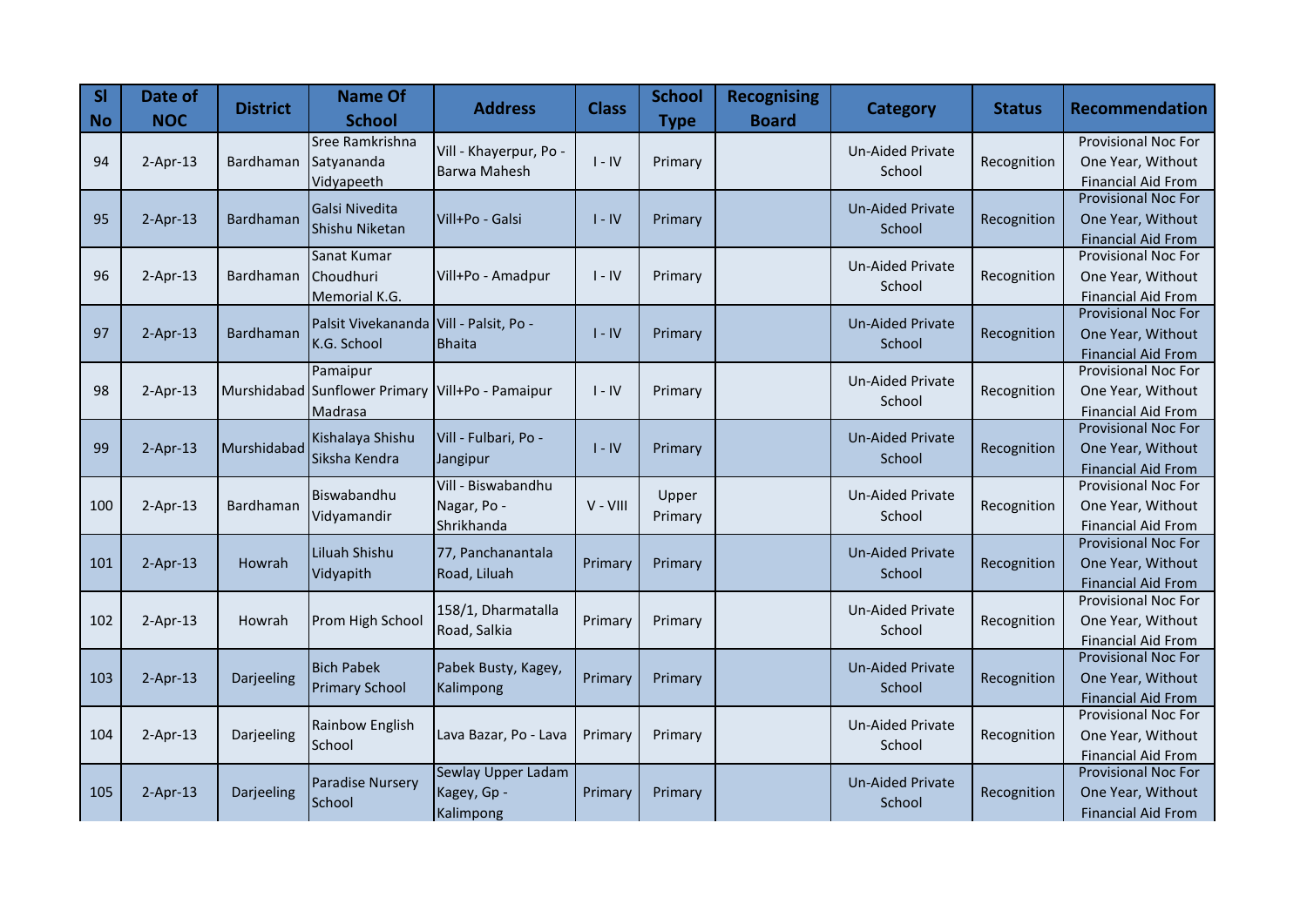| <b>SI</b><br><b>No</b> | Date of<br><b>NOC</b> | <b>District</b>      | <b>Name Of</b><br><b>School</b>                              | <b>Address</b>                                                             | <b>Class</b>     | <b>School</b><br><b>Type</b> | <b>Recognising</b><br><b>Board</b> | <b>Category</b>                   | <b>Status</b> | Recommendation                                                                        |
|------------------------|-----------------------|----------------------|--------------------------------------------------------------|----------------------------------------------------------------------------|------------------|------------------------------|------------------------------------|-----------------------------------|---------------|---------------------------------------------------------------------------------------|
| 106                    | $2-Apr-13$            | Darjeeling           | Kids Castle School                                           | Kagay Road, Pedong,<br>Po - Pedong                                         | Primary          | Primary                      |                                    | <b>Un-Aided Private</b><br>School | Recognition   | <b>Provisional Noc For</b><br>One Year, Without<br><b>Financial Aid From</b>          |
| 107                    | $2-Apr-13$            | Darjeeling           | J.N. Memorial<br>School                                      | Lower Echhey Busty,<br>Kalimpong                                           | Primary          | Primary                      |                                    | <b>Un-Aided Private</b><br>School | Recognition   | <b>Provisional Noc For</b><br>One Year, Without<br><b>Financial Aid From</b>          |
| 108                    | $2-Apr-13$            | Darjeeling           | Lilly Of The Valley<br>Academy                               | Smallbong Busty,<br>Kalimpong                                              | Primary          | Primary                      |                                    | <b>Un-Aided Private</b><br>School | Recognition   | <b>Provisional Noc For</b><br>One Year, Without<br><b>Financial Aid From</b>          |
| 109                    | $2-Apr-13$            | Howrah               | Vivekananda<br>School (Pry)                                  | 36/4, Onkarmal Jetia<br>Road, Po - Botanical<br>Garden, Howrah -<br>711103 | $I - IV$         | Primary                      |                                    | <b>Un-Aided Private</b><br>School | Recognition   | <b>Provisional Noc For</b><br>One Year, Without<br><b>Financial Aid From</b><br>Govt. |
| 110                    | $2-Apr-13$            | Howrah               | St Joseph'S School                                           | 29/9, Ramkumar<br>Ganguly Lane,<br>Howrah - 711103                         | $I - IV$         | Primary                      |                                    | Un-Aided Private<br>School        | Recognition   | <b>Provisional Noc For</b><br>One Year, Without<br><b>Financial Aid From</b>          |
| 111                    | $2-Apr-13$            | North 24<br>Parganas | <b>Ideal Educational</b><br>Institution                      | Vill - Raikola, Po -<br>Chakla, Ps - Deganga                               | Upper<br>Primary | Upper<br>Primary             |                                    | <b>Un-Aided Private</b><br>School | Recognition   | Provisional Noc For<br>One Year, Without<br><b>Financial Aid From</b>                 |
| 112                    | $2-Apr-13$            | North 24<br>Parganas | Sarberia An-Noor<br>Mission (Girls' Jr<br><b>High School</b> | Vill - Sarberia, Po -<br>F.S. Hat, Ps -<br>Sandeshkhali                    | Upper<br>Primary | Upper<br>Primary             |                                    | Un-Aided Private<br>School        | Recognition   | <b>Provisional Noc For</b><br>One Year, Without<br><b>Financial Aid From</b>          |
| 113                    | $2-Apr-13$            | North 24<br>Parganas | Sarberia An-Noor<br>Mission (Boys' Jr<br>High School)        | Vill - Sarberia, Po -<br>F.S. Hat, Ps -<br>Sandeshkhali                    | Upper<br>Primary | Upper<br>Primary             |                                    | <b>Un-Aided Private</b><br>School | Recognition   | <b>Provisional Noc For</b><br>One Year, Without<br><b>Financial Aid From</b>          |
| 114                    | $2-Apr-13$            | Howrah               | Barna Parichay<br>School                                     | Vill - Unsani-Sastitala<br>Po - Unsani                                     | Primary          | Primary                      |                                    | <b>Un-Aided Private</b><br>School | Recognition   | Provisional Noc For<br>One Year, Without<br><b>Financial Aid From</b>                 |
| 115                    | $2-Apr-13$            | Murshidabad          | Sri Ramkrishna<br>Siksha Niketan                             | Vill - Haridasnagar,<br>$Po+Ps -$<br>Raghunathganj                         | $I - VIII$       | Upper<br>Primary             |                                    | <b>Un-Aided Private</b><br>School | Recognition   | <b>Provisional Noc For</b><br>One Year, Without<br><b>Financial Aid From</b>          |
| 116                    | $2-Apr-13$            | Murshidabad          | Jotkamal Vidya<br><b>Bharati</b>                             | Vill - Jotkamal, Po<br>Jangipur, Ps -<br>Raghunathganj                     | $I - VIII$       | Upper<br>Primary             |                                    | <b>Un-Aided Private</b><br>School | Recognition   | Provisional Noc For<br>One Year, Without<br><b>Financial Aid From</b>                 |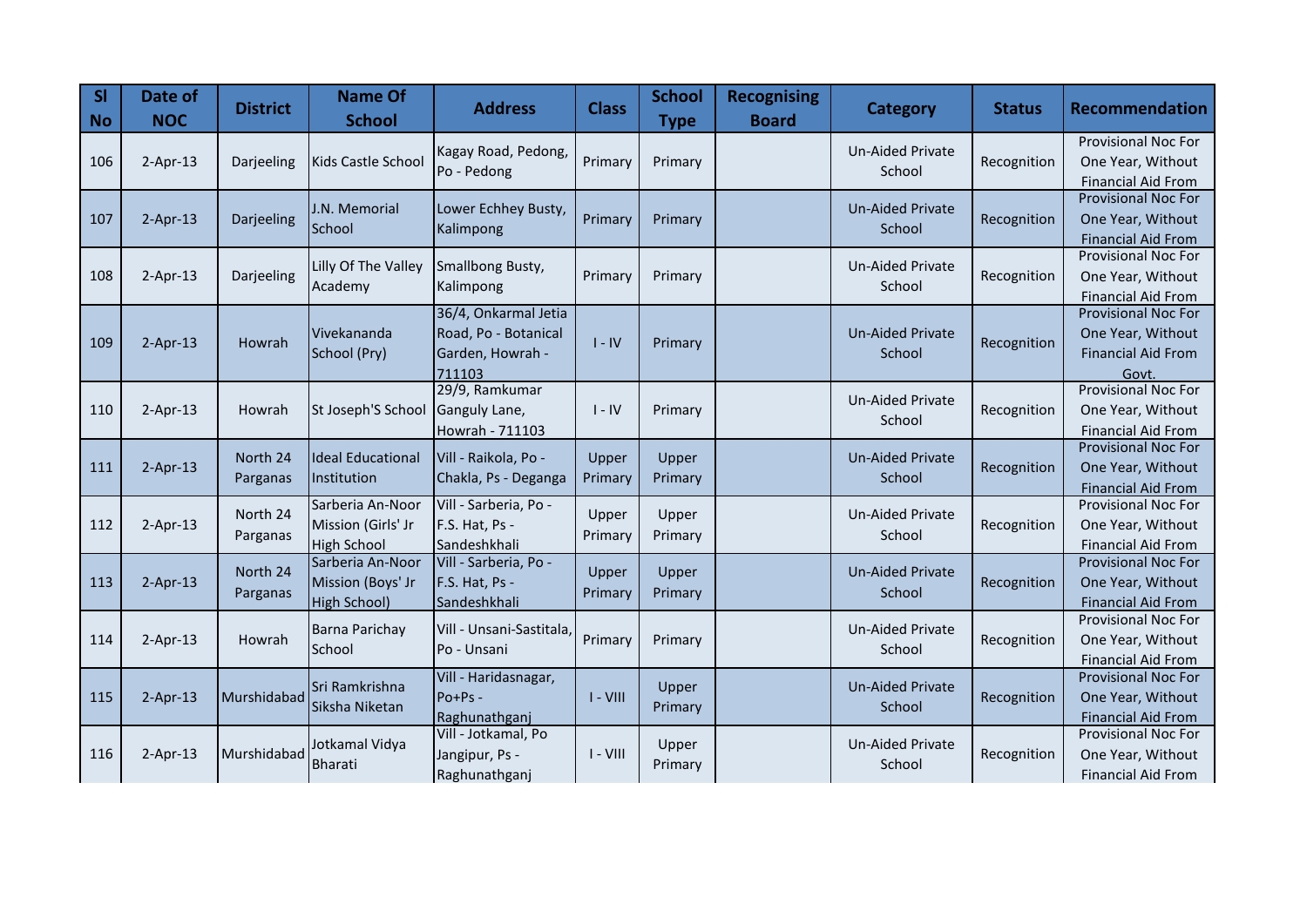| <b>SI</b><br><b>No</b> | Date of<br><b>NOC</b> | <b>District</b> | <b>Name Of</b><br><b>School</b> | <b>Address</b>                    | <b>Class</b> | <b>School</b><br><b>Type</b> | <b>Recognising</b><br><b>Board</b> | <b>Category</b>                   | <b>Status</b> | <b>Recommendation</b>                                   |
|------------------------|-----------------------|-----------------|---------------------------------|-----------------------------------|--------------|------------------------------|------------------------------------|-----------------------------------|---------------|---------------------------------------------------------|
|                        |                       |                 | <b>Gitaram Higher</b>           | Radharghat,                       |              | Upper                        |                                    | <b>Un-Aided Private</b>           |               | <b>Provisional Noc For</b>                              |
| 117                    | $2-Apr-13$            | Murshidabad     | <b>Secondary School</b>         | Berhampore                        | V - VIII     | Primary                      |                                    | School                            | Recognition   | One Year, Without<br><b>Financial Aid From</b>          |
|                        |                       |                 | Prabharani                      |                                   |              |                              |                                    |                                   |               | <b>Provisional Noc For</b>                              |
| 118                    | $2-Apr-13$            |                 | Murshidabad Memorial High       | 2No. Banjetia, Po -<br>Berhampore | $I - VIII$   | Upper<br>Primary             |                                    | <b>Un-Aided Private</b><br>School | Recognition   | One Year, Without                                       |
|                        |                       |                 | School                          |                                   |              |                              |                                    |                                   |               | <b>Financial Aid From</b>                               |
|                        |                       |                 | The Future Shining              |                                   |              | Upper                        |                                    | <b>Un-Aided Private</b>           |               | <b>Provisional Noc For</b>                              |
| 119                    | $2-Apr-13$            | Murshidabad     | Academy                         | Vill+Po - Ratanpur                | $I - VIII$   | Primary                      |                                    | School                            | Recognition   | One Year, Without                                       |
|                        |                       |                 |                                 |                                   |              |                              |                                    |                                   |               | <b>Financial Aid From</b><br>Provisional Noc For        |
| 120                    | $2-Apr-13$            | Murshidabad     | Aralpara Islamia                | Vill - Aralpara, Po -             | $I - VIII$   | Upper                        |                                    | <b>Un-Aided Private</b>           | Recognition   | One Year, Without                                       |
|                        |                       |                 | Madrasah                        | Nabipur                           |              | Primary                      |                                    | School                            |               | <b>Financial Aid From</b>                               |
|                        |                       |                 | Picnic Garden                   | 1539/1, Laskarhat,                |              |                              |                                    | <b>Un-Aided Private</b>           |               | <b>Provisional Noc For</b>                              |
| 121                    | $2-Apr-13$            | Kolkata         | Jnanpith Children               | Tagore Park, Block -              | Primary      | Primary                      |                                    | School                            | Recognition   | One Year, Without                                       |
|                        |                       |                 | Academy                         | J, Kol - 39                       |              |                              |                                    |                                   |               | <b>Financial Aid From</b>                               |
|                        |                       |                 | Naba Kishalay                   | 45/20F, Mahendra                  |              |                              |                                    | Un-Aided Private                  |               | <b>Provisional Noc For</b>                              |
| 122                    | $2-Apr-13$            | Kolkata         | <b>Education Centre</b>         | Banerjee Road, Ps -               | Primary      | Primary                      |                                    | School                            | Recognition   | One Year, Without                                       |
|                        |                       |                 | <b>The Park</b>                 | Parnashree, Kol - 60              |              |                              |                                    |                                   |               | Financial Aid From<br><b>Provisional Noc For</b>        |
| 123                    | $2-Apr-13$            | Kolkata         | Institution For                 | 44, Canal West Road,              | Primary      | Primary                      |                                    | <b>Un-Aided Private</b>           | Recognition   | One Year, Without                                       |
|                        |                       |                 | Girls' (Pry)                    | Kolkata - 04                      |              |                              |                                    | School                            |               | <b>Financial Aid From</b>                               |
|                        |                       |                 | Majhihira Ashram                | Vill+Po - Majhihira,              |              |                              |                                    | Un-Aided Private                  |               | Provisional Noc For                                     |
| 124                    | 12-Apr-13             | Purulia         | Vidyalaya                       | Ps - Manbazar, Pin -              | V - VIII     | Upper<br>Primary             | <b>WBBSE</b>                       | School                            | Recognition   | One Year, Without                                       |
|                        |                       |                 |                                 | 723128                            |              |                              |                                    |                                   |               | <b>Financial Aid From</b>                               |
|                        |                       |                 | Ladhurka Derozio                | Vill+Po - Ladhurka, Ps            |              | Upper                        |                                    | <b>Un-Aided Private</b>           |               | Provisional Noc For                                     |
| 125                    | 12-Apr-13             | Purulia         | Young Bengal                    | Hura, Pin - 723101                | V - VIII     | Primary                      | <b>WBBSE</b>                       | School                            | Recognition   | One Year, Without                                       |
|                        |                       |                 | School                          | Vill-Ghastoria, Po -              |              |                              |                                    |                                   |               | <b>Financial Aid From</b><br><b>Provisional Noc For</b> |
| 126                    | 12-Apr-13             | Purulia         | Sarada Shishu                   | Jabla, Ps - Manbazar,             | V - VIII     | Upper                        | <b>WBBSE</b>                       | <b>Un-Aided Private</b>           | Recognition   | One Year, Without                                       |
|                        |                       |                 | <b>Mandir Shantiban</b>         | Pin - 723128                      |              | Primary                      |                                    | School                            |               | <b>Financial Aid From</b>                               |
|                        |                       |                 |                                 | Vill-Dhundikhap, Po-              |              |                              |                                    |                                   |               | <b>Provisional Noc For</b>                              |
| 127                    | 12-Apr-13             | Purulia         | Vivekananda                     | Dava Torang, Ps-                  | V - VIII     | Upper                        | <b>WBBSE</b>                       | <b>Un-Aided Private</b>           | Recognition   | One Year, Without                                       |
|                        |                       |                 | Vikash Kendra                   | Baghmundi, Pin -                  |              | Primary                      |                                    | School                            |               | <b>Financial Aid From</b>                               |
|                        |                       |                 |                                 | 723152                            |              |                              |                                    |                                   |               | Govt.                                                   |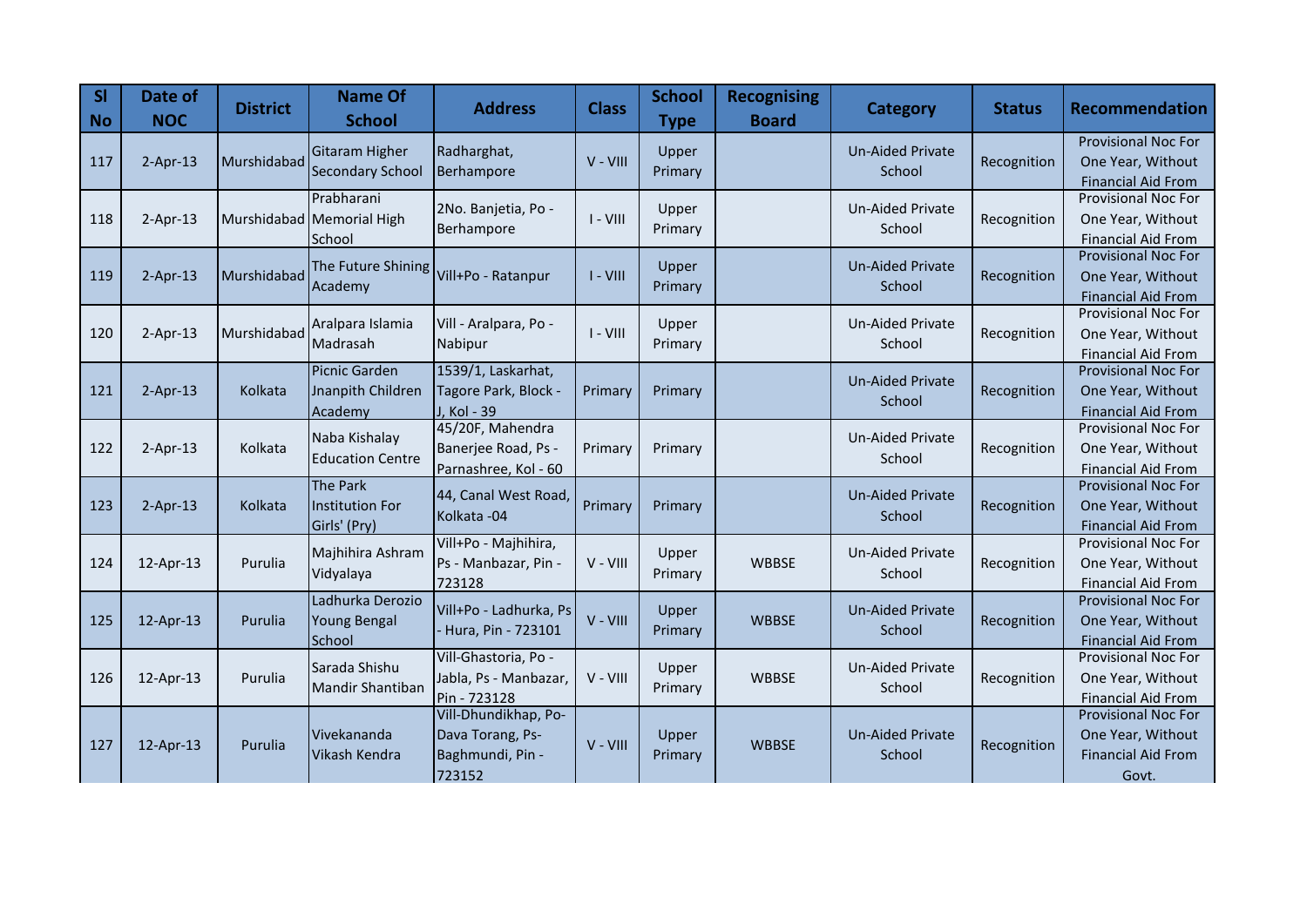| SI<br><b>No</b> | Date of<br><b>NOC</b> | <b>District</b> | <b>Name Of</b><br><b>School</b> | <b>Address</b>                                  | <b>Class</b> | <b>School</b><br><b>Type</b> | <b>Recognising</b><br><b>Board</b> | <b>Category</b>         | <b>Status</b> | <b>Recommendation</b>                                   |
|-----------------|-----------------------|-----------------|---------------------------------|-------------------------------------------------|--------------|------------------------------|------------------------------------|-------------------------|---------------|---------------------------------------------------------|
|                 |                       |                 | Anandadeep                      | Vill - Anandadeep, Po                           | Upper        | Upper                        |                                    | <b>Un-Aided Private</b> |               | <b>Provisional Noc For</b>                              |
| 128             | 12-Apr-13             | Purulia         | Junior High School              | Kuruktopa, Pin -                                | Primary      | Primary                      | <b>WBBSE</b>                       | School                  | Recognition   | One Year, Without                                       |
|                 |                       |                 |                                 | 723128                                          |              |                              |                                    |                         |               | <b>Financial Aid From</b>                               |
|                 |                       |                 | Suryodaya School                | P-40 Sanmiloni Park,                            | $V - VIII$   | Upper                        |                                    | <b>Un-Aided Private</b> |               | <b>Provisional Noc For</b>                              |
| 129             | 12-Apr-13             | Kolkata         | Santoshpur                      | East Rajapur Area, Po<br>- Santoshpur, Kol - 75 |              | Primary                      | <b>WBBSE</b>                       | School                  | Recognition   | One Year, Without<br><b>Financial Aid From</b>          |
|                 |                       |                 |                                 | 1/5Q/1A, J.K. Ghosh                             |              |                              |                                    |                         |               | <b>Provisional Noc For</b>                              |
| 130             | 12-Apr-13             | Kolkata         | Millat Girls' School            | Road, Belgachia, Kol                            | V - VIII     | Upper                        | <b>WBBSE</b>                       | <b>Un-Aided Private</b> | Recognition   | One Year, Without                                       |
|                 |                       |                 |                                 | $-37$                                           |              | Primary                      |                                    | School                  |               | <b>Financial Aid From</b>                               |
|                 |                       |                 | Madurdaha                       |                                                 |              |                              |                                    | <b>Un-Aided Private</b> |               | <b>Provisional Noc For</b>                              |
| 131             | 12-Apr-13             | Kolkata         | Satyavritty                     | 924, Madurdaha, Kol<br>107                      | V - VIII     | Upper<br>Primary             | <b>WBBSE</b>                       | School                  | Recognition   | One Year, Without                                       |
|                 |                       |                 | Vidyalaya                       |                                                 |              |                              |                                    |                         |               | <b>Financial Aid From</b>                               |
|                 |                       |                 | New Hollyhock                   | 25/1/2, Biren Roy                               |              | Upper                        |                                    | <b>Un-Aided Private</b> |               | Provisional Noc For                                     |
| 132             | 12-Apr-13             | Kolkata         | School                          | Road (East), Kol - 08                           | $I - VIII$   | Primary                      | <b>WBBSE</b>                       | School                  | Recognition   | One Year, Without                                       |
|                 |                       |                 |                                 |                                                 |              |                              |                                    |                         |               | <b>Financial Aid From</b>                               |
|                 |                       |                 |                                 | 17 A, Bedford Lane,                             | $I - VIII$   | Upper                        |                                    | <b>Un-Aided Private</b> |               | <b>Provisional Noc For</b>                              |
| 133             | 12-Apr-13             | Kolkata         | Gems Day School                 | Po - Park Street,                               |              | Primary                      | <b>CBSE</b>                        | School                  | Recognition   | One Year, Without                                       |
|                 |                       |                 |                                 | Kolkata - 16<br>Jagacha, Sundarpara,            |              |                              |                                    |                         |               | <b>Financial Aid From</b><br><b>Provisional Noc For</b> |
| 134             | 12-Apr-13             | Howrah          | Ankur                           | Po - G.I.P Colony, Pin                          | $I - IV$     | Primary                      | <b>WBBPE</b>                       | <b>Un-Aided Private</b> | Recognition   | One Year, Without                                       |
|                 |                       |                 |                                 | 711112                                          |              |                              |                                    | School                  |               | <b>Financial Aid From</b>                               |
|                 |                       |                 | Howrah                          | 304, Netaji Subhas                              |              |                              |                                    |                         |               | <b>Provisional Noc For</b>                              |
| 135             | 12-Apr-13             | Howrah          | Sishumangal                     | Road, Po - Howrah,                              | $I - IV$     | Primary                      | <b>WBBPE</b>                       | <b>Un-Aided Private</b> | Recognition   | One Year, Without                                       |
|                 |                       |                 | Nursery &                       | Pin - 711101                                    |              |                              |                                    | School                  |               | <b>Financial Aid From</b>                               |
|                 |                       |                 | Chetana Sishu                   | North Baksara,                                  |              |                              |                                    | <b>Un-Aided Private</b> |               | Provisional Noc For                                     |
| 136             | 12-Apr-13             | Howrah          | <b>Bikash Kendra</b>            | Paulpara, Po -                                  | $I - IV$     | Primary                      | <b>WBBPE</b>                       | School                  | Recognition   | One Year, Without                                       |
|                 |                       |                 |                                 | Baksara, Pin - 711110                           |              |                              |                                    |                         |               | <b>Financial Aid From</b>                               |
|                 |                       |                 | Baitulmal                       | 90 A, Madan Mohan                               |              | Upper                        |                                    | <b>Un-Aided Private</b> |               | <b>Provisional Noc For</b>                              |
| 137             | 12-Apr-13             | Kolkata         | Kelabagan High                  | Burman Street, Kol -                            | $I - VIII$   | Primary                      | <b>WBBSE &amp; WBBPE</b>           | School                  | Recognition   | One Year, Without                                       |
|                 |                       |                 | School                          | 07, Po - Burrabazar                             |              |                              |                                    |                         |               | <b>Financial Aid From</b><br><b>Provisional Noc For</b> |
| 138             | 12-Apr-13             | Kolkata         | Voice Of World -                | 4, Nrisingha Dutta                              | $I - VIII$   | Upper                        | WBBSE & WBBPE                      | Un-Aided Private        | Recognition   | One Year, Without                                       |
|                 |                       |                 | <b>Bikaimaa Home</b>            | Road, Kol - 08                                  |              | Primary                      |                                    | School                  |               | <b>Financial Aid From</b>                               |
|                 |                       |                 |                                 | <b>Block 17, C.P.T.</b>                         |              |                              |                                    |                         |               | <b>Provisional Noc For</b>                              |
| 139             | 12-Apr-13             | Kolkata         | Sree Sambhu                     | Colony, Taratalla, Po                           | V - VIII     | Upper                        | <b>WBBSE</b>                       | <b>Un-Aided Private</b> | Recognition   | One Year, Without                                       |
|                 |                       |                 | Sadan Vidyalaya                 | Brace-Bridge, Kol - 23                          |              | Primary                      |                                    | School                  |               | <b>Financial Aid From</b>                               |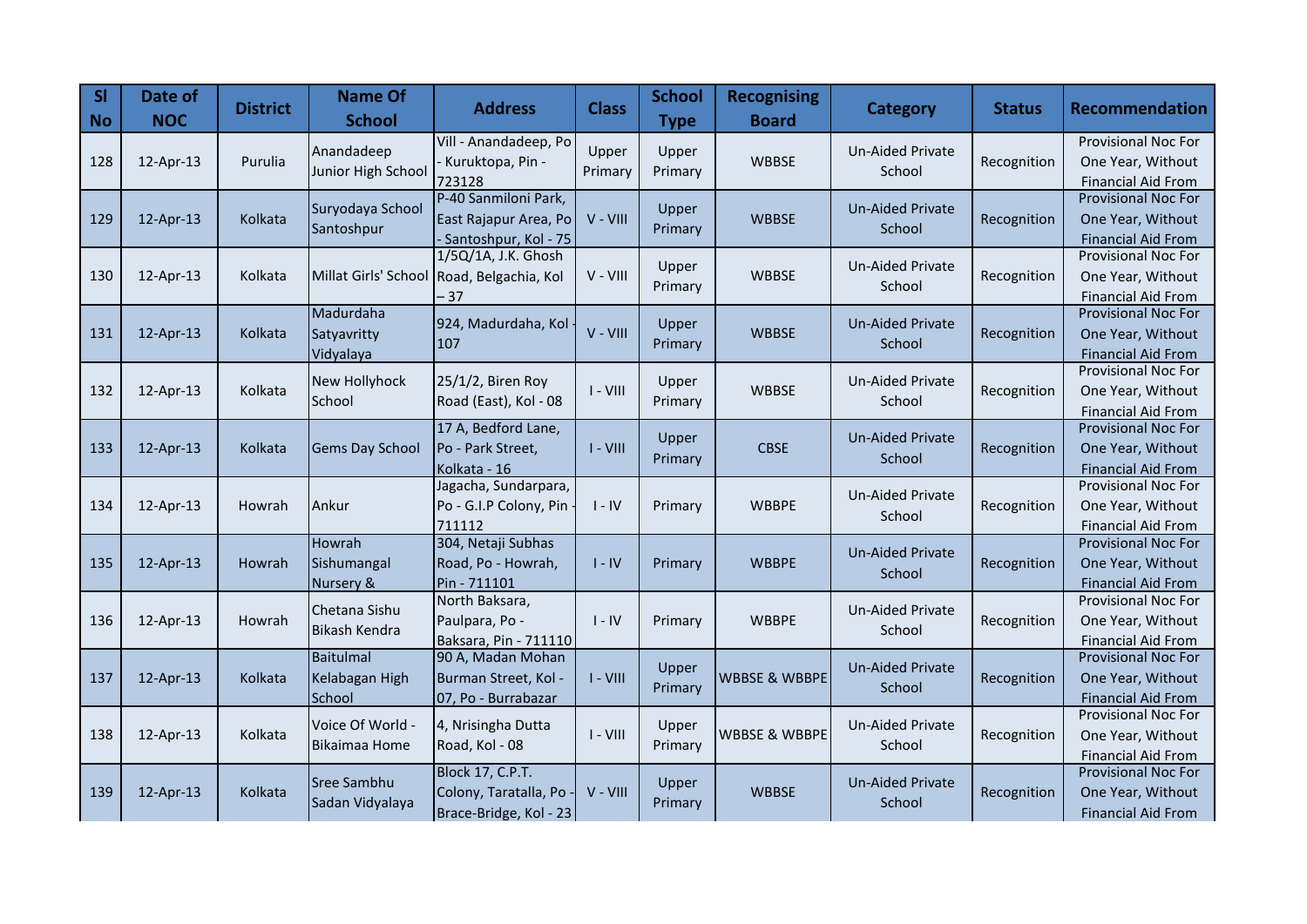| <b>SI</b><br><b>No</b> | Date of<br><b>NOC</b> | <b>District</b> | <b>Name Of</b><br><b>School</b> | <b>Address</b>                     | <b>Class</b> | <b>School</b><br><b>Type</b> | <b>Recognising</b><br><b>Board</b> | <b>Category</b>         | <b>Status</b> | <b>Recommendation</b>                                   |
|------------------------|-----------------------|-----------------|---------------------------------|------------------------------------|--------------|------------------------------|------------------------------------|-------------------------|---------------|---------------------------------------------------------|
|                        |                       |                 | New Era Public                  | 14, Haji Md. Mahasin               |              | Upper                        |                                    | <b>Un-Aided Private</b> |               | <b>Provisional Noc For</b>                              |
| 140                    | 12-Apr-13             | Kolkata         | School                          | Square, Po - Free                  | V - VIII     | Primary                      | <b>WBBSE</b>                       | School                  | Recognition   | One Year, Without                                       |
|                        |                       |                 |                                 | School Street, Kol -               |              |                              |                                    |                         |               | <b>Financial Aid From</b><br><b>Provisional Noc For</b> |
| 141                    | 12-Apr-13             | Kolkata         | Tiny Tot'S English              | 51, Sisir Bagan Road,              | V - VIII     | Upper                        | <b>WBBSE</b>                       | <b>Un-Aided Private</b> | Recognition   | One Year, Without                                       |
|                        |                       |                 | School                          | Po - Behala, Kol - 34              |              | Primary                      |                                    | School                  |               | <b>Financial Aid From</b>                               |
|                        |                       |                 |                                 | Ramkrishnapur (N),                 |              |                              |                                    |                         |               | <b>Provisional Noc For</b>                              |
| 142                    | 12-Apr-13             | South 24        | <b>Bikash Bharati</b>           | Po - Sukdevpur, Pin -              | V - VIII     | Upper                        | <b>WBBSE</b>                       | <b>Un-Aided Private</b> | Recognition   | One Year, Without                                       |
|                        |                       | Parganas        | Collegiate School               | 743503                             |              | Primary                      |                                    | School                  |               | <b>Financial Aid From</b>                               |
|                        |                       |                 | Little Star                     | Vill+Po - Vivekananda              |              |                              |                                    | <b>Un-Aided Private</b> |               | <b>Provisional Noc For</b>                              |
| 143                    | 12-Apr-13             | Jalpaiguri      | Academy                         | Palli, Ps - Kotowali,              | $I - IV$     | Primary                      | <b>WBBPE</b>                       | School                  | Recognition   | One Year, Without                                       |
|                        |                       |                 | (Primary)                       | Pin - 735121                       |              |                              |                                    |                         |               | <b>Financial Aid From</b><br><b>Provisional Noc For</b> |
|                        | 12-Apr-13             | Jalpaiguri      | Happy Child K.G.                | Mill Road, Po -<br>Falakata, Pin - |              |                              |                                    | <b>Un-Aided Private</b> | Recognition   | One Year, Without                                       |
| 144                    |                       |                 | School                          | 735211                             | $I - IV$     | Primary                      | <b>WBBPE</b>                       | School                  |               | <b>Financial Aid From</b>                               |
|                        |                       |                 |                                 | <b>Madari Road</b>                 |              |                              |                                    |                         |               | Provisional Noc For                                     |
| 145                    | 12-Apr-13             | Jalpaiguri      | Vivekananda                     | (Parangerpar),                     | $I - IV$     | Primary                      | <b>WBBPE</b>                       | <b>Un-Aided Private</b> | Recognition   | One Year, Without                                       |
|                        |                       |                 | Vidyapith                       | Falakata, Pin -                    |              |                              |                                    | School                  |               | <b>Financial Aid From</b>                               |
|                        |                       |                 | <b>Emanuel English</b>          | Vill+Po - Jasodanga,               |              |                              |                                    | <b>Un-Aided Private</b> |               | <b>Provisional Noc For</b>                              |
| 146                    | 12-Apr-13             | Jalpaiguri      | School                          | Pin - 736208                       | $I - IV$     | Primary                      | <b>WBBPE</b>                       | School                  | Recognition   | One Year, Without                                       |
|                        |                       |                 |                                 |                                    |              |                              |                                    |                         |               | <b>Financial Aid From</b>                               |
|                        |                       |                 | Pioneer Model                   |                                    |              |                              |                                    | <b>Un-Aided Private</b> |               | <b>Provisional Noc For</b>                              |
| 147                    | 12-Apr-13             | Jalpaiguri      | <b>Nursery School</b>           | Jadavpally, Falakata               | $I - IV$     | Primary                      | <b>WBBPE</b>                       | School                  | Recognition   | One Year, Without                                       |
|                        |                       |                 | <b>Hss Vidyashram</b>           | Vill+Po - Vidyashram,              |              |                              |                                    |                         |               | <b>Financial Aid From</b><br><b>Provisional Noc For</b> |
| 148                    | 12-Apr-13             | Jalpaiguri      | Residential                     | Dhupguri, Pin -                    | $I - IV$     | Primary                      | <b>WBBPE</b>                       | <b>Un-Aided Private</b> | Recognition   | One Year, Without                                       |
|                        |                       |                 | <b>Primary School</b>           | 735210                             |              |                              |                                    | School                  |               | <b>Financial Aid From</b>                               |
|                        |                       |                 | Subhaspally                     |                                    |              |                              |                                    | <b>Un-Aided Private</b> |               | <b>Provisional Noc For</b>                              |
| 149                    | 12-Apr-13             | Jalpaiguri      | Anandamela                      | Subhaspally, Falakata              | $I - IV$     | Primary                      | <b>WBBPE</b>                       | School                  | Recognition   | One Year, Without                                       |
|                        |                       |                 | <b>Nursery School</b>           |                                    |              |                              |                                    |                         |               | <b>Financial Aid From</b>                               |
|                        |                       | South 24        | Hentalkhali Junior              | Vill+Po - Hentalkhali,             |              | Upper                        |                                    | Un-Aided Private        |               | <b>Provisional Noc For</b>                              |
| 150                    | 12-Apr-13             | Parganas        | <b>High School</b>              | Pin - 700137                       | V - VIII     | Primary                      | <b>WBBSE</b>                       | School                  | Recognition   | One Year, Without                                       |
|                        |                       |                 |                                 | 209/1/1, Nsc Bose                  |              |                              |                                    |                         |               | <b>Financial Aid From</b><br><b>Provisional Noc For</b> |
| 151                    | 26-Apr-13             | Kolkata         | De Paul School                  | Road, Po - Naktala,                | $I - VIII$   | Upper                        | <b>ICSE</b>                        | <b>Un-Aided Private</b> | Recognition   | One Year, Without                                       |
|                        |                       |                 |                                 | <b>Kol - 47</b>                    |              | Primary                      |                                    | School (Minority)       |               | <b>Financial Aid From</b>                               |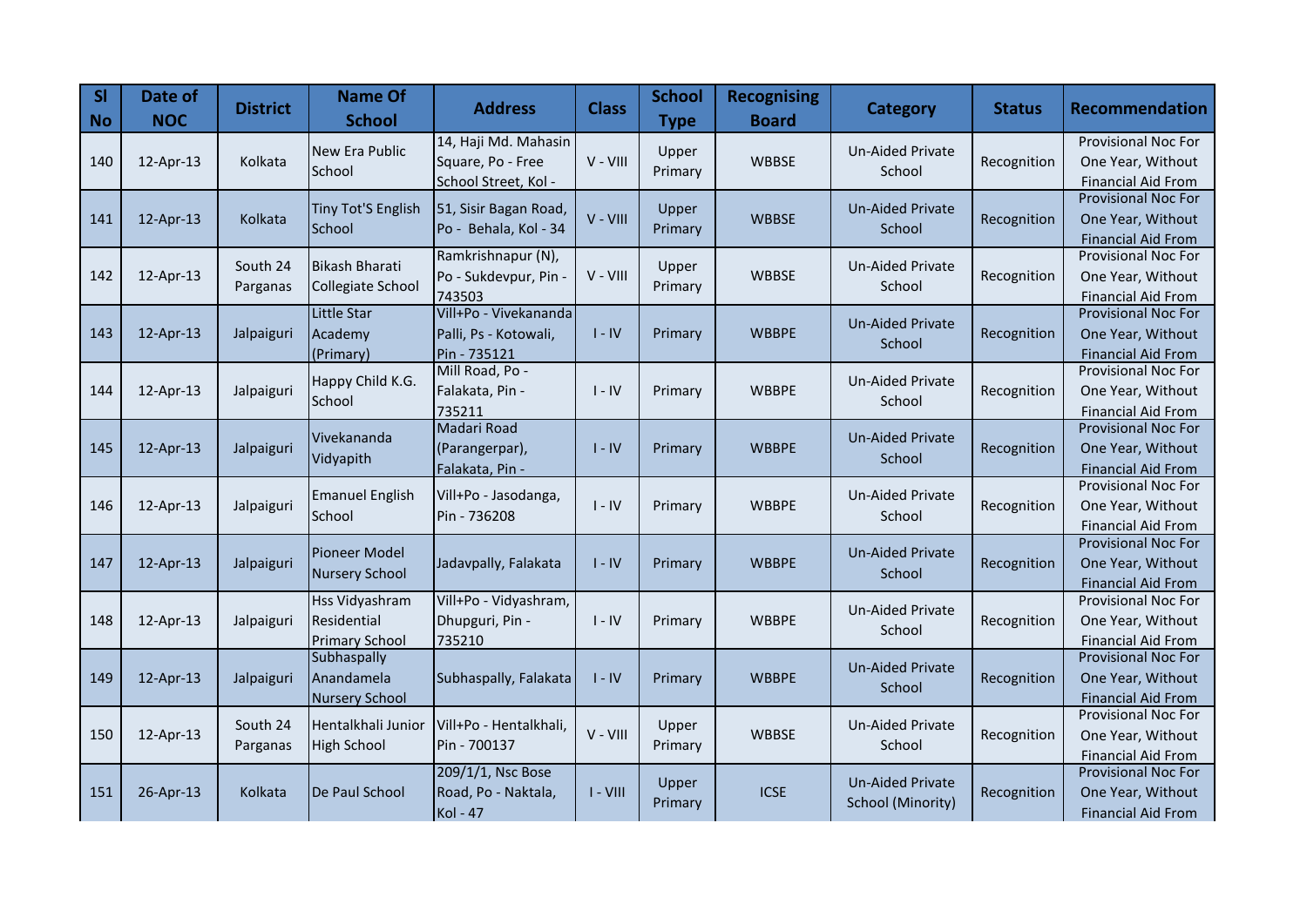| <b>SI</b><br><b>No</b> | Date of<br><b>NOC</b> | <b>District</b>   | <b>Name Of</b><br><b>School</b>                           | <b>Address</b>                                              | <b>Class</b>     | <b>School</b><br><b>Type</b> | <b>Recognising</b><br><b>Board</b> | <b>Category</b>                              | <b>Status</b> | <b>Recommendation</b>                                                        |
|------------------------|-----------------------|-------------------|-----------------------------------------------------------|-------------------------------------------------------------|------------------|------------------------------|------------------------------------|----------------------------------------------|---------------|------------------------------------------------------------------------------|
| 152                    | 26-Apr-13             | Uttar<br>Dinajpur | Shatabdi Model<br>School                                  | Vill - Rajgram, Po -<br>Paraharipur, Pin -<br>733143        | V - VIII         | Upper<br>Primary             | <b>WBBSE</b>                       | <b>Un-Aided Private</b><br>School (Minority) | Recognition   | <b>Provisional Noc For</b><br>One Year, Without<br><b>Financial Aid From</b> |
| 153                    | 26-Apr-13             | Uttar<br>Dinajpur | Domohana G.D.<br>Mission (Girls')                         | Sohar, Po -<br>Karandighi, Pin -<br>733215                  | V - VIII         | Upper<br>Primary             | <b>WBBSE</b>                       | Un-Aided Private<br>School (Minority)        | Recognition   | <b>Provisional Noc For</b><br>One Year, Without<br><b>Financial Aid From</b> |
| 154                    | 26-Apr-13             | Hooghly           | Nababia Mission                                           | Vill+Po - Mainan, Ps<br>Khanakul, Pin -<br>712406           | Upper<br>Primary | Upper<br>Primary             | <b>WBBSE</b>                       | Un-Aided Private<br>School (Minority)        | Recognition   | <b>Provisional Noc For</b><br>One Year, Without<br><b>Financial Aid From</b> |
| 155                    | 26-Apr-13             | Hooghly           | Moulana Abdul<br><b>Wali School</b>                       | P.B.M Road,<br>Champdani, Po -<br>Baidyabati                | $I - VIII$       | Upper<br>Primary             | <b>WBBPE &amp; WBBSE</b>           | <b>Un-Aided Private</b><br>School (Minority) | Recognition   | <b>Provisional Noc For</b><br>One Year, Without<br><b>Financial Aid From</b> |
| 156                    | 26-Apr-13             | Hooghly           | <b>Holy Christ</b><br><b>Secondary School</b>             | Himnagar, Po -<br>Dankuni, Pin -<br>712311                  | Upper<br>Primary | Upper<br>Primary             | <b>WBBSE</b>                       | Un-Aided Private<br>School (Minority)        | Recognition   | <b>Provisional Noc For</b><br>One Year, Without<br><b>Financial Aid From</b> |
| 157                    | 26-Apr-13             | Hooghly           | Vivekananda<br>Siksha Niketan                             | Vill+Po - Polba, Pin -<br>712148                            | Upper<br>Primary | Upper<br>Primary             | <b>WBBSE</b>                       | <b>Un-Aided Private</b><br>School (Minority) | Recognition   | Provisional Noc For<br>One Year, Without<br><b>Financial Aid From</b>        |
| 158                    | 26-Apr-13             | Hooghly           | Kamarpukur<br>Vivekananda<br>Academy                      | $Vill+Po -$<br>Kamarpukur, Ps -<br>Goghat                   | Upper<br>Primary | Upper<br>Primary             | <b>WBBSE</b>                       | <b>Un-Aided Private</b><br>School (Minority) | Recognition   | <b>Provisional Noc For</b><br>One Year, Without<br><b>Financial Aid From</b> |
| 159                    | 26-Apr-13             | Hooghly           | Arambagh Sanskrit<br>Vidyapith                            | Vill+Po - Saora                                             | Upper<br>Primary | Upper<br>Primary             | <b>WBBSE</b>                       | <b>Un-Aided Private</b><br>School (Minority) | Recognition   | <b>Provisional Noc For</b><br>One Year, Without<br><b>Financial Aid From</b> |
| 160                    | 26-Apr-13             | Hooghly           | Gurap<br>Vivekananda K.G.<br>School                       | Vill+Po - Balidaha,<br>Pin - 712303                         | Upper<br>Primary | Upper<br>Primary             | <b>WBBSE</b>                       | Un-Aided Private<br>School (Minority)        | Recognition   | <b>Provisional Noc For</b><br>One Year, Without<br><b>Financial Aid From</b> |
| 161                    | 26-Apr-13             | Hooghly           | <b>Bholanath</b><br>Chakrabarti<br><b>Memorial School</b> | Rishi Bankim Avenue,<br>Po+Ps - Bhadreswar,<br>Pin - 712124 | $I - VIII$       | Upper<br>Primary             | <b>ICSE</b>                        | <b>Un-Aided Private</b><br>School (Minority) | Recognition   | <b>Provisional Noc For</b><br>One Year, Without<br><b>Financial Aid From</b> |
| 162                    | 26-Apr-13             | Hooghly           | Sibani Uchha<br>Madhyamik Balika<br>Vidyalaya             | Vill+Po - Chiladangi,<br>Ps - Pursurah                      | $I - VIII$       | Upper<br>Primary             | <b>WBBSE</b>                       | Un-Aided Private<br>School (Minority)        | Recognition   | <b>Provisional Noc For</b><br>One Year, Without<br><b>Financial Aid From</b> |
| 163                    | 26-Apr-13             | Hooghly           | South Melborne<br>School                                  | 15A/B, Kasi Doctor<br>Lane, Seristala, Po -<br>Serampore    | Upper<br>Primary | Upper<br>Primary             | <b>WBBSE</b>                       | <b>Un-Aided Private</b><br>School (Minority) | Recognition   | Provisional Noc For<br>One Year, Without<br><b>Financial Aid From</b>        |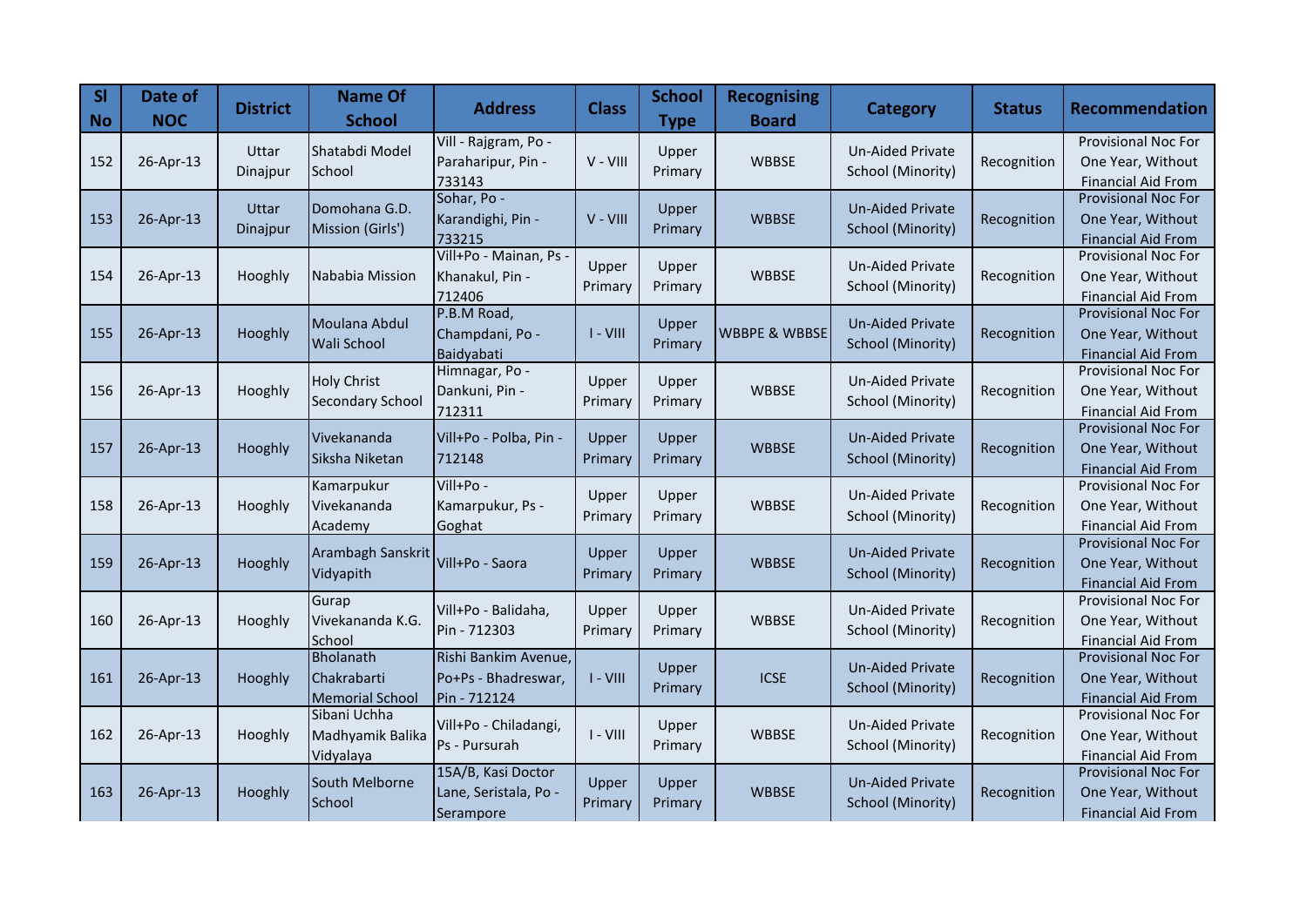| <b>SI</b><br><b>No</b> | Date of<br><b>NOC</b> | <b>District</b>      | <b>Name Of</b><br><b>School</b>                         | <b>Address</b>                                                  | <b>Class</b>     | <b>School</b><br><b>Type</b> | <b>Recognising</b><br><b>Board</b> | <b>Category</b>                              | <b>Status</b> | <b>Recommendation</b>                                                        |
|------------------------|-----------------------|----------------------|---------------------------------------------------------|-----------------------------------------------------------------|------------------|------------------------------|------------------------------------|----------------------------------------------|---------------|------------------------------------------------------------------------------|
| 164                    | 26-Apr-13             | Hooghly              | Jagatguru<br>Sankaracharya<br>Hindi Vidyapith           | Town+Po -<br>Tarakeswar Math                                    | $I - VIII$       | Upper<br>Primary             | <b>WBBSE</b>                       | <b>Un-Aided Private</b><br>School (Minority) | Recognition   | <b>Provisional Noc For</b><br>One Year, Without<br><b>Financial Aid From</b> |
| 165                    | 26-Apr-13             | Hooghly              | <b>Blooming Buds</b><br>School                          | 2 No. Gandhi Colony,<br>Po - Hooghly                            | Upper<br>Primary | Upper<br>Primary             | <b>CBSE</b>                        | <b>Un-Aided Private</b><br>School (Minority) | Recognition   | <b>Provisional Noc For</b><br>One Year, Without<br><b>Financial Aid From</b> |
| 166                    | 26-Apr-13             | Hooghly              | <b>Tribeni Mission</b><br>School (Junior<br>High)       | Baikunthapur,<br>Tribeni                                        | Upper<br>Primary | Upper<br>Primary             | <b>WBBSE</b>                       | Un-Aided Private<br>School (Minority)        | Recognition   | Provisional Noc For<br>One Year, Without<br><b>Financial Aid From</b>        |
| 167                    | 26-Apr-13             | Hooghly              | Spark School                                            | Vill +Po - Mahanad,<br>P.S. - Polba, Pin -<br>712148            | Upper<br>Primary | Upper<br>Primary             | <b>CBSE</b>                        | <b>Un-Aided Private</b><br>School (Minority) | Recognition   | <b>Provisional Noc For</b><br>One Year, Without<br><b>Financial Aid From</b> |
| 168                    | 26-Apr-13             | Hooghly              | <b>Study Mission</b>                                    | 135, Adarsh Nagar,<br>Po - Bara Bahera, Ps<br>Uttar Para, Pin - | Upper<br>Primary | Upper<br>Primary             | <b>WBBSE</b>                       | Un-Aided Private<br>School (Minority)        | Recognition   | <b>Provisional Noc For</b><br>One Year, Without<br><b>Financial Aid From</b> |
| 169                    | 26-Apr-13             | Purulia              | Loyola School                                           | Laka, Po - Jilling, Via -<br>Barabhum, Pin -<br>723127          | $I - VIII$       | Upper<br>Primary             | <b>WBBPE &amp; WBBSE</b>           | <b>Un-Aided Private</b><br>School (Minority) | Recognition   | Provisional Noc For<br>One Year, Without<br><b>Financial Aid From</b>        |
| 170                    | 26-Apr-13             | Purulia              | Goalagara Path<br>Mandir                                | Vill - Goalagara, Po -<br>Bansa, Ps - Puncha,<br>Pin - 723128   | V - VIII         | Upper<br>Primary             | <b>WBBSE</b>                       | <b>Un-Aided Private</b><br>School (Minority) | Recognition   | <b>Provisional Noc For</b><br>One Year, Without<br><b>Financial Aid From</b> |
| 171                    | 26-Apr-13             | Purulia              | <b>Beldih Ramkrishna</b><br>Vivekananda Ideal<br>School | Vill+Po - Beldih, Pin -<br>723102                               | V - VIII         | Upper<br>Primary             | <b>WBBSE</b>                       | <b>Un-Aided Private</b><br>School (Minority) | Recognition   | <b>Provisional Noc For</b><br>One Year, Without<br><b>Financial Aid From</b> |
| 172                    | 26-Apr-13             | North 24<br>Parganas | Dhanpota Bazar Al<br><b>Momin Mission</b><br>School     | Dhanpota Bazar, Po -<br>Khalisadi, Ps - Haroa,<br>Pin - 743425  | V - VIII         | Upper<br>Primary             | <b>WBBSE</b>                       | <b>Un-Aided Private</b><br>School (Minority) | Recognition   | Provisional Noc For<br>One Year, Without<br><b>Financial Aid From</b>        |
| 173                    | 26-Apr-13             | Dakshin<br>Dinajpur  | Bes-An-Noor<br><b>Model School</b>                      | Vill+Po - Pransagar,<br>Pin - 733140                            | V - VIII         | Upper<br>Primary             | <b>WBBSE</b>                       | <b>Un-Aided Private</b><br>School (Minority) | Recognition   | <b>Provisional Noc For</b><br>One Year, Without<br><b>Financial Aid From</b> |
| 174                    | 26-Apr-13             | Murshidabad          | Jibanti Azad<br>Mission                                 | Vill+ Po - Jibanti, Pin<br>742136                               | V - VIII         | Upper<br>Primary             | <b>WBBSE</b>                       | Un-Aided Private<br>School (Minority)        | Recognition   | <b>Provisional Noc For</b><br>One Year, Without<br><b>Financial Aid From</b> |
| 175                    | 26-Apr-13             | Murshidabad Academy  | Al-Ameen<br>Mohammadpur                                 | Vill+Po -<br>Mohammadpur, Pin<br>742121                         | $I - IV$         | Primary                      | <b>WBBPE</b>                       | <b>Un-Aided Private</b><br>School (Minority) | Recognition   | Provisional Noc For<br>One Year, Without<br><b>Financial Aid From</b>        |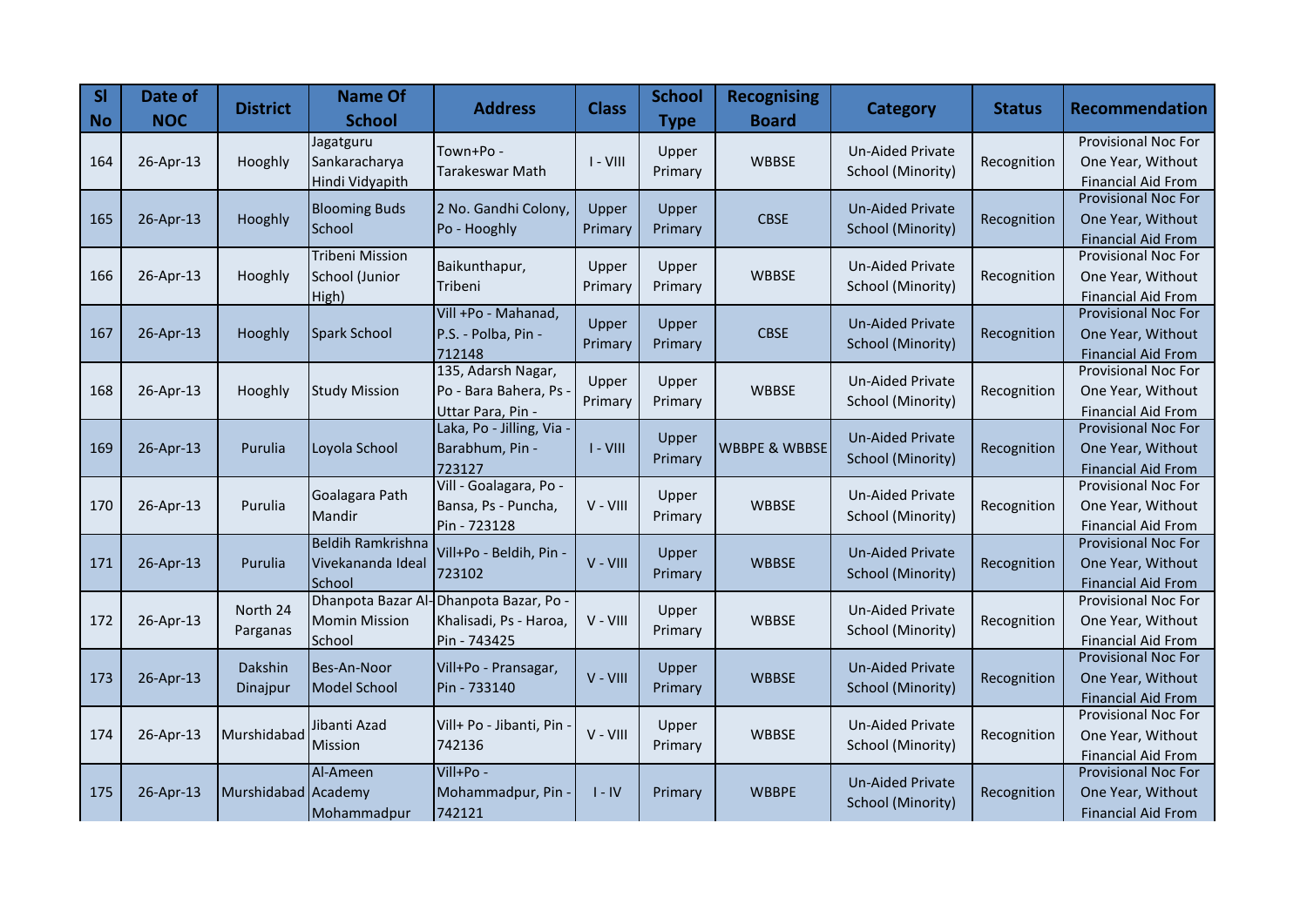| <b>SI</b><br>$\overline{\phantom{a}}$ No | Date of<br><b>NOC</b> | <b>District</b> | <b>Name Of</b><br><b>School</b>      | <b>Address</b>                                | <b>Class</b> | <b>School</b><br><b>Type</b> | <b>Recognising</b><br><b>Board</b> | <b>Category</b>                              | <b>Status</b> | <b>Recommendation</b>                                   |
|------------------------------------------|-----------------------|-----------------|--------------------------------------|-----------------------------------------------|--------------|------------------------------|------------------------------------|----------------------------------------------|---------------|---------------------------------------------------------|
|                                          |                       | South 24        |                                      | Vill + Po - Usthi, Pin                        | Upper        | Upper                        |                                    | <b>Un-Aided Private</b>                      |               | <b>Provisional Noc For</b>                              |
| 176                                      | 26-Apr-13             | Parganas        | <b>Malancha Mission</b>              | 743375                                        | Primary      | Primary                      | <b>WBBSE</b>                       | School (Minority)                            | Recognition   | One Year, Without<br><b>Financial Aid From</b>          |
|                                          |                       |                 |                                      | Ukta-Pichkuri, Po -                           |              |                              |                                    |                                              |               | <b>Provisional Noc For</b>                              |
| 177                                      | 26-Apr-13             | Bardhaman       | <b>Tauhid Mission</b>                | Pichkuri, Pin -                               | $V - VIII$   | Upper<br>Primary             | <b>WBBSE</b>                       | <b>Un-Aided Private</b><br>School (Minority) | Recognition   | One Year, Without                                       |
|                                          |                       |                 |                                      | 713128                                        |              |                              |                                    |                                              |               | <b>Financial Aid From</b>                               |
|                                          |                       | Paschim         | Khepal                               | Vill - Khepal, Po -                           | Upper        | Upper                        |                                    | <b>Un-Aided Private</b>                      |               | <b>Provisional Noc For</b>                              |
| 178                                      | 22-May-13             | Medinipur       | Vivekananda                          | Kapasda, Pin -                                | Primary      | Primary                      | <b>WBBSE</b>                       | School                                       | Recognition   | One Year, Without                                       |
|                                          |                       |                 | K.B.P. School<br>Ramkrishna Pally    | 721144<br>Ramkrishna Pally, Po                |              |                              |                                    |                                              |               | <b>Financial Aid From</b><br><b>Provisional Noc For</b> |
| 179                                      | 22-May-13             | South 24        | Adarsha                              | Belgachi, Pin -                               | $V - VIII$   | Upper                        | <b>WBBSE</b>                       | <b>Un-Aided Private</b>                      | Recognition   | One Year, Without                                       |
|                                          |                       | Parganas        | Madhyamik Siksha 743376              |                                               |              | Primary                      |                                    | School                                       |               | <b>Financial Aid From</b>                               |
|                                          |                       | South 24        | Rania Universal                      | Vill - Rania Udayan                           |              | Upper                        |                                    | <b>Un-Aided Private</b>                      |               | <b>Provisional Noc For</b>                              |
| 180                                      | $22-May-13$           | Parganas        | Institute                            | Pally, Po - Boral, Pin                        | $I - VIII$   | Primary                      | <b>WBBSE</b>                       | School                                       | Recognition   | One Year, Without                                       |
|                                          |                       |                 |                                      | 700154                                        |              |                              |                                    |                                              |               | <b>Financial Aid From</b><br>Provisional Noc For        |
| 181                                      | 22-May-13             | Howrah          | Santragachi<br>Adarsh Hindi          | Santragachi Rly<br>Colony, Po & Ps -          | Upper        | Upper                        | <b>WBBSE</b>                       | <b>Un-Aided Private</b>                      | Recognition   | One Year, Without                                       |
|                                          |                       |                 | Vidyalaya                            | Jagacha, Pin -                                | Primary      | Primary                      |                                    | School                                       |               | <b>Financial Aid From</b>                               |
|                                          |                       |                 |                                      |                                               |              |                              |                                    |                                              |               | <b>Provisional Noc For</b>                              |
| 182                                      | $22$ -May-13          | Howrah          | Debdhari Hindi<br><b>High School</b> | Vill & Po - Banipur                           | Upper        | Upper                        | <b>WBBSE</b>                       | <b>Un-Aided Private</b><br>School            | Recognition   | One Year, Without                                       |
|                                          |                       |                 |                                      |                                               | Primary      | Primary                      |                                    |                                              |               | <b>Financial Aid From</b>                               |
|                                          |                       |                 |                                      | 25/1, Danesh Molla                            |              |                              |                                    |                                              |               | Provisional Noc For                                     |
| 183                                      | 22-May-13             | Howrah          | <b>Gulistan Model</b>                | Lane And 97/1, Molla                          | Upper        | Upper                        | <b>WBBSE</b>                       | <b>Un-Aided Private</b>                      | Recognition   | One Year, Without<br><b>Financial Aid From</b>          |
|                                          |                       |                 | School                               | Para Lane, Po & Ps -<br>Shibpur, Pin - 711102 | Primary      | Primary                      |                                    | School                                       |               | Govt.                                                   |
|                                          |                       |                 |                                      | 7/23, Tulsi Mitra                             |              |                              |                                    |                                              |               | <b>Provisional Noc For</b>                              |
| 184                                      | $22$ -May-13          | Howrah          | Maria'S Day                          | Garden Lane,                                  | Upper        | Upper                        | <b>ICSE</b>                        | <b>Un-Aided Private</b>                      | Recognition   | One Year, Without                                       |
|                                          |                       |                 | School, Shibpur                      | Shibpur, Pin - 711102                         | Primary      | Primary                      |                                    | School                                       |               | <b>Financial Aid From</b>                               |
|                                          |                       |                 | Al-Ameen                             | Vill - Durgapur, Po -                         |              |                              |                                    | <b>Un-Aided Private</b>                      |               | <b>Provisional Noc For</b>                              |
| 185                                      | $22-May-13$           | Nadia           | Academy                              | Jhitkipota, Ps -                              | $I - IV$     | Primary                      | <b>WBBPE</b>                       | School                                       | Recognition   | One Year, Without                                       |
|                                          |                       |                 | Durgapur                             | Kotwali, Pin - 741102                         |              |                              |                                    |                                              |               | <b>Financial Aid From</b>                               |
|                                          |                       | Kolkata         | Swami<br>Pranabananda                | 27, M.N. Sen Lane,                            |              |                              | <b>WBBPE</b>                       | <b>Un-Aided Private</b>                      |               | Provisional Noc For                                     |
| 186                                      | $22$ -May-13          |                 | Vidyapith                            | Tollygunge, Pin -<br>700040                   | Primary      | Primary                      |                                    | School                                       | Recognition   | One Year, Without<br><b>Financial Aid From</b>          |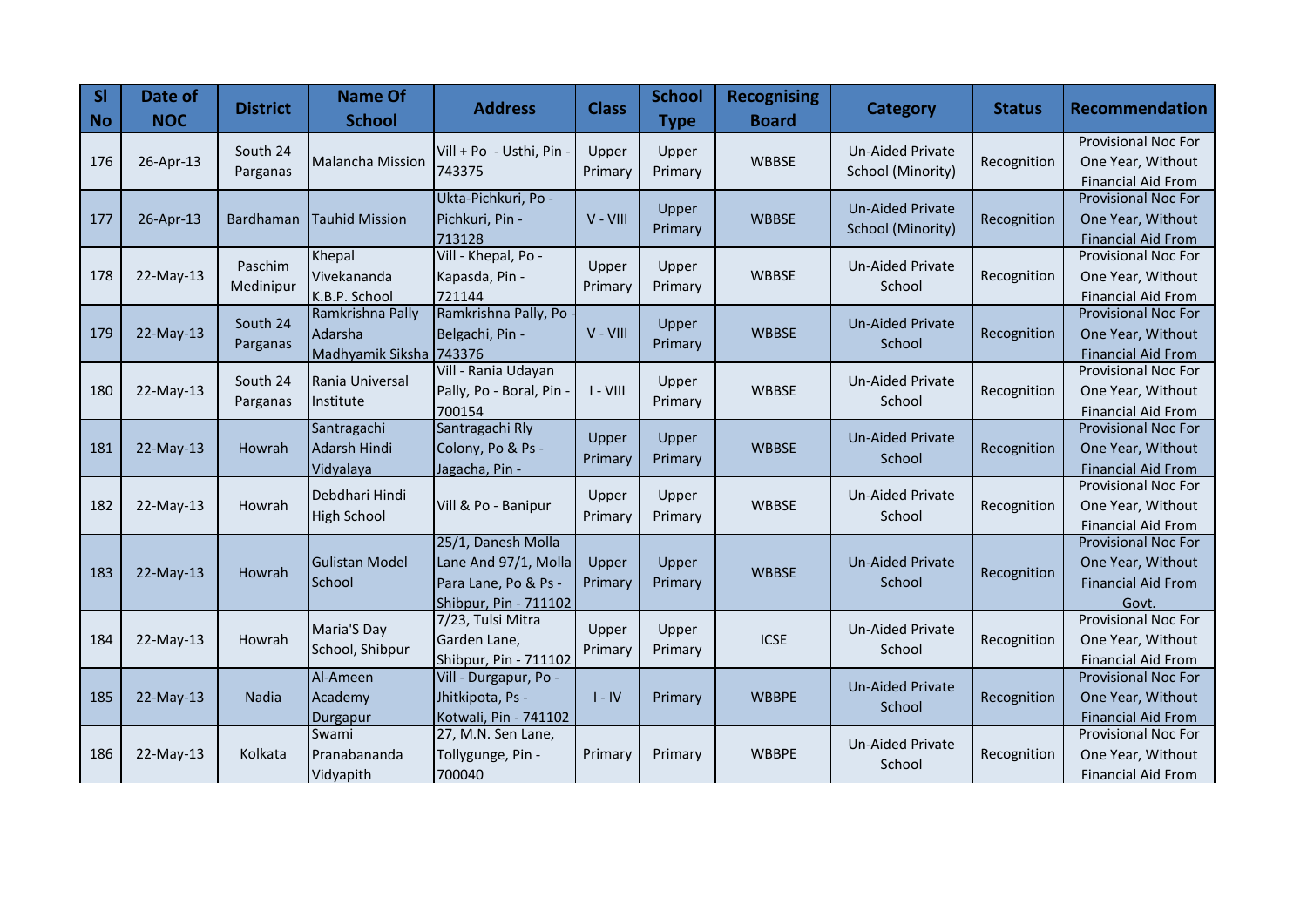| <b>SI</b><br><b>No</b> | Date of<br><b>NOC</b> | <b>District</b> | <b>Name Of</b><br><b>School</b>                             | <b>Address</b>                                                         | <b>Class</b> | <b>School</b><br><b>Type</b> | <b>Recognising</b><br><b>Board</b> | <b>Category</b>                   | <b>Status</b> | <b>Recommendation</b>                                                                 |
|------------------------|-----------------------|-----------------|-------------------------------------------------------------|------------------------------------------------------------------------|--------------|------------------------------|------------------------------------|-----------------------------------|---------------|---------------------------------------------------------------------------------------|
| 187                    | $22-May-13$           | Kolkata         | Jnan Bhaskar<br><b>Happy Home</b>                           | 11, Dock Eastern<br>Boundary Road, Po -<br>Khiddirpur, Pin -<br>700023 | Primary      | Primary                      | <b>WBBPE</b>                       | <b>Un-Aided Private</b><br>School | Recognition   | <b>Provisional Noc For</b><br>One Year, Without<br><b>Financial Aid From</b><br>Govt. |
| 188                    | 22-May-13             | Kolkata         | Jana Kalyan Sishu<br>Siksha Niketan                         | C/O - Sashibhusan<br>Janakalyan<br>Vidyapith,<br>Janakalyan Nagar, Po  | Primary      | Primary                      | <b>WBBPE</b>                       | Un-Aided Private<br>School        | Recognition   | <b>Provisional Noc For</b><br>One Year, Without<br><b>Financial Aid From</b><br>Govt. |
| 189                    | 22-May-13             | Kolkata         | <b>Little Flowers</b><br>School                             | 6/C, Mukundapur, Po<br>Mukundapur, Pin -<br>700099                     | Primary      | Primary                      | <b>WBBPE</b>                       | <b>Un-Aided Private</b><br>School | Recognition   | <b>Provisional Noc For</b><br>One Year, Without<br><b>Financial Aid From</b>          |
| 190                    | 22-May-13             | Kolkata         | Devprasad<br>Chattopadhyay<br>Institution                   | 47/1, Purna Chandra<br>Mitra Lane, Ps -<br>Charu Market, Pin -         | Primary      | Primary                      | <b>WBBPE</b>                       | <b>Un-Aided Private</b><br>School | Recognition   | Provisional Noc For<br>One Year, Without<br><b>Financial Aid From</b>                 |
| 191                    | 22-May-13             | Kolkata         | Ramakrishna<br>Sarada Mission<br>Vivekananda<br>Pathatirtha | 44/28, Raja<br>Rammohan Roy<br>Road, Po -<br>Haridevpur, Pin -         | Primary      | Primary                      | <b>WBBPE</b>                       | <b>Un-Aided Private</b><br>School | Recognition   | <b>Provisional Noc For</b><br>One Year, Without<br><b>Financial Aid From</b><br>Govt. |
| 192                    | 22-May-13             | Kolkata         | Sinthi<br>Ramakrishna<br>Sangha Sarada                      | 4Q, Gour Sundar Sett<br>Lane, Po - Sinthi, Pin<br>700050               | Primary      | Primary                      | <b>WBBPE</b>                       | <b>Un-Aided Private</b><br>School | Recognition   | <b>Provisional Noc For</b><br>One Year, Without<br>Financial Aid From                 |
| 193                    | 22-May-13             | Kolkata         | St. Joseph'S<br><b>Primary School</b>                       | 52, D.H. Road, Po -<br>Barisha, Pin - 700008                           | Primary      | Primary                      | <b>WBBPE</b>                       | <b>Un-Aided Private</b><br>School | Recognition   | <b>Provisional Noc For</b><br>One Year, Without<br><b>Financial Aid From</b>          |
| 194                    | 22-May-13             | Kolkata         | Jagriti Vidyapeeth                                          | 80A, Bondel Road, Po<br>Ballygunj, Pin -<br>700019                     | Primary      | Primary                      | <b>WBBPE</b>                       | Un-Aided Private<br>School        | Recognition   | <b>Provisional Noc For</b><br>One Year, Without<br><b>Financial Aid From</b>          |
| 195                    | $22-May-13$           | Kolkata         | Suryodaya School<br>Santoshpur                              | P-40 Sanmiloni Park,<br>East Rajapur Area, Po<br>Santoshpur, Kol - 75  | Primary      | Primary                      | <b>WBBPE</b>                       | <b>Un-Aided Private</b><br>School | Recognition   | <b>Provisional Noc For</b><br>One Year, Without<br><b>Financial Aid From</b>          |
| 196                    | 22-May-13             | Kolkata         | <b>Guru Vidyapith</b>                                       | N-199/3, Mudiali<br>Road, Po - Garden<br>Reach, Pin - 700024           | Primary      | Primary                      | <b>WBBPE</b>                       | <b>Un-Aided Private</b><br>School | Recognition   | <b>Provisional Noc For</b><br>One Year, Without<br><b>Financial Aid From</b>          |
| 197                    | $22-May-13$           | Kolkata         | <b>East End Convent</b><br>School                           | 6/1, Dhakuria East<br>Road, Po - Haltu, Pin<br>700078                  | Primary      | Primary                      | <b>WBBPE</b>                       | <b>Un-Aided Private</b><br>School | Recognition   | <b>Provisional Noc For</b><br>One Year, Without<br><b>Financial Aid From</b>          |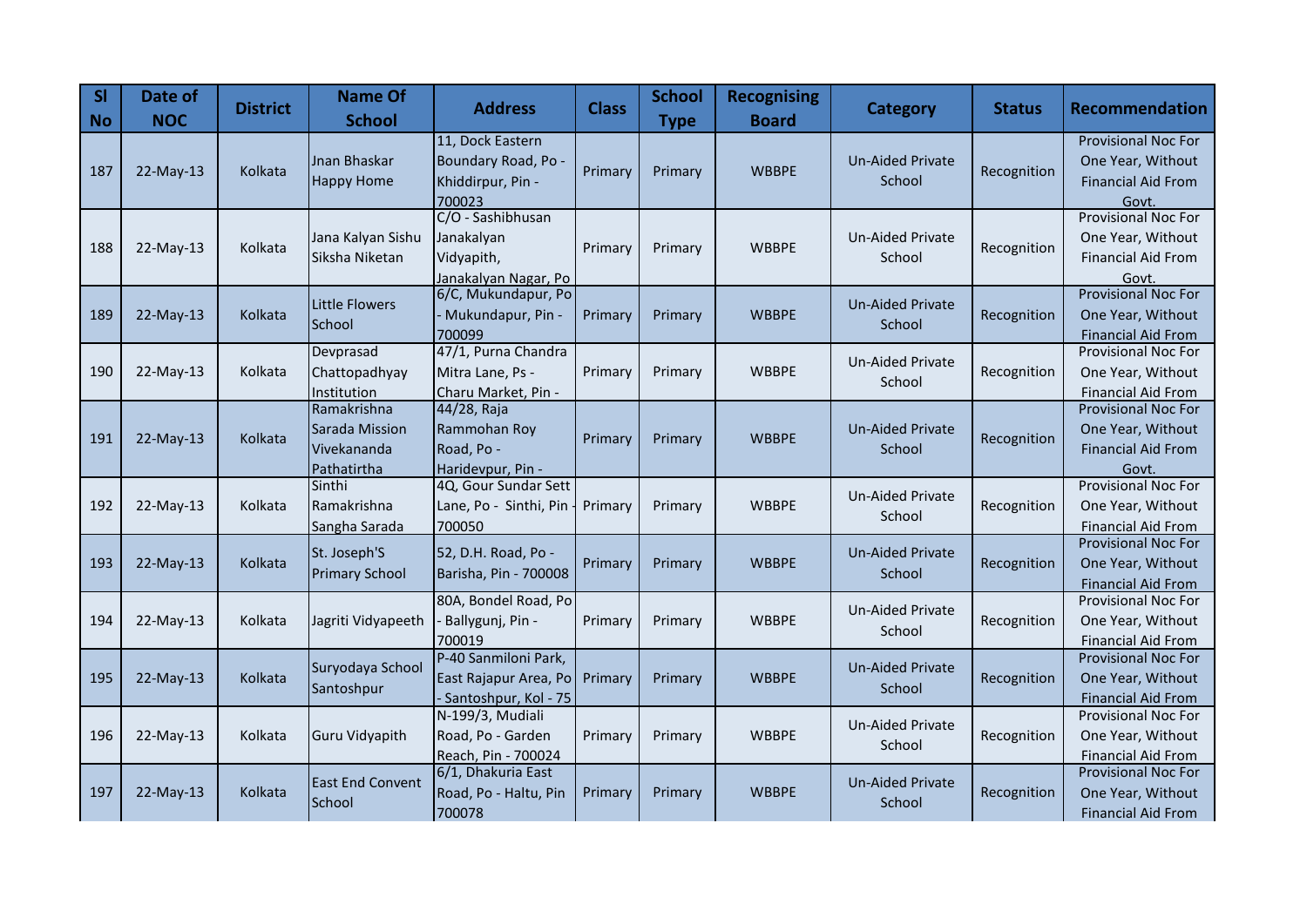| <b>SI</b><br><b>No</b> | Date of<br><b>NOC</b> | <b>District</b>         | <b>Name Of</b><br><b>School</b>  | <b>Address</b>                         | <b>Class</b> | <b>School</b><br><b>Type</b> | <b>Recognising</b><br><b>Board</b> | <b>Category</b>         | <b>Status</b> | <b>Recommendation</b>                                   |
|------------------------|-----------------------|-------------------------|----------------------------------|----------------------------------------|--------------|------------------------------|------------------------------------|-------------------------|---------------|---------------------------------------------------------|
|                        |                       |                         |                                  | Ashoke Nagar Park,                     |              |                              |                                    | <b>Un-Aided Private</b> |               | <b>Provisional Noc For</b>                              |
| 198                    | $22$ -May-13          | Kolkata                 |                                  | Greenwood School Po - Regent Park, Pin | Primary      | Primary                      | <b>WBBPE</b>                       | School                  | Recognition   | One Year, Without                                       |
|                        |                       |                         |                                  | 700040                                 |              |                              |                                    |                         |               | <b>Financial Aid From</b>                               |
|                        |                       |                         | <b>Picnic Garden</b>             | 205J, Picnic Garden                    |              |                              |                                    | <b>Un-Aided Private</b> |               | <b>Provisional Noc For</b>                              |
| 199                    | 22-May-13             | Kolkata                 | Ramakrishna                      | Road, Po - Tiljala, Pin                | Primary      | Primary                      | <b>WBBPE</b>                       | School                  | Recognition   | One Year, Without                                       |
|                        |                       |                         | Ashrama Institute<br>Janardanpur | 700039<br>Vill - Janardanpur, Po       |              |                              |                                    |                         |               | <b>Financial Aid From</b><br><b>Provisional Noc For</b> |
| 200                    | $22$ -May-13          |                         | Murshidabad Adarsha Shishu       | Sadar Nashipur, Pin                    | Primary      | Primary                      | <b>WBBPE</b>                       | <b>Un-Aided Private</b> | Recognition   | One Year, Without                                       |
|                        |                       |                         | Shiksha Niketan                  | 742151                                 |              |                              |                                    | School                  |               | <b>Financial Aid From</b>                               |
|                        |                       |                         | Moya Sabuj Tirtha                |                                        |              |                              |                                    |                         |               | <b>Provisional Noc For</b>                              |
| 201                    | $22$ -May-13          |                         | Murshidabad Shishu Shiksha       | Vill + Po - Moya, Pin                  | Primary      | Primary                      | <b>WBBPE</b>                       | <b>Un-Aided Private</b> | Recognition   | One Year, Without                                       |
|                        |                       |                         | Niketan                          | 742148                                 |              |                              |                                    | School                  |               | <b>Financial Aid From</b>                               |
|                        |                       |                         | Kalmegha Sishu                   | Vill - Kalmegha, Po -                  |              |                              |                                    | <b>Un-Aided Private</b> |               | <b>Provisional Noc For</b>                              |
| 202                    | $22$ -May-13          | Murshidabad             | Tirtha                           | Bansgara, Pin -                        | Primary      | Primary                      | <b>WBBPE</b>                       | School                  | Recognition   | One Year, Without                                       |
|                        |                       |                         |                                  | 742148                                 |              |                              |                                    |                         |               | <b>Financial Aid From</b>                               |
|                        |                       |                         | Pranabananda                     | Vill + Po - Paharpur,                  |              |                              |                                    | <b>Un-Aided Private</b> |               | Provisional Noc For                                     |
| 203                    | 22-May-13             | Murshidabad             | Vidyapith                        | Pin - 742148                           | Primary      | Primary                      | <b>WBBPE</b>                       | School                  | Recognition   | One Year, Without                                       |
|                        |                       |                         |                                  |                                        |              |                              |                                    |                         |               | <b>Financial Aid From</b><br><b>Provisional Noc For</b> |
|                        |                       |                         | Lalgola Sri Sri                  | Srimantapur, Po -                      |              |                              |                                    | <b>Un-Aided Private</b> |               |                                                         |
| 204                    | 22-May-13             | Murshidabad Ramakrishna |                                  | Lalgola, Pin - 742148                  | Primary      | Primary                      | <b>WBBPE</b>                       | School                  | Recognition   | One Year, Without                                       |
|                        |                       |                         | Vidyapith<br><b>Model School</b> |                                        |              |                              |                                    |                         |               | <b>Financial Aid From</b><br><b>Provisional Noc For</b> |
| 205                    | 22-May-13             | Murshidabad (Nursery &  |                                  | Vill+Po - Basantapur,                  | Primary      | Primary                      | <b>WBBPE</b>                       | <b>Un-Aided Private</b> | Recognition   | One Year, Without                                       |
|                        |                       |                         | <b>Primary Section)</b>          | Pin 742406                             |              |                              |                                    | School                  |               | <b>Financial Aid From</b>                               |
|                        |                       |                         |                                  |                                        |              |                              |                                    |                         |               | Provisional Noc For                                     |
| 206                    | 22-May-13             | Murshidabad             | Saraswati Shishu                 | Vill+Po - Debipur, Pin                 | Primary      | Primary                      | <b>WBBPE</b>                       | <b>Un-Aided Private</b> | Recognition   | One Year, Without                                       |
|                        |                       |                         | Mandir                           | 742306                                 |              |                              |                                    | School                  |               | <b>Financial Aid From</b>                               |
|                        |                       |                         | Adarsha                          | Vill + Po - Sadikhan'S                 |              |                              |                                    | <b>Un-Aided Private</b> |               | <b>Provisional Noc For</b>                              |
| 207                    | 22-May-13             | Murshidabad             | Shishuniketan                    | Dearh, Pin - 742303                    | Primary      | Primary                      | <b>WBBPE</b>                       | School                  | Recognition   | One Year, Without                                       |
|                        |                       |                         |                                  |                                        |              |                              |                                    |                         |               | <b>Financial Aid From</b>                               |
|                        |                       |                         | Nizamee Model                    | Vill+Po - Nagar, Pin -                 |              |                              |                                    | <b>Un-Aided Private</b> |               | <b>Provisional Noc For</b>                              |
| 208                    | 22-May-13             | Murshidabad             | <b>Nursery School</b>            | <b>Na</b>                              | Primary      | Primary                      | <b>WBBPE</b>                       | School                  | Recognition   | One Year, Without                                       |
|                        |                       |                         |                                  |                                        |              |                              |                                    |                         |               | <b>Financial Aid From</b><br>Provisional Noc For        |
| 209                    | 22-May-13             | Murshidabad             | <b>Bodhoday Vidya</b>            | Vill+Po - Bhalkundi,                   | Primary      | Primary                      | <b>WBBPE</b>                       | <b>Un-Aided Private</b> | Recognition   | One Year, Without                                       |
|                        |                       |                         | Mandir                           | Pin - 742159                           |              |                              |                                    | School                  |               | <b>Financial Aid From</b>                               |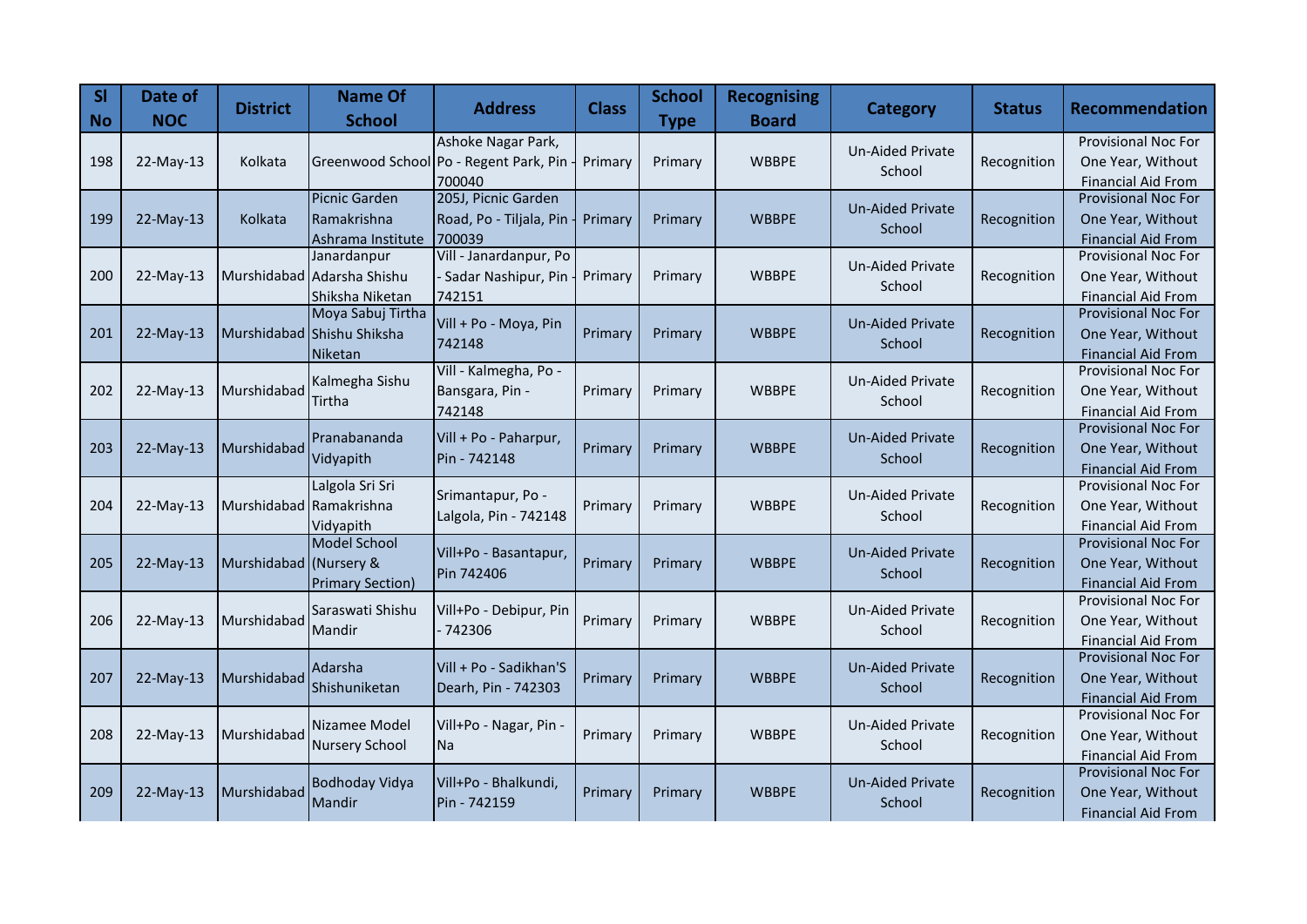| <b>SI</b><br>$\overline{\phantom{a}}$ No | Date of<br><b>NOC</b> | <b>District</b>      | <b>Name Of</b><br><b>School</b>                                   | <b>Address</b>                                                          | <b>Class</b> | <b>School</b><br><b>Type</b> | <b>Recognising</b><br><b>Board</b> | <b>Category</b>                       | <b>Status</b> | <b>Recommendation</b>                                                                 |
|------------------------------------------|-----------------------|----------------------|-------------------------------------------------------------------|-------------------------------------------------------------------------|--------------|------------------------------|------------------------------------|---------------------------------------|---------------|---------------------------------------------------------------------------------------|
| 210                                      | 22-May-13             | Murshidabad          | Ananda Siksha<br>Niketan                                          | Vill + Po - Bhabta, Pin<br>- 742134                                     | Primary      | Primary                      | <b>WBBPE</b>                       | <b>Un-Aided Private</b><br>School     | Recognition   | <b>Provisional Noc For</b><br>One Year, Without<br><b>Financial Aid From</b>          |
| 211                                      | 22-May-13             | Murshidabad          | Maa Sarada Shishu<br>Niketan                                      | Vill - Hoglardair, Po -<br>Jaykrishnapur, Pin -<br>742305               | Primary      | Primary                      | <b>WBBPE</b>                       | <b>Un-Aided Private</b><br>School     | Recognition   | Provisional Noc For<br>One Year, Without<br><b>Financial Aid From</b>                 |
| 212                                      | 22-May-13             | Murshidabad          | <b>Sunray Mission</b><br>School                                   | Vill+Po - Burwan, Pin<br>742132                                         | Primary      | Primary                      | <b>WBBPE</b>                       | <b>Un-Aided Private</b><br>School     | Recognition   | <b>Provisional Noc For</b><br>One Year, Without<br><b>Financial Aid From</b>          |
| 213                                      | 22-May-13             | Murshidabad          | Sundarpur Sishu<br>Academy                                        | Vill + Po - Sundarpur,<br>Pin - 742161                                  | Primary      | Primary                      | <b>WBBPE</b>                       | <b>Un-Aided Private</b><br>School     | Recognition   | Provisional Noc For<br>One Year, Without<br><b>Financial Aid From</b>                 |
| 214                                      | 29-May-13             | Murshidabad          | <b>Alliance School</b><br>Murshidabad                             | Vill - Uttar<br>Ghoshpara, Po -<br>Muradpur, Pin -                      | $I - VIII$   | Upper<br>Primary             |                                    | WBBPE & WBBSE In-Aided Private School | Recognition   | <b>Provisional Noc For</b><br>One Year, Without<br><b>Financial Aid From</b>          |
| 215                                      | 29-May-13             | Murshidabad          | Ladhuram<br><b>Toshniwal Sarada</b><br>Vidyamandir<br>(Madhyamik) | 5/A, Kalikapur Road,<br>Jhowkhola, Po -<br>Cossimbazar, Pin -<br>742102 | $V - VIII$   | Upper<br>Primary             | <b>WBBSE</b>                       | Un-Aided Private Schod Recognition    |               | <b>Provisional Noc For</b><br>One Year, Without<br><b>Financial Aid From</b><br>Govt. |
| 216                                      | 29-May-13             | Murshidabad Memorial | Dasarath Saha<br><b>Butterfly School</b>                          | Vill - Bhagoonpara,<br>Po - Bhagwangola,<br>Pin - 742135                | $I - VIII$   | Upper<br>Primary             | <b>ICSE</b>                        | <b>Jn-Aided Private Schod</b>         | Recognition   | <b>Provisional Noc For</b><br>One Year, Without<br><b>Financial Aid From</b>          |
| 217                                      | 29-May-13             | Murshidabad          | <b>Sutirmath</b><br>Vidyaayatan                                   | Vill - Sutirmath, Po -<br>Berhampore, Pin -<br>742101                   | $V - VIII$   | Upper<br>Primary             | <b>WBBSE</b>                       | <b>Jn-Aided Private Schod</b>         | Recognition   | <b>Provisional Noc For</b><br>One Year, Without<br><b>Financial Aid From</b>          |
| 218                                      | 29-May-13             |                      | Murshidabad Al-Hikma Academy Daulatabad, Pin -                    | Vill - Saharatala, Po -<br>742302                                       | V - VIII     | Upper<br>Primary             | <b>WBBSE</b>                       | <b>Jn-Aided Private Schod</b>         | Recognition   | Provisional Noc For<br>One Year, Without<br><b>Financial Aid From</b>                 |
| 219                                      | 29-May-13             |                      | <b>Esserpara</b><br>Murshidabad Tenachura Alimia<br>Junior Girls' | Vill - Esserpara<br>Tenachura, Po -<br>Islampur, Pin -                  | V - VIII     | Upper<br>Primary             | <b>WBBSE</b>                       | <b>Jn-Aided Private Schod</b>         | Recognition   | <b>Provisional Noc For</b><br>One Year, Without<br><b>Financial Aid From</b>          |
| 220                                      | 29-May-13             | Murshidabad          | Adarsha<br>Shishuniketan                                          | Vill+Po - Sadikhan'S<br>Dearh, Pin - 742303                             | V - VIII     | Upper<br>Primary             | <b>WBBSE</b>                       | <b>Jn-Aided Private Schod</b>         | Recognition   | Provisional Noc For<br>One Year, Without<br><b>Financial Aid From</b>                 |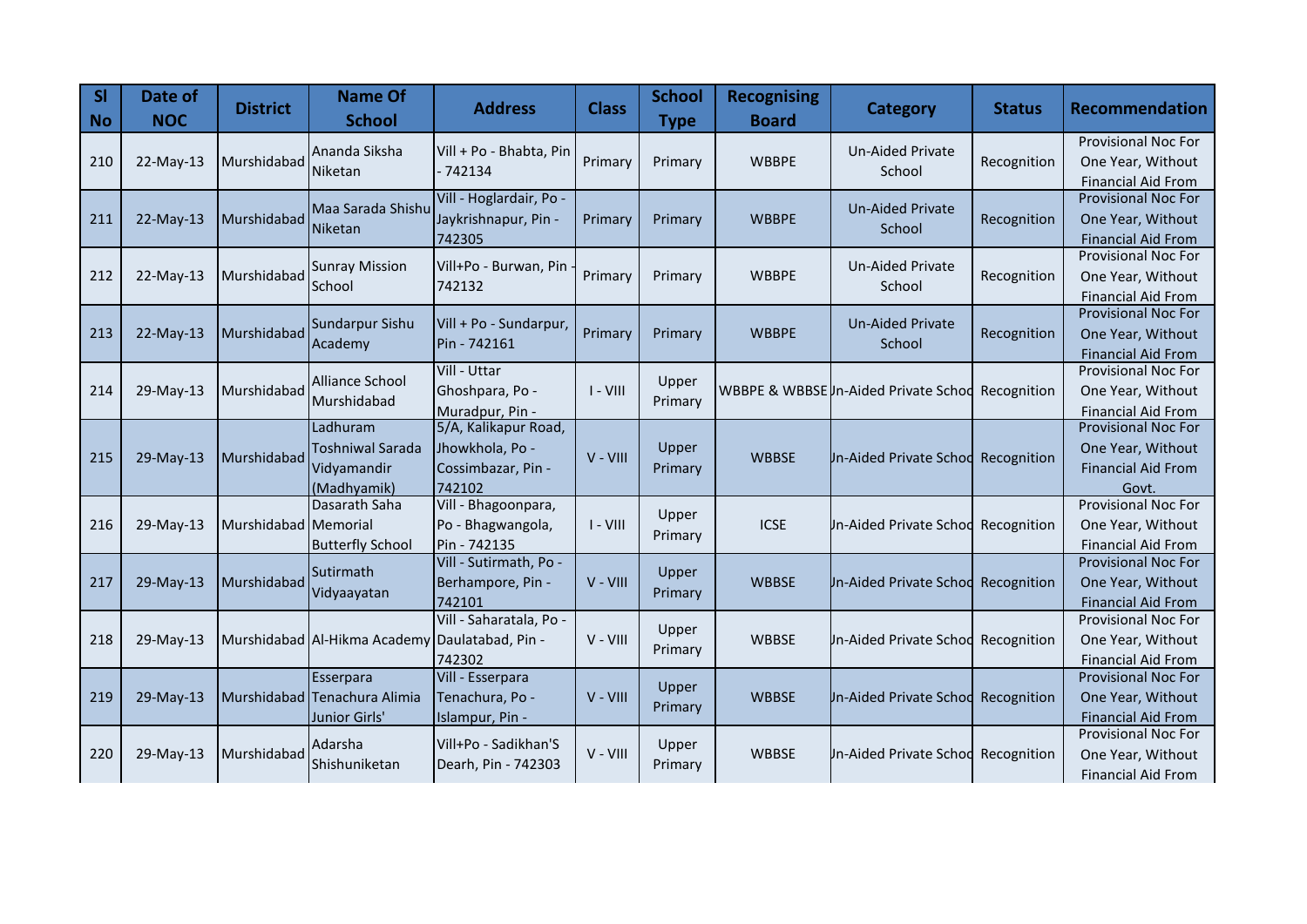| <b>SI</b><br>$\overline{\phantom{a}}$ No | Date of<br><b>NOC</b> | <b>District</b>  | <b>Name Of</b><br><b>School</b>                                                    | <b>Address</b>                                                    | <b>Class</b>     | <b>School</b><br><b>Type</b> | <b>Recognising</b><br><b>Board</b> | <b>Category</b>                     | <b>Status</b> | <b>Recommendation</b>                                                          |
|------------------------------------------|-----------------------|------------------|------------------------------------------------------------------------------------|-------------------------------------------------------------------|------------------|------------------------------|------------------------------------|-------------------------------------|---------------|--------------------------------------------------------------------------------|
| 221                                      | 29-May-13             | <b>Nadia</b>     | Bijay Laxmi Kalyani<br>Netaji Hindi<br>Vidyalaya (Co-                              | D-48/A, Kalyani<br>Industrial Area, Po -<br>Kalyani, Pin - 741235 | V - VIII         | Upper<br>Primary             | <b>WBBSE</b>                       | <b>Jn-Aided Private Schod</b>       | Recognition   | <b>Provisional Noc For</b><br>One Year, Without<br><b>Financial Aid From</b>   |
| 222                                      | 29-May-13             | Nadia            | Palas Special<br>School                                                            | Bagula College Para<br>Road, Po - Bagula,<br>Pin - 741502         | $I - VIII$       | Upper<br>Primary             |                                    | WBBPE & WBBSEUn-Aided Private Schod | Recognition   | <b>Provisional Noc For</b><br>One Year, Without<br><b>Financial Aid From</b>   |
| 223                                      | 29-May-13             | <b>Nadia</b>     | Uma Devi Junior<br><b>High School With</b><br>Primary                              | Radha Nagar, Po -<br>Shantipur, Pin -<br>741404                   | $I - VIII$       | Upper<br>Primary             | <b>WBBPE &amp; WBBSE</b>           | <b>Un-Aided Private</b><br>School   | Recognition   | Provisional Noc For<br>One Year, Without<br><b>Financial Aid From</b>          |
| 224                                      | 29-May-13             | Darjeeling       | <b>Holy Child School</b>                                                           | Vill - Gorubathan, Po<br>Fagu, Pin - 735231                       | $V - VIII$       | Upper<br>Primary             | <b>ICSE</b>                        | <b>Un-Aided Private</b><br>School   | Recognition   | <b>Provisional Noc For</b><br>One Year, Without<br><b>Financial Aid From</b>   |
| 225                                      | 29-May-13             | Coochbehar       | <b>Bina Mohit</b><br><b>Memorial School</b>                                        | Vill+Po - Mahish<br>Bathan, Pin - 736179                          | $I - IV$         | Primary                      | <b>CBSE</b>                        | <b>Un-Aided Private</b><br>School   | Recognition   | <b>Provisional Noc For</b><br>One Year, Without<br><b>Financial Aid From</b>   |
| 226                                      | 29-May-13             | Bardhaman        | Sikshan Mandir                                                                     | Vill - Masagram<br>Station Bazar, Po -<br>Masagram, Pin -         | $I - VIII$       | Upper<br>Primary             | <b>WBBPE &amp; WBBSE</b>           | Un-Aided Private<br>School          | Recognition   | Provisional Noc For<br>One Year, Without<br><b>Financial Aid From</b>          |
| 227                                      | 29-May-13             | Bardhaman        | Hazi Mohammad<br><b>Mohasin Model</b><br><b>English Medium</b><br>Primary Cum High | Vill - Goyeshpur, Po<br>Chagram, Pin 713423                       | $I - VIII$       | Upper<br>Primary             | <b>WBBPE &amp; WBBSE</b>           | <b>Un-Aided Private</b><br>School   | Recognition   | Provisional Noc For<br>One Year, Without<br><b>Financial Aid From</b><br>Govt. |
| 228                                      | 29-May-13             | Bardhaman        | Apex School                                                                        | Nutan Pally,<br>Benachity, Durgapur,<br>Pin 713213                | $I - VIII$       | Upper<br>Primary             | <b>ICSE</b>                        | <b>Un-Aided Private</b><br>School   | Recognition   | <b>Provisional Noc For</b><br>One Year, Without<br><b>Financial Aid From</b>   |
| 229                                      | 29-May-13             | <b>Bardhaman</b> | <b>Bulbulitala</b><br>Sishuniketan                                                 | Vill- Bulbulitala, Po -<br>Khalishpur, Pin -<br>713422            | $I - VIII$       | Upper<br>Primary             | <b>WBBSE</b>                       | <b>Un-Aided Private</b><br>School   | Recognition   | <b>Provisional Noc For</b><br>One Year, Without<br><b>Financial Aid From</b>   |
| 230                                      | 29-May-13             | Bardhaman        | Memari Crystal<br>Model School                                                     | Khalshi More,<br>Chotkhanda, Po -<br>Memari                       | Upper<br>Primary | Upper<br>Primary             | <b>CBSE</b>                        | <b>Un-Aided Private</b><br>School   | Recognition   | <b>Provisional Noc For</b><br>One Year, Without<br><b>Financial Aid From</b>   |
| 231                                      | 29-May-13             | Bardhaman        | Seharabazar<br><b>Rahamania Al-</b><br><b>Ameen Mission</b>                        | $Vill + Po -$<br>Seharabazar, Pin -<br>713423                     | $V - VIII$       | Upper<br>Primary             | <b>WBBSE</b>                       | <b>Un-Aided Private</b><br>School   | Recognition   | Provisional Noc For<br>One Year, Without<br><b>Financial Aid From</b>          |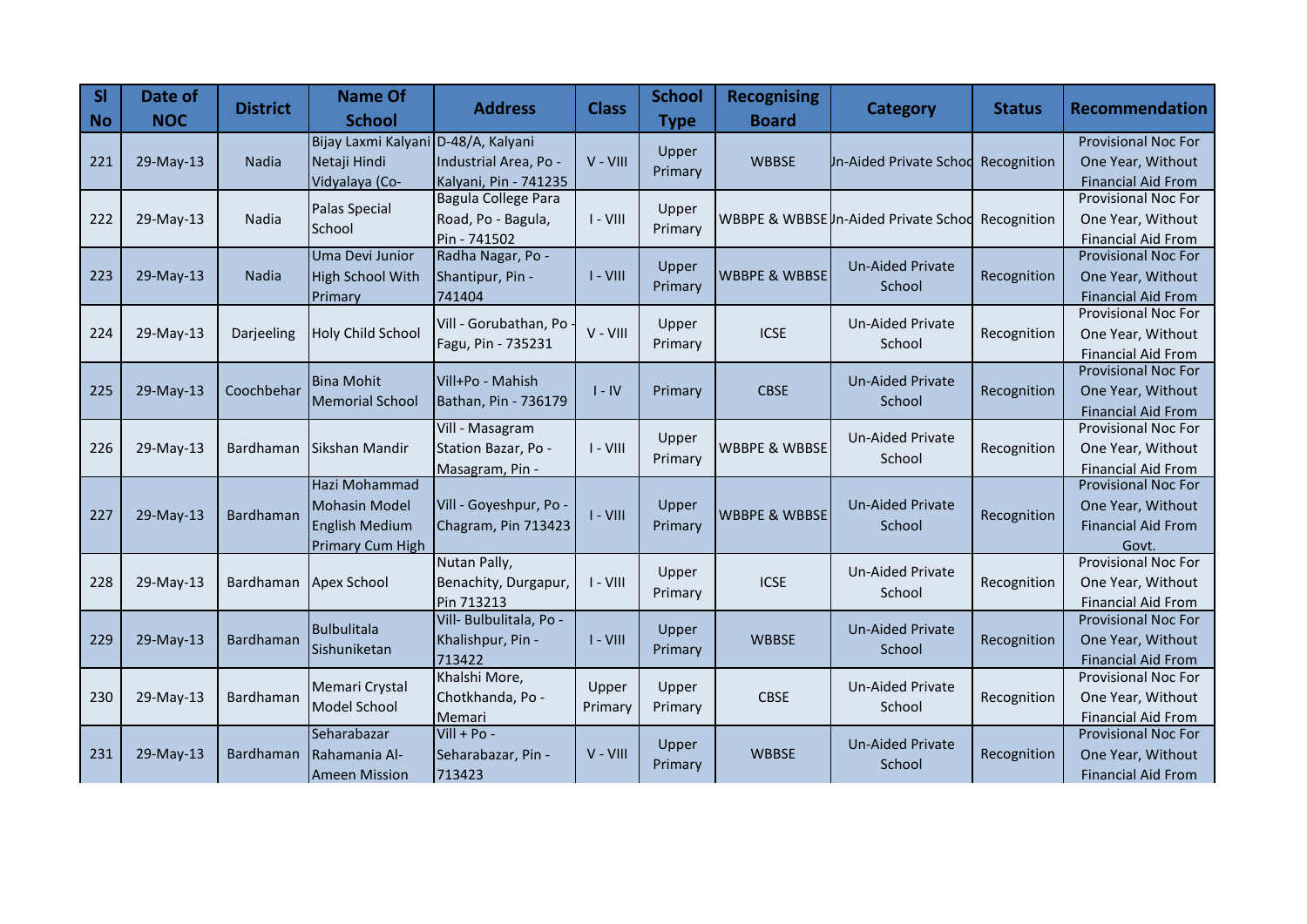| SI<br><b>No</b> | Date of<br><b>NOC</b> | <b>District</b>          | <b>Name Of</b><br><b>School</b>                       | <b>Address</b>                                                                   | <b>Class</b>     | <b>School</b><br><b>Type</b> | <b>Recognising</b><br><b>Board</b> | <b>Category</b>                   | <b>Status</b> | <b>Recommendation</b>                                                                 |
|-----------------|-----------------------|--------------------------|-------------------------------------------------------|----------------------------------------------------------------------------------|------------------|------------------------------|------------------------------------|-----------------------------------|---------------|---------------------------------------------------------------------------------------|
| 232             | 29-May-13             | Bardhaman                | Zoom<br>International<br>School                       | Lala Lajpat Rai Road,<br>Po - Durgapur, Pin -<br>713204                          | V - VIII         | Upper<br>Primary             | <b>CBSE</b>                        | <b>Un-Aided Private</b><br>School | Recognition   | <b>Provisional Noc For</b><br>One Year, Without<br><b>Financial Aid From</b>          |
| 233             | 29-May-13             | Bardhaman                | Danishgah Islamia<br><b>High School</b>               | School Lane, Chaman<br>Talab, Hutton Road,<br>Po - Asansol, Pin                  | $I - VIII$       | Upper<br>Primary             | <b>WBBPE &amp; WBBSE</b>           | <b>Un-Aided Private</b><br>School | Recognition   | <b>Provisional Noc For</b><br>One Year, Without<br><b>Financial Aid From</b>          |
| 234             | 29-May-13             | Darjeeling<br>(Siliguri) | Unique Academy                                        | Defence Colony,<br>Upper Bagdogra, Po<br>Bagdogra, Pin -                         | $I - VIII$       | Upper<br>Primary             | <b>WBBPE &amp; WBBSE</b>           | <b>Un-Aided Private</b><br>School | Recognition   | <b>Provisional Noc For</b><br>One Year, Without<br><b>Financial Aid From</b>          |
| 235             | 29-May-13             | Coochbehar               | Techno India<br><b>Group Public</b><br>School         | Vill - Matikata<br>Madhupur More,<br>Madhupur, Po -<br>Madhupur, Pin -<br>736165 | V - VIII         | Upper<br>Primary             | <b>CBSE</b>                        | <b>Un-Aided Private</b><br>School | Recognition   | <b>Provisional Noc For</b><br>One Year, Without<br><b>Financial Aid From</b><br>Govt. |
| 236             | 29-May-13             | Kolkata                  | Shishu Neer<br>School                                 | 6, Vivekananda<br>Sarani, Natun Bazar,<br>Po - Bansdroni, Pin -<br>700070        | $I - IV$         | Primary                      | <b>WBBPE</b>                       | <b>Un-Aided Private</b><br>School | Recognition   | Provisional Noc For<br>One Year, Without<br><b>Financial Aid From</b><br>Govt.        |
| 237             | 29-May-13             | Kolkata                  | Anjuman Mafidul<br><b>Islam Dini Maktab</b>           | 7, North Range, Po -<br>Park Circus, Pin -<br>700017                             | $I - IV$         | Primary                      | <b>WBBPE</b>                       | <b>Un-Aided Private</b><br>School | Recognition   | <b>Provisional Noc For</b><br>One Year, Without<br><b>Financial Aid From</b>          |
| 238             | 29-May-13             | South 24<br>Parganas     | Kishalaya Sishu<br>Siksha Niketan                     | Vill & Po -<br>Nandakumarpur, Pin<br>743349                                      | $I - VIII$       | Upper<br>Primary             | <b>WBBPE &amp; WBBSE</b>           | Un-Aided Private<br>School        | Recognition   | <b>Provisional Noc For</b><br>One Year, Without<br><b>Financial Aid From</b>          |
| 239             | 29-May-13             | Bardhaman                | Sankari<br>Ramkrishna<br>Vidyapith                    | Vill + Po - Sankari,<br>Pin - 713424                                             | $I - IV$         | Primary                      | <b>WBBPE</b>                       | <b>Un-Aided Private</b><br>School | Recognition   | Provisional Noc For<br>One Year, Without<br><b>Financial Aid From</b>                 |
| 240             | 29-May-13             | Bardhaman                | St. Jude'S School                                     | 125, S.B. Gorai Rd.,<br>Po - Asansol,<br>Pin713301                               | $I - VIII$       | Upper<br>Primary             | <b>CBSE</b>                        | <b>Un-Aided Private</b><br>School | Recognition   | Provisional Noc For<br>One Year, Without<br><b>Financial Aid From</b>                 |
| 241             | 29-May-13             | Bardhaman                | Ramakrishna<br>Vivekananda<br><b>Mission Jogendra</b> | Vill+Po - Berugram,<br>Pin-713408                                                | Upper<br>Primary | Upper<br>Primary             | <b>WBBSE</b>                       | <b>Un-Aided Private</b><br>School | Recognition   | <b>Provisional Noc For</b><br>One Year, Without<br><b>Financial Aid From</b>          |
| 242             | 29-May-13             | Darjeeling<br>(Siliguri) | North Point<br><b>Residential School</b>              | Ranidanga, Opp.<br>S.S.B. Camp, Po -<br>Ranidanga                                | Upper<br>Primary | Upper<br>Primary             | <b>CBSE</b>                        | Un-Aided Private<br>School        | Recognition   | <b>Provisional Noc For</b><br>One Year, Without<br><b>Financial Aid From</b>          |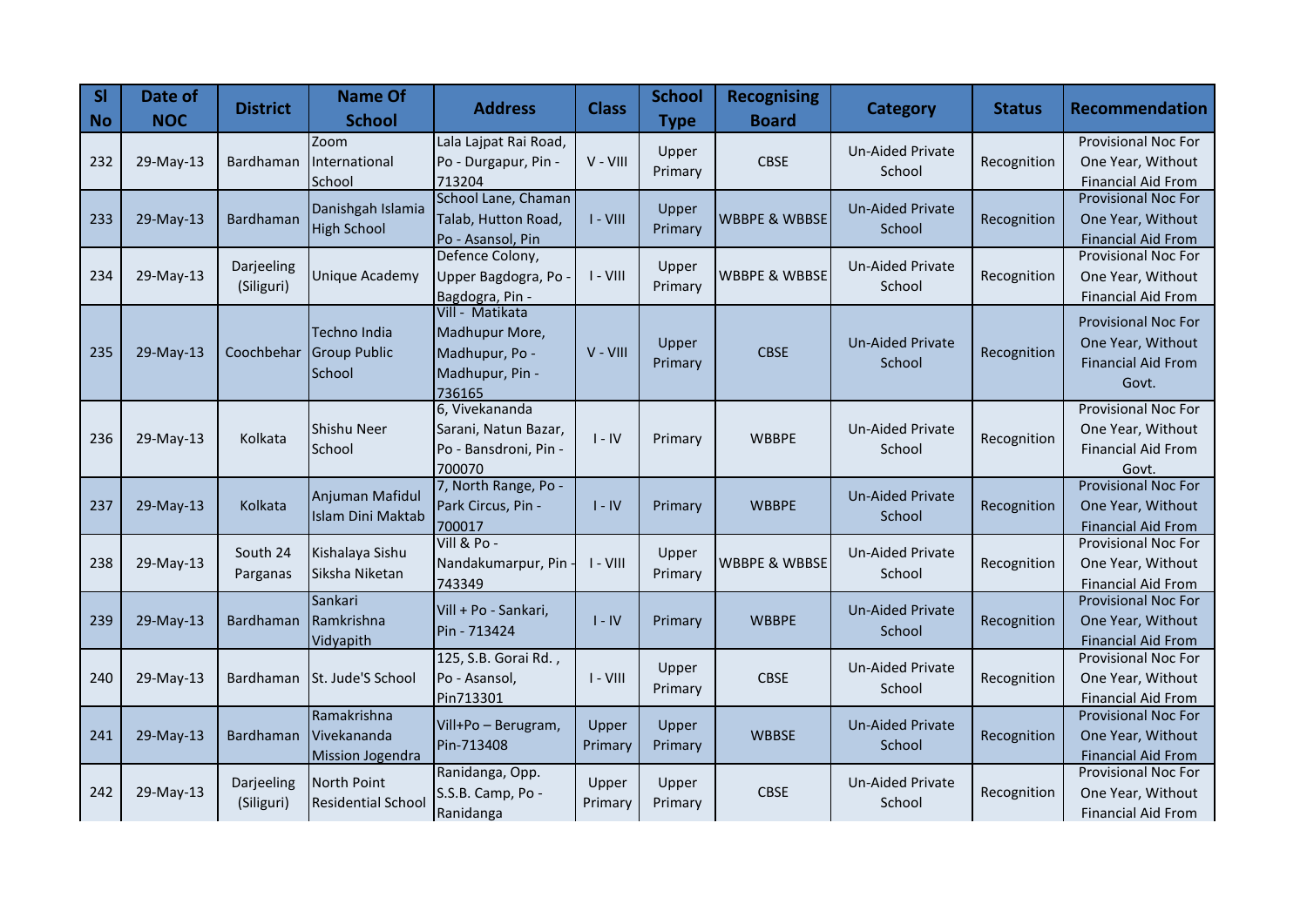| <b>SI</b><br><b>No</b> | Date of<br><b>NOC</b> | <b>District</b>          | <b>Name Of</b><br><b>School</b>                              | <b>Address</b>                                                                              | <b>Class</b>     | <b>School</b><br><b>Type</b> | <b>Recognising</b><br><b>Board</b> | <b>Category</b>                   | <b>Status</b> | <b>Recommendation</b>                                                                 |
|------------------------|-----------------------|--------------------------|--------------------------------------------------------------|---------------------------------------------------------------------------------------------|------------------|------------------------------|------------------------------------|-----------------------------------|---------------|---------------------------------------------------------------------------------------|
| 243                    | 29-May-13             | Darjeeling<br>(Siliguri) | <b>Bagdogra Sister</b><br>Nivedita English<br>School         | Airport More, Po -<br>Bagdogra                                                              | Upper<br>Primary | Upper<br>Primary             | <b>WBBSE</b>                       | <b>Un-Aided Private</b><br>School | Recognition   | <b>Provisional Noc For</b><br>One Year, Without<br><b>Financial Aid From</b>          |
| 244                    | 29-May-13             | Darjeeling<br>(Siliguri) | <b>Chandan Prasad</b><br>Memorial<br><b>Secondary School</b> | Kaprail, Po - New<br>Champta                                                                | Upper<br>Primary | Upper<br>Primary             | <b>WBBSE</b>                       | <b>Un-Aided Private</b><br>School | Recognition   | <b>Provisional Noc For</b><br>One Year, Without<br><b>Financial Aid From</b>          |
| 245                    | 29-May-13             | Darjeeling<br>(Siliguri) | Naxalbari Heritage<br>Academy                                | Vill + Po - Naxalbari                                                                       | Upper<br>Primary | Upper<br>Primary             | <b>CBSE</b>                        | <b>Un-Aided Private</b><br>School | Recognition   | <b>Provisional Noc For</b><br>One Year, Without<br><b>Financial Aid From</b>          |
| 246                    | 29-May-13             | Darjeeling<br>(Siliguri) | Immanuel<br>International<br>Academy                         | Bharatsingh Jote, Po<br>Ranidanga, Pin -<br>734012                                          | Upper<br>Primary | Upper<br>Primary             | <b>CBSE</b>                        | <b>Un-Aided Private</b><br>School | Recognition   | Provisional Noc For<br>One Year, Without<br><b>Financial Aid From</b>                 |
| 247                    | 29-May-13             | South 24<br>Parganas     | South Centre<br><b>School</b>                                | Subuddhipur (Arup<br>Bhadra Sarani), Po -<br>Baruipur, Pin -                                | V - VIII         | Upper<br>Primary             | <b>WBBSE</b>                       | <b>Un-Aided Private</b><br>School | Recognition   | Provisional Noc For<br>One Year, Without<br><b>Financial Aid From</b>                 |
| 248                    | 19-Jun-13             | Bardhaman                | Vivekananda<br>Vidyalaya High<br>School (Hindi               | Vill+Po - Baradhemo,<br>Pin - 713367                                                        | $V - VIII$       | Upper<br>Primary             | <b>WBBSE</b>                       | <b>Un-Aided Private</b><br>School | Recognition   | Provisional Noc For<br>One Year, Without<br><b>Financial Aid From</b>                 |
| 249                    | 19-Jun-13             | Coochbehar               | Suresh Chandra<br><b>Ghosh English</b><br>Academy            | Hospitalpara, Po -<br>Mathabhanga, Pin -<br>736146                                          | $I - VIII$       | Upper<br>Primary             | <b>CBSE</b>                        | <b>Un-Aided Private</b><br>School | Recognition   | Provisional Noc For<br>One Year, Without<br><b>Financial Aid From</b>                 |
| 250                    | 19-Jun-13             | <b>Bankura</b>           | <b>Bijoy Krishna</b><br>Vidyapeeth                           | Vill - Baramara, Po -<br>Peardoba, Pin -<br>722145                                          | $I - IV$         | Primary                      | <b>WBBSE</b>                       | <b>Un-Aided Private</b><br>School | Recognition   | <b>Provisional Noc For</b><br>One Year, Without<br><b>Financial Aid From</b>          |
| 251                    | 19-Jun-13             | Kolkata                  | <b>Goodwill Mission</b><br>School                            | 1191B, Upen<br>Banerjee Road, Po -<br>Parnasree, Pin -                                      | V - VIII         | Upper<br>Primary             | <b>WBBSE</b>                       | <b>Un-Aided Private</b><br>School | Recognition   | <b>Provisional Noc For</b><br>One Year, Without<br><b>Financial Aid From</b>          |
| 252                    | 19-Jun-13             | Purba<br>Medinipur       | Contai St. Paul'S<br>School                                  | Vill - Serpur<br>Telengabarh, Po -<br>Contai, Pin - 721401                                  | $I - VIII$       | Upper<br>Primary             | <b>WBBPE &amp; WBBSE</b>           | <b>Un-Aided Private</b><br>School | Recognition   | <b>Provisional Noc For</b><br>One Year, Without<br><b>Financial Aid From</b>          |
| 253                    | 19-Jun-13             | Kolkata                  | Abul Hasan High<br>School                                    | 37, Maulana Shaukat<br>Ali Street (Colootola),<br>Po - Chittaranjan<br>Avenue, Pin - 700073 | V - VIII         | Upper<br>Primary             | <b>WBBSE</b>                       | <b>Un-Aided Private</b><br>School | Recognition   | <b>Provisional Noc For</b><br>One Year, Without<br><b>Financial Aid From</b><br>Govt. |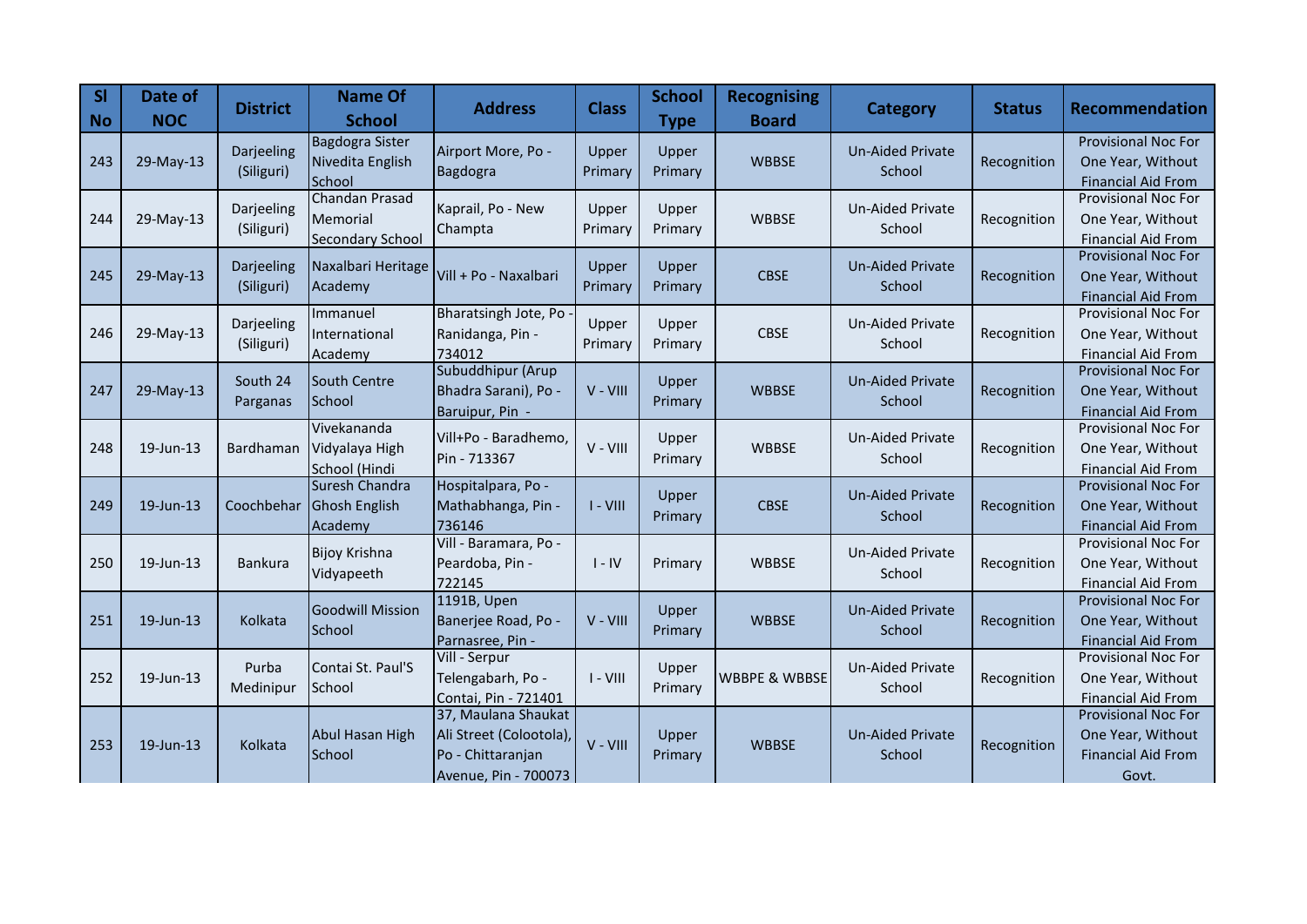| <b>SI</b><br><b>No</b> | Date of<br><b>NOC</b> | <b>District</b>          | <b>Name Of</b><br><b>School</b>                      | <b>Address</b>                                                                                                              | <b>Class</b>     | <b>School</b><br><b>Type</b> | <b>Recognising</b><br><b>Board</b> | <b>Category</b>                   | <b>Status</b> | <b>Recommendation</b>                                                                 |
|------------------------|-----------------------|--------------------------|------------------------------------------------------|-----------------------------------------------------------------------------------------------------------------------------|------------------|------------------------------|------------------------------------|-----------------------------------|---------------|---------------------------------------------------------------------------------------|
| 254                    | 19-Jun-13             | Darjeeling<br>(Siliguri) | Vivekananda Sishu<br>School                          | Vill+Po - Khoribari                                                                                                         | Primary          | Primary                      | <b>WBBPE</b>                       | <b>Un-Aided Private</b><br>School | Recognition   | <b>Provisional Noc For</b><br>One Year, Without<br><b>Financial Aid From</b>          |
| 255                    | $19$ -Jun-13          | <b>Bardhaman</b>         | Maha Rishi Arvind<br><b>High School</b>              | Rishi Arbind Nagar,<br>Birla Road, Po - Kulti,<br>Pin - 713343                                                              | Upper<br>Primary | Upper<br>Primary             | <b>WBBSE</b>                       | <b>Un-Aided Private</b><br>School | Recognition   | <b>Provisional Noc For</b><br>One Year, Without<br><b>Financial Aid From</b>          |
| 256                    | 19-Jun-13             | Coochbehar               | The Holy Light<br>Academy                            | <b>Municipal Market</b><br>Road, Po - Cooch<br>Behar, Pin - 736101                                                          | $I - VIII$       | Upper<br>Primary             | <b>ICSE</b>                        | <b>Un-Aided Private</b><br>School | Recognition   | <b>Provisional Noc For</b><br>One Year, Without<br><b>Financial Aid From</b>          |
| 257                    | 19-Jun-13             | Kolkata                  | Narmada Primary<br>School                            | 67, Chandi Ghosh<br>Road, Po - Regent<br>Park, Pin - 700040                                                                 | $I - IV$         | Primary                      | <b>WBBPE</b>                       | <b>Un-Aided Private</b><br>School | Recognition   | Provisional Noc For<br>One Year, Without<br><b>Financial Aid From</b>                 |
| 258                    | 19-Jun-13             | Kolkata                  | St. Jacob'S English<br>Day Primary<br>School         | G-205/1, Shyam Lal<br>Lane, Po - Garden<br>Reach, Pin - 700024                                                              | $I - IV$         | Primary                      | <b>WBBPE</b>                       | Un-Aided Private<br>School        | Recognition   | <b>Provisional Noc For</b><br>One Year, Without<br><b>Financial Aid From</b>          |
| 259                    | 19-Jun-13             | Bardhaman                | <b>Gurukul Vidyapith</b>                             | Professor Sadananda<br><b>Chakraborty Street</b><br>(N.S.B Road Bye Lane<br>Near Anjana<br>Cinema), Po -<br>Ranigani, Pin - | $I - IV$         | Primary                      | <b>WBBPE</b>                       | <b>Un-Aided Private</b><br>School | Recognition   | <b>Provisional Noc For</b><br>One Year, Without<br><b>Financial Aid From</b><br>Govt. |
| 260                    | 19-Jun-13             | Dakshin<br>Dinajpur      | <b>Techno India</b><br><b>Group Public</b><br>School | Vill - Mongalpur, Po<br>Beltala Park, Pin -<br>733103                                                                       | V - VIII         | Upper<br>Primary             | <b>CBSE</b>                        | Un-Aided Private<br>School        | Recognition   | <b>Provisional Noc For</b><br>One Year, Without<br><b>Financial Aid From</b>          |
| 261                    | 19-Jun-13             | Siliguri                 | <b>Hans Primary</b><br>School. Sc/St                 | Hemanta Basu<br>Colony, Po - Siliguri,<br>Pin - 734005                                                                      | $I - IV$         | Primary                      | <b>WBBPE</b>                       | <b>Un-Aided Private</b><br>School | Recognition   | <b>Provisional Noc For</b><br>One Year, Without<br><b>Financial Aid From</b>          |
| 262                    | 19-Jun-13             | Siliguri                 | Glorious Academy                                     | Vill - Mohipal, Po -<br>Kantivita, Pin -<br>734434                                                                          | $I - IV$         | Primary                      | <b>WBBPE</b>                       | <b>Un-Aided Private</b><br>School | Recognition   | Provisional Noc For<br>One Year, Without<br><b>Financial Aid From</b>                 |
| 263                    | 19-Jun-13             | Kolkata                  | S.D. Academy                                         | 143/74, Picnic<br>Garden Road, Kol -<br>39, Po - Tiljala                                                                    | $I - IV$         | Primary                      | <b>WBBPE</b>                       | <b>Un-Aided Private</b><br>School | Recognition   | <b>Provisional Noc For</b><br>One Year, Without<br><b>Financial Aid From</b>          |
| 264                    | 19-Jun-13             | Purba<br>Medinipur       | Atbati<br>Vivekananda<br>Siksha Niketan              | Vill+Po - Atbati, Pin -<br>721422                                                                                           | Upper<br>Primary | Upper<br>Primary             | <b>WBBSE</b>                       | Un-Aided Private<br>School        | Recognition   | <b>Provisional Noc For</b><br>One Year, Without<br><b>Financial Aid From</b>          |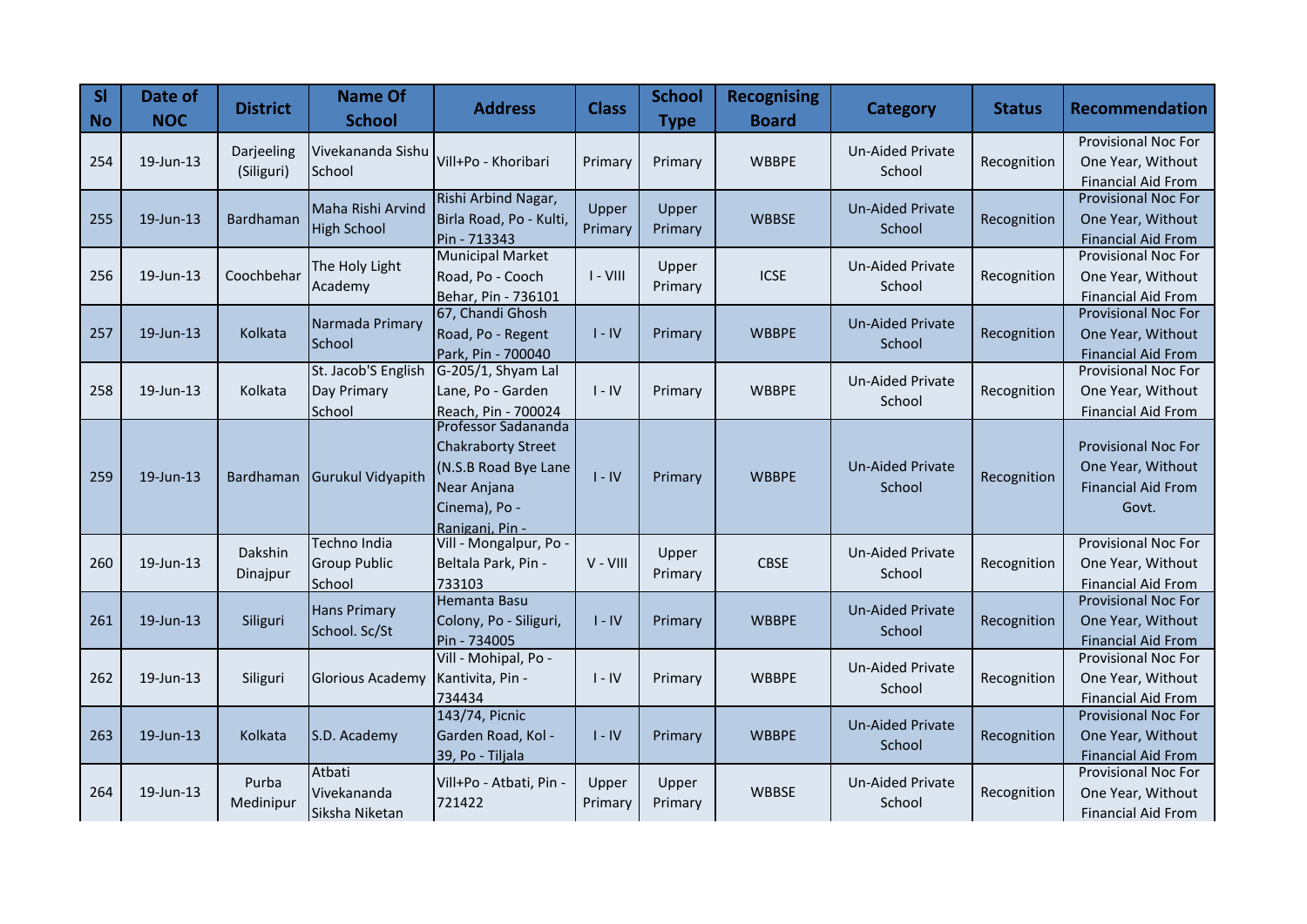| SI<br><b>No</b> | Date of<br><b>NOC</b> | <b>District</b> | <b>Name Of</b><br><b>School</b>       | <b>Address</b>                          | <b>Class</b> | <b>School</b><br><b>Type</b> | <b>Recognising</b><br><b>Board</b> | <b>Category</b>         | <b>Status</b> | Recommendation                                          |
|-----------------|-----------------------|-----------------|---------------------------------------|-----------------------------------------|--------------|------------------------------|------------------------------------|-------------------------|---------------|---------------------------------------------------------|
|                 |                       | South 24        |                                       | Vill-Jalaberia, Po -                    |              | Upper                        |                                    | <b>Un-Aided Private</b> |               | Provisional Noc For                                     |
| 265             | 19-Jun-13             | Parganas        | Hindu Vidyalaya                       | Naskarpara, Pin -                       | V - VIII     | Primary                      | <b>WBBSE</b>                       | School                  | Recognition   | One Year, Without                                       |
|                 |                       |                 |                                       | 743338                                  |              |                              |                                    |                         |               | <b>Financial Aid From</b>                               |
|                 |                       | Purba           | Tillandapur                           | Vill - Tilandapur, Po -                 |              | Upper                        |                                    | <b>Un-Aided Private</b> |               | <b>Provisional Noc For</b>                              |
| 266             | 19-Jun-13             | Medinipur       | Vidyasagar                            | Panskura, Pin -                         | $I - VIII$   | Primary                      | <b>WBBPE &amp; WBBSE</b>           | School                  | Recognition   | One Year, Without                                       |
|                 |                       |                 | <b>Nursery School</b><br>St. Xavier'S | 721139<br>Vill - Uttarpanchpota,        |              |                              |                                    |                         |               | <b>Financial Aid From</b><br><b>Provisional Noc For</b> |
| 267             | 19-Jun-13             | Nadia           | Institution (Jrs                      | Po - Chakdaha, Pin -                    | V - VIII     | Upper                        | <b>WBBSE</b>                       | <b>Un-Aided Private</b> | Recognition   | One Year, Without                                       |
|                 |                       |                 | <b>Educational Trust)</b>             | 741222                                  |              | Primary                      |                                    | School                  |               | <b>Financial Aid From</b>                               |
|                 |                       |                 |                                       | $21/A/1$ , Benod                        |              |                              |                                    |                         |               | Provisional Noc For                                     |
| 268             | 19-Jun-13             | Howrah          | Vidyamandir                           | Behari Halder Lane,                     | $I - IV$     | Primary                      | <b>WBBPE</b>                       | <b>Un-Aided Private</b> | Recognition   | One Year, Without                                       |
|                 |                       |                 |                                       | Po - Shibpur, Pin                       |              |                              |                                    | School                  |               | <b>Financial Aid From</b>                               |
|                 |                       |                 | <b>Gurukul Ashramik</b>               | Vill+Po - Jiudaru, Pin                  |              | Upper                        |                                    | <b>Un-Aided Private</b> |               | <b>Provisional Noc For</b>                              |
| 269             | 19-Jun-13             | Purulia         | Vidyalay                              | 723213                                  | V - VIII     | Primary                      | <b>WBBSE</b>                       | School                  | Recognition   | One Year, Without                                       |
|                 |                       |                 | (Secondary Sec.)                      |                                         |              |                              |                                    |                         |               | <b>Financial Aid From</b>                               |
|                 |                       |                 |                                       | Vill - Dangorjuri, Po -                 |              | Upper                        |                                    | <b>Un-Aided Private</b> |               | <b>Provisional Noc For</b>                              |
| 270             | 19-Jun-13             | Purulia         | <b>Bhalopahar School</b>              | Lata, Pin - 723129                      | V - VIII     | Primary                      | <b>WBBSE</b>                       | School                  | Recognition   | One Year, Without                                       |
|                 |                       |                 |                                       | Ghatal Ramkrishna Vill - Kushpata, Po - |              |                              |                                    |                         |               | <b>Financial Aid From</b><br><b>Provisional Noc For</b> |
| 271             | 19-Jun-13             | Paschim         | Vivekananda                           | Ghatal, Pincode-                        | Upper        | Upper                        | <b>WBBSE</b>                       | <b>Un-Aided Private</b> | Recognition   | One Year, Without                                       |
|                 |                       | Medinipur       | <b>Missionary School</b>              | 721212.Near-                            | Primary      | Primary                      |                                    | School                  |               | <b>Financial Aid From</b>                               |
|                 |                       |                 |                                       | 4B, Radha Gobinda                       |              |                              |                                    |                         |               | Provisional Noc For                                     |
| 272             | 19-Jun-13             | Kolkata         | <b>Crescent Day</b>                   | Saha Lane, Po -                         | $I - VIII$   | Upper                        | <b>WBBSE &amp; WBBPE</b>           | <b>Un-Aided Private</b> | Recognition   | One Year, Without                                       |
|                 |                       |                 | School                                | Circus Avenue, Pin -                    |              | Primary                      |                                    | School                  |               | <b>Financial Aid From</b>                               |
|                 |                       |                 | <b>Happy Home</b>                     | Kanthalpuli, Po -                       |              |                              |                                    |                         |               | Provisional Noc For                                     |
| 273             | 19-Jun-13             | Nadia           | Nursery &                             | Chakdaha, Pin -                         | $I - IV$     | Primary                      | <b>WBBPE</b>                       | <b>Un-Aided Private</b> | Recognition   | One Year, Without                                       |
|                 |                       |                 | Kindergarten                          | 741222                                  |              |                              |                                    | School                  |               | <b>Financial Aid From</b>                               |
|                 |                       |                 | Barnia Sarada                         | Vill+Po - Barnia, Pin -                 |              |                              |                                    | <b>Un-Aided Private</b> |               | <b>Provisional Noc For</b>                              |
| 274             | 19-Jun-13             | <b>Nadia</b>    | <b>Mission Vidyapith</b>              | 741156                                  | $I - IV$     | Primary                      | <b>WBBPE</b>                       | School                  | Recognition   | One Year, Without                                       |
|                 |                       |                 |                                       |                                         |              |                              |                                    |                         |               | <b>Financial Aid From</b>                               |
|                 |                       |                 | Giridhari Smriti                      | Vill - Mira Plassey, Po                 |              |                              |                                    | <b>Un-Aided Private</b> |               | Provisional Noc For                                     |
| 275             | 19-Jun-13             | Nadia           | Saraswati Shishu                      | Plassey, Pin -                          | $I - IV$     | Primary                      | <b>WBBPE</b>                       | School                  | Recognition   | One Year, Without                                       |
|                 |                       |                 | Mandir<br>Camellia                    | 741156<br>Vill - Halderdighi, G.T.      |              |                              |                                    |                         |               | <b>Financial Aid From</b><br>Provisional Noc For        |
| 276             | 19-Jun-13             | Hooghly         | International                         | Road, Po - Bainchi,                     | V - VIII     | Upper                        | <b>ICSE</b>                        | <b>Un-Aided Private</b> | Recognition   | One Year, Without                                       |
|                 |                       |                 | School                                | Pin - 712134                            |              | Primary                      |                                    | School                  |               | <b>Financial Aid From</b>                               |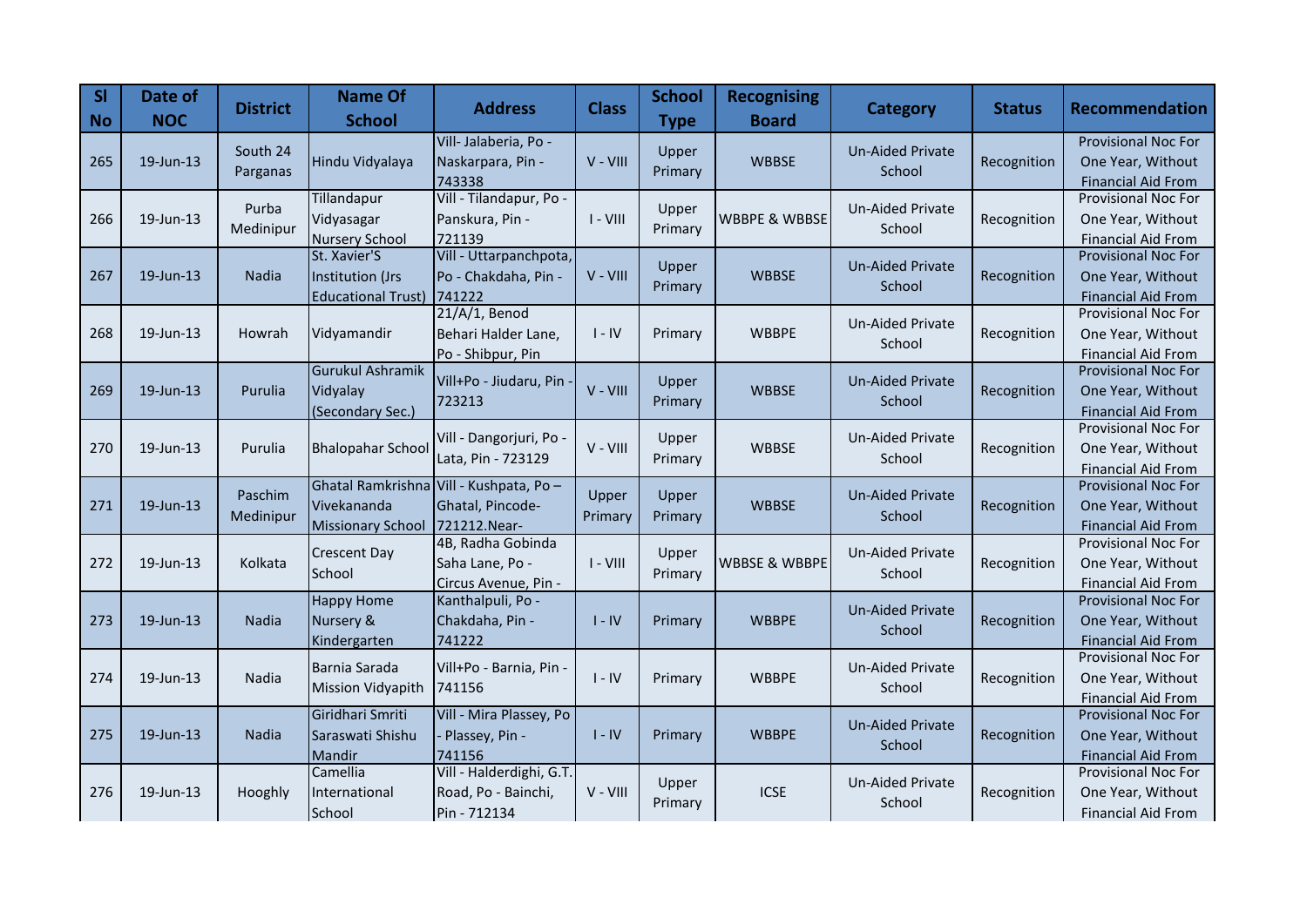| <b>SI</b><br><b>No</b> | Date of<br><b>NOC</b> | <b>District</b> | <b>Name Of</b><br><b>School</b>                                                              | <b>Address</b>                                                             | <b>Class</b> | <b>School</b><br><b>Type</b> | <b>Recognising</b><br><b>Board</b> | <b>Category</b>                   | <b>Status</b> | <b>Recommendation</b>                                                                 |
|------------------------|-----------------------|-----------------|----------------------------------------------------------------------------------------------|----------------------------------------------------------------------------|--------------|------------------------------|------------------------------------|-----------------------------------|---------------|---------------------------------------------------------------------------------------|
| 277                    | 19-Jun-13             | Hooghly         | Himnagar Sunrise<br>School                                                                   | Himnagar, Po -<br>Dankuni, Pin -<br>712311                                 | V - VIII     | Upper<br>Primary             | <b>WBBSE</b>                       | <b>Un-Aided Private</b><br>School | Recognition   | <b>Provisional Noc For</b><br>One Year, Without<br><b>Financial Aid From</b>          |
| 278                    | $19$ -Jun-13          | Hooghly         | Rishra Sanskar<br><b>Bharati School</b>                                                      | Rishra, Po - Pravash<br>Nagar, Pin - 712249                                | V - VIII     | Upper<br>Primary             | <b>WBBSE</b>                       | <b>Un-Aided Private</b><br>School | Recognition   | <b>Provisional Noc For</b><br>One Year, Without<br><b>Financial Aid From</b>          |
| 279                    | 19-Jun-13             | Hooghly         | Ideal Institute Of<br>Janai (Junior High<br>School)                                          | Vill+Po - Janai, Pin -<br>712304                                           | V - VIII     | Upper<br>Primary             | <b>WBBSE</b>                       | <b>Un-Aided Private</b><br>School | Recognition   | <b>Provisional Noc For</b><br>One Year, Without<br><b>Financial Aid From</b>          |
| 280                    | 19-Jun-13             | Hooghly         | Purba Krishnapur<br>Junior High School                                                       | Vill + Po - Purba<br>Krishnapur, Pin -<br>712415                           | V - VIII     | Upper<br>Primary             | <b>WBBSE</b>                       | <b>Un-Aided Private</b><br>School | Recognition   | Provisional Noc For<br>One Year, Without<br><b>Financial Aid From</b>                 |
| 281                    | 19-Jun-13             | Hooghly         | Paik Para Sarvoday 38, S.K. Paul<br>Vidyamandir<br>(Hindi Junior High<br>School)             | Choudhary Street,<br>Paik Para, Po - Telini<br>Para, Pin - 712125          | V - VIII     | Upper<br>Primary             | <b>WBBSE</b>                       | <b>Un-Aided Private</b><br>School | Recognition   | <b>Provisional Noc For</b><br>One Year, Without<br><b>Financial Aid From</b><br>Govt. |
| 282                    | 19-Jun-13             | Hooghly         | Ravindra Vidyapith Lichubagan, Po -<br>Junior High School Gondal Para, Pin<br>(With Primary) | 712137                                                                     | $I - VIII$   | Upper<br>Primary             | <b>WBBPE &amp; WBBSE</b>           | Un-Aided Private<br>School        | Recognition   | <b>Provisional Noc For</b><br>One Year, Without<br><b>Financial Aid From</b>          |
| 283                    | $19$ -Jun-13          | Hooghly         | Heaven'S Boon<br>(Junior High<br>School)                                                     | 104/1, G.T. Road,<br>Nursery Road, Po -<br>Baidyabati, Pin -<br>712222     | V - VIII     | Upper<br>Primary             | <b>CBSE</b>                        | <b>Un-Aided Private</b><br>School | Recognition   | Provisional Noc For<br>One Year, Without<br><b>Financial Aid From</b><br>Govt.        |
| 284                    | 19-Jun-13             | Darjeeling      | St. Mary'S School<br>Singla                                                                  | North Tukvar Tea<br>Estate, Po -<br>Singamari North<br>Point, Pin - 734104 | V - VIII     | Upper<br>Primary             | <b>WBBSE</b>                       | <b>Un-Aided Private</b><br>School | Recognition   | Provisional Noc For<br>One Year, Without<br><b>Financial Aid From</b><br>Govt.        |
| 285                    | 19-Jun-13             | Darjeeling      | <b>Rueben Memorial</b><br>School                                                             | <b>Chongtong Tea</b><br>Estate, Po -<br>Marybong, Pin -                    | $I - VIII$   | Upper<br>Primary             | <b>WBBPE &amp; WBBSE</b>           | <b>Un-Aided Private</b><br>School | Recognition   | <b>Provisional Noc For</b><br>One Year, Without<br><b>Financial Aid From</b>          |
| 286                    | 19-Jun-13             | Darjeeling      | Vidya Jyoti<br>Academy                                                                       | Fire Brigade Line, Po<br>Bijanbari, Pin -<br>734201                        | V - VIII     | Upper<br>Primary             | <b>CBSE</b>                        | <b>Un-Aided Private</b><br>School | Recognition   | <b>Provisional Noc For</b><br>One Year, Without<br><b>Financial Aid From</b>          |
| 287                    | 19-Jun-13             | Darjeeling      | Vidya Deep<br>Educational<br>Institute                                                       | Parbong Busty, Po -<br>Pulbazar, Pin -<br>734102                           | $I - VIII$   | Upper<br>Primary             | <b>WBBPE &amp; WBBSE</b>           | <b>Un-Aided Private</b><br>School | Recognition   | Provisional Noc For<br>One Year, Without<br><b>Financial Aid From</b>                 |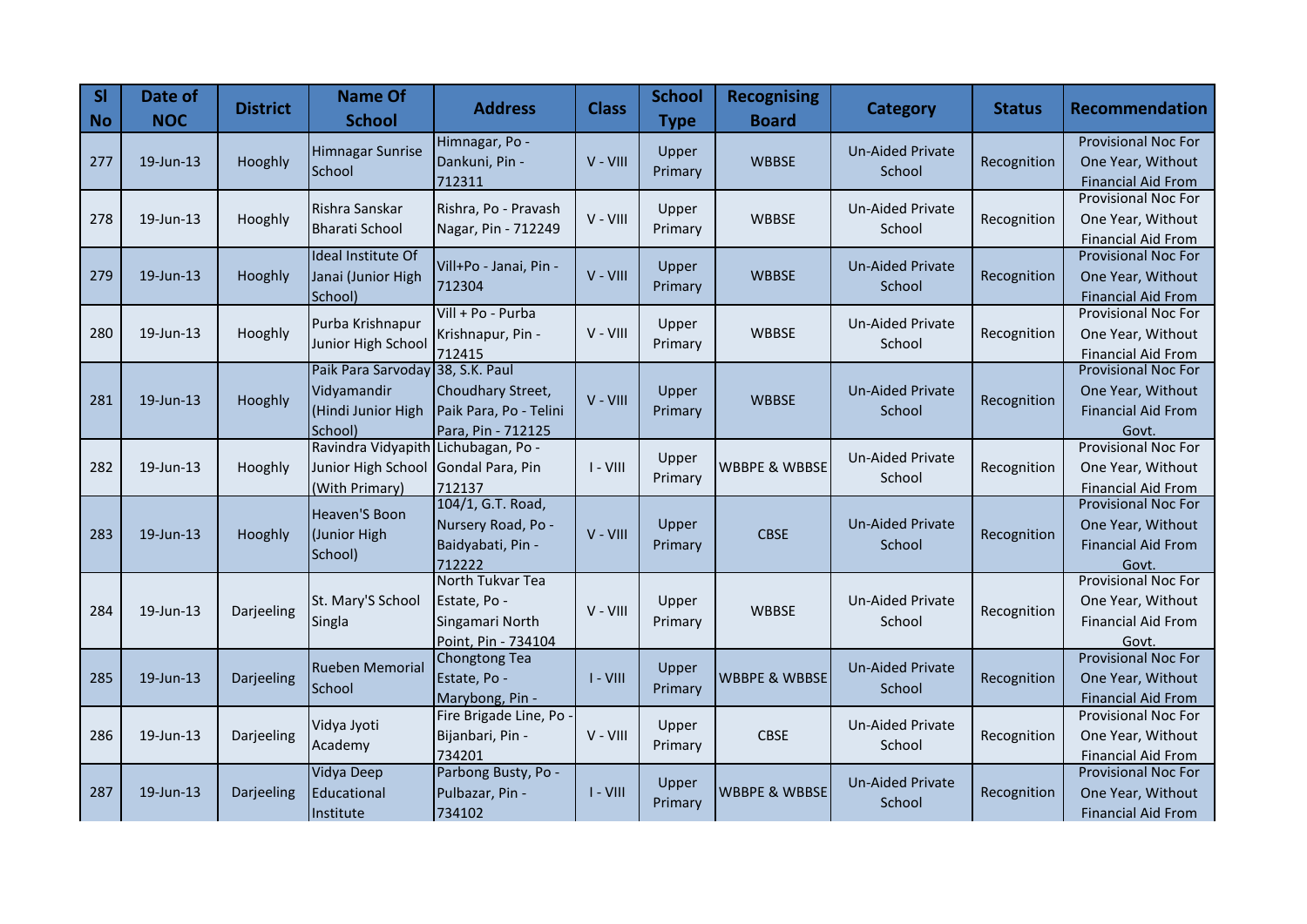| <b>SI</b><br><b>No</b> | Date of<br><b>NOC</b> | <b>District</b>         | <b>Name Of</b><br><b>School</b> | <b>Address</b>                   | <b>Class</b> | <b>School</b><br><b>Type</b> | <b>Recognising</b><br><b>Board</b> | <b>Category</b>         | <b>Status</b> | <b>Recommendation</b>                                   |
|------------------------|-----------------------|-------------------------|---------------------------------|----------------------------------|--------------|------------------------------|------------------------------------|-------------------------|---------------|---------------------------------------------------------|
|                        |                       |                         | Little Rangit                   | Goenka Gram, Po -                |              | Upper                        |                                    | <b>Un-Aided Private</b> |               | <b>Provisional Noc For</b>                              |
| 288                    | 19-Jun-13             | Darjeeling              | <b>English School</b>           | Bijanbari, Pin -                 | $I - VIII$   | Primary                      | <b>WBBPE &amp; WBBSE</b>           | School                  | Recognition   | One Year, Without                                       |
|                        |                       |                         |                                 | 734201                           |              |                              |                                    |                         |               | <b>Financial Aid From</b><br><b>Provisional Noc For</b> |
|                        |                       |                         | Saptarshi                       | Bijanbari, Po -                  |              | Upper                        | <b>WBBPE &amp; WBBSE</b>           | <b>Un-Aided Private</b> |               |                                                         |
| 289                    | 19-Jun-13             | Darjeeling              | Academy                         | Bijanbari, Pin -<br>734201       | $I - VIII$   | Primary                      |                                    | School                  | Recognition   | One Year, Without<br><b>Financial Aid From</b>          |
|                        |                       |                         |                                 |                                  |              |                              |                                    |                         |               | Provisional Noc For                                     |
| 290                    | 19-Jun-13             | Murshidabad             | <b>Father Beckers</b>           | Bisramtala, Po -                 | $I - IV$     | Primary                      | <b>WBBPE</b>                       | <b>Un-Aided Private</b> | Recognition   | One Year, Without                                       |
|                        |                       |                         | <b>School</b>                   | Kandi, Pin - 742137              |              |                              |                                    | School                  |               | <b>Financial Aid From</b>                               |
|                        |                       |                         | Sofia Memorial                  | Vill - Khairakandi, Po           |              |                              |                                    | <b>Un-Aided Private</b> |               | <b>Provisional Noc For</b>                              |
| 291                    | 19-Jun-13             | Murshidabad             | School                          | Beniagram, Pin -                 | $I - IV$     | Primary                      | <b>WBBPE</b>                       | School                  | Recognition   | One Year, Without                                       |
|                        |                       |                         |                                 | 742212                           |              |                              |                                    |                         |               | <b>Financial Aid From</b>                               |
|                        |                       |                         |                                 | Vill - Malipara, Po -            |              |                              |                                    | <b>Un-Aided Private</b> |               | Provisional Noc For                                     |
| 292                    | 19-Jun-13             |                         | Murshidabad Merit Academy       | Bhagwangola, Pin -               | $I - IV$     | Primary                      | <b>WBBPE</b>                       | School                  | Recognition   | One Year, Without                                       |
|                        |                       |                         | Dopukuria Netaji                | 742135<br>Vill - Dopukuria, Po - |              |                              |                                    |                         |               | <b>Financial Aid From</b><br>Provisional Noc For        |
| 293                    | 19-Jun-13             |                         | Murshidabad Shishu Siksha       | Dopukuria, Pin -                 | $I - IV$     | Primary                      | <b>WBBPE</b>                       | <b>Un-Aided Private</b> | Recognition   | One Year, Without                                       |
|                        |                       |                         | Niketan                         | 742136                           |              |                              |                                    | School                  |               | <b>Financial Aid From</b>                               |
|                        |                       |                         |                                 |                                  |              |                              |                                    |                         |               | <b>Provisional Noc For</b>                              |
| 294                    | 19-Jun-13             | Murshidabad             | <b>Uday Shishu</b>              | Vill&Po - Jafarganj,             | $I - IV$     | Primary                      | <b>WBBPE</b>                       | <b>Un-Aided Private</b> | Recognition   | One Year, Without                                       |
|                        |                       |                         | Sikshalaya                      | Pin - 742202                     |              |                              |                                    | School                  |               | <b>Financial Aid From</b>                               |
|                        |                       |                         | Aurangabad                      | Vill - Mahendrapur,              |              |                              |                                    | <b>Un-Aided Private</b> |               | Provisional Noc For                                     |
| 295                    | 19-Jun-13             | Murshidabad             | Angels' Academy                 | Po - Daharpar, Pin -             | $I - IV$     | Primary                      | <b>WBBPE</b>                       | School                  | Recognition   | One Year, Without                                       |
|                        |                       |                         |                                 | 742201                           |              |                              |                                    |                         |               | <b>Financial Aid From</b>                               |
|                        |                       |                         |                                 | At&Po - Beldanga,                |              |                              |                                    | <b>Un-Aided Private</b> |               | Provisional Noc For                                     |
| 296                    | 19-Jun-13             |                         | Murshidabad Pranab Bharati      | Pin - 742133                     | $I - IV$     | Primary                      | <b>WBBPE</b>                       | School                  | Recognition   | One Year, Without                                       |
|                        |                       |                         |                                 |                                  |              |                              |                                    |                         |               | <b>Financial Aid From</b><br><b>Provisional Noc For</b> |
| 297                    | 19-Jun-13             | Murshidabad Ramkrishna  | Sagarpara                       | Vill &Po - Sagarpara,            | $I - IV$     | Primary                      | <b>WBBPE</b>                       | <b>Un-Aided Private</b> | Recognition   | One Year, Without                                       |
|                        |                       |                         | Sarada                          | Pin - 742306                     |              |                              |                                    | School                  |               | <b>Financial Aid From</b>                               |
|                        |                       |                         | Kantabari                       | Vill - Kantabari, Po -           |              |                              |                                    |                         |               | <b>Provisional Noc For</b>                              |
| 298                    | 19-Jun-13             | Murshidabad Nabajagaran |                                 | Kazipara, Pin -                  | $I - IV$     | Primary                      | <b>WBBPE</b>                       | Un-Aided Private        | Recognition   | One Year, Without                                       |
|                        |                       |                         | <b>Nursery School</b>           | 742306                           |              |                              |                                    | School                  |               | <b>Financial Aid From</b>                               |
|                        |                       | Dakshin                 | The Green View                  | Vill- Beline,                    |              | Upper                        |                                    | <b>Un-Aided Private</b> |               | <b>Provisional Noc For</b>                              |
| 299                    | 19-Jun-13             | Dinajpur                | <b>English Academy</b>          | Chakvrigu, Po -                  | $I - VIII$   | Primary                      | <b>ICSE</b>                        | School                  | Recognition   | One Year, Without                                       |
|                        |                       |                         |                                 | Chakvrigu, Pin -                 |              |                              |                                    |                         |               | <b>Financial Aid From</b>                               |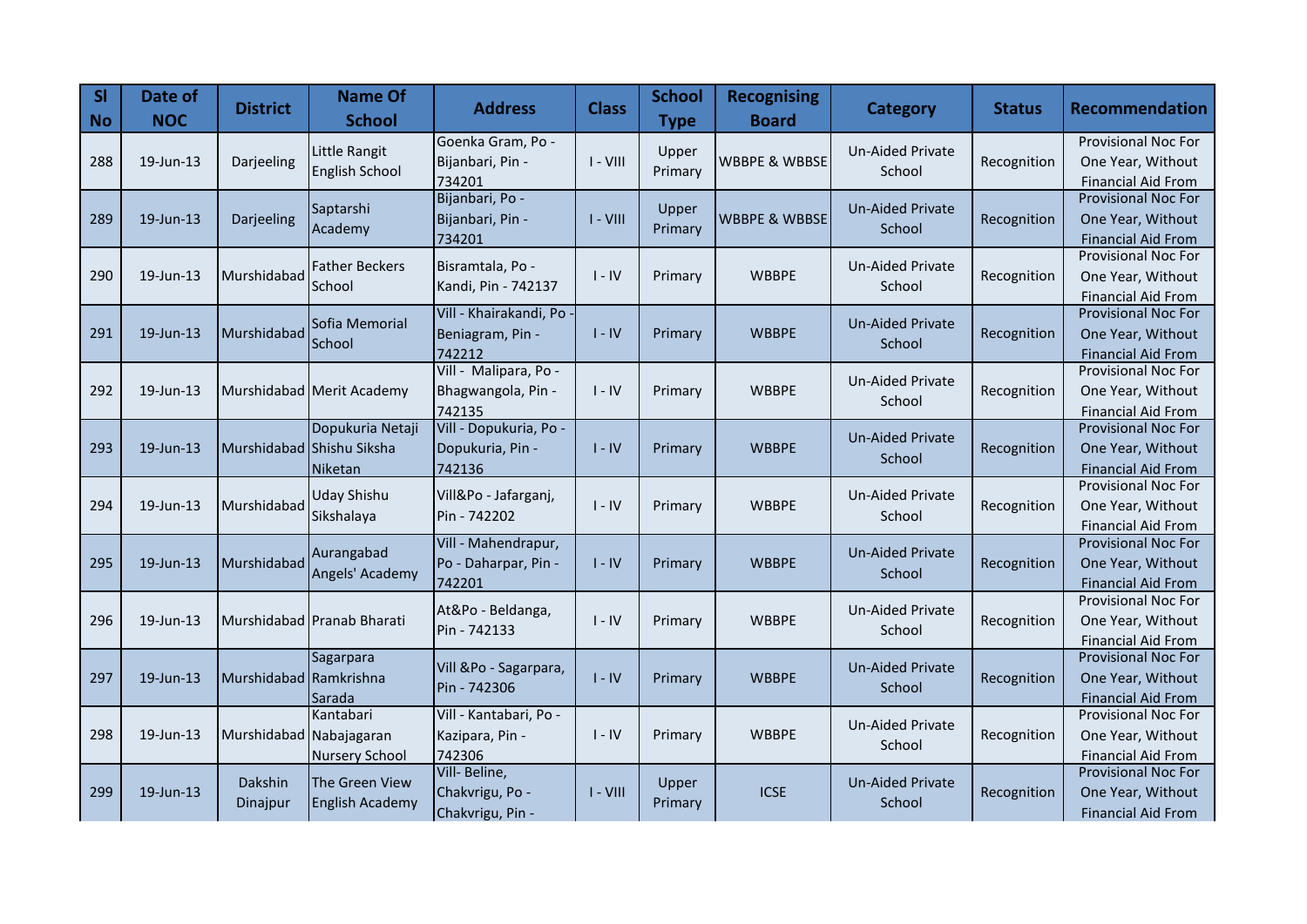| SI<br><b>No</b> | Date of<br><b>NOC</b> | <b>District</b>  | <b>Name Of</b><br><b>School</b>                                  | <b>Address</b>                                                                          | <b>Class</b> | <b>School</b><br><b>Type</b> | <b>Recognising</b><br><b>Board</b> | <b>Category</b>                   | <b>Status</b> | <b>Recommendation</b>                                                                 |
|-----------------|-----------------------|------------------|------------------------------------------------------------------|-----------------------------------------------------------------------------------------|--------------|------------------------------|------------------------------------|-----------------------------------|---------------|---------------------------------------------------------------------------------------|
| 300             | $19$ -Jun-13          | Kolkata          | Garden Reach<br>Dalton'S English<br>Medium School                | P-79/A, Mudialy<br>Road, Po - Garden<br>Reach, Pin - 700024                             | $I - IV$     | Primary                      | <b>WBBPE</b>                       | Un-Aided Private<br>School        | Recognition   | <b>Provisional Noc For</b><br>One Year, Without<br><b>Financial Aid From</b>          |
| 301             | 19-Jun-13             | Kolkata          | <b>Wisdom House</b>                                              | 60, Motilal Gupta<br>Road, Po - Barisha,<br>Pin - 700008,                               | V - VIII     | Upper<br>Primary             | <b>WBBSE</b>                       | <b>Un-Aided Private</b><br>School | Recognition   | <b>Provisional Noc For</b><br>One Year, Without<br><b>Financial Aid From</b>          |
| 302             | 19-Jun-13             | Kolkata          | <b>Gisu International</b><br>School                              | 4/61, Bijoygarh, Po -<br>Jadavpur University,<br>Pin - 700032                           | V - VIII     | Upper<br>Primary             | CBSE/ICSE                          | <b>Un-Aided Private</b><br>School | Recognition   | Provisional Noc For<br>One Year, Without<br><b>Financial Aid From</b>                 |
| 303             | 27-Jun-13             | <b>Bardhaman</b> | St. Matthew'S<br><b>Central Church</b><br>School                 | P.N. Banerji'S Central<br>Mission Building,<br>Mission Compound,<br>Po - Khandra, Pin - | V - VIII     | Upper<br>Primary             | <b>WBBSE</b>                       | <b>Un-Aided Private</b><br>School | Recognition   | <b>Provisional Noc For</b><br>One Year, Without<br><b>Financial Aid From</b><br>Govt. |
| 304             | 27-Jun-13             | Kolkata          | Gauhar Shami<br>Educational<br>Institute                         | 28A, Mominpur<br>Road, Po -<br>Khidderpore, Pin -                                       | $I - IV$     | Primary                      | <b>WBBPE</b>                       | Un-Aided Private<br>School        | Recognition   | <b>Provisional Noc For</b><br>One Year, Without<br><b>Financial Aid From</b>          |
| 305             | 27-Jun-13             | Kolkata          | The Foundation<br><b>Secondary School</b>                        | P-12, Oxytown, Po -<br>Sarsuna, Pin - 700061                                            | $I - IV$     | Primary                      | <b>CBSE</b>                        | <b>Un-Aided Private</b><br>School | Recognition   | <b>Provisional Noc For</b><br>One Year, Without<br><b>Financial Aid From</b>          |
| 306             | 27-Jun-13             | Bardhaman        | Khaja Anower<br>Berh Madhumita<br>Vidyamandir                    | Khaja Anower Berh,<br>Po - Sripally, Pin -<br>713103                                    | $I - IV$     | Primary                      | <b>WBBPE</b>                       | <b>Un-Aided Private</b><br>School | Recognition   | Provisional Noc For<br>One Year, Without<br><b>Financial Aid From</b>                 |
| 307             | 27-Jun-13             | Bardhaman        | <b>Bardhaman Sri</b><br>Ramakrishna<br>Saradapith Sisu<br>Mandir | <b>Borehat</b><br>(Naimisharanya), Po<br>Notunganj, Pin -<br>713102                     | $I - IV$     | Primary                      | <b>WBBPE</b>                       | <b>Un-Aided Private</b><br>School | Recognition   | <b>Provisional Noc For</b><br>One Year, Without<br><b>Financial Aid From</b><br>Govt. |
| 308             | 27-Jun-13             | Bardhaman        | Shishu Niketan                                                   | Bhatchala, Po -<br>Sripally, Pin - 713103                                               | $I - IV$     | Primary                      | <b>WBBPE</b>                       | <b>Un-Aided Private</b><br>School | Recognition   | <b>Provisional Noc For</b><br>One Year, Without<br><b>Financial Aid From</b>          |
| 309             | 27-Jun-13             | Bardhaman        | Academy                                                          | Vivekananda Child Bagbati, Po - Bhedia,<br>Pin 713126                                   | $I - IV$     | Primary                      | <b>WBBPE</b>                       | <b>Un-Aided Private</b><br>School | Recognition   | <b>Provisional Noc For</b><br>One Year, Without<br><b>Financial Aid From</b>          |
| 310             | 27-Jun-13             | Bardhaman        | Durgapur Netaji<br>Adarsha Vidyalaya                             | Kazi Nazrul Islam<br>Road, Po - Durgapur,<br>Pin - 713204                               | $I - IV$     | Primary                      | <b>WBBPE</b>                       | <b>Un-Aided Private</b><br>School | Recognition   | <b>Provisional Noc For</b><br>One Year, Without<br><b>Financial Aid From</b>          |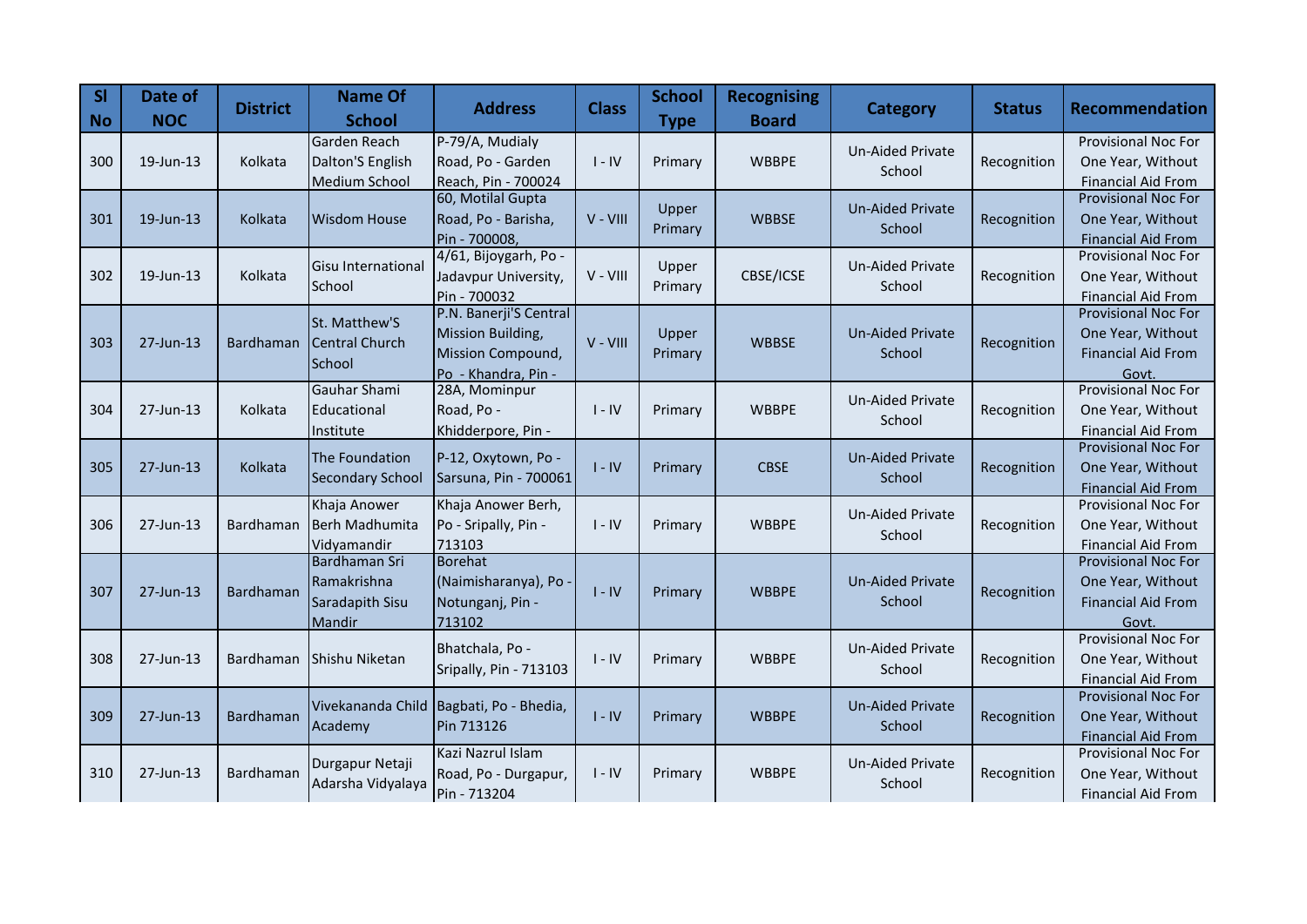| SI<br><b>No</b> | Date of<br><b>NOC</b> | <b>District</b> | <b>Name Of</b><br><b>School</b> | <b>Address</b>                    | <b>Class</b> | <b>School</b> | <b>Recognising</b><br><b>Board</b> | Category                          | <b>Status</b> | Recommendation                                   |
|-----------------|-----------------------|-----------------|---------------------------------|-----------------------------------|--------------|---------------|------------------------------------|-----------------------------------|---------------|--------------------------------------------------|
|                 |                       |                 |                                 | 5 No. Ichlabad,                   |              | <b>Type</b>   |                                    |                                   |               | <b>Provisional Noc For</b>                       |
|                 |                       |                 | Sarada Sishu                    | Khudiram Pally South              |              |               |                                    | <b>Un-Aided Private</b>           |               | One Year, Without                                |
| 311             | 27-Jun-13             | Bardhaman       | Mandir                          | Block, Po - Sripally,             | $I - IV$     | Primary       | <b>WBBPE</b>                       | School                            | Recognition   | <b>Financial Aid From</b>                        |
|                 |                       |                 |                                 | Pin - 713103                      |              |               |                                    |                                   |               | Govt.                                            |
|                 |                       |                 | Bogra Prathamik                 | Vill - Bogra, Po -                |              |               |                                    |                                   |               | <b>Provisional Noc For</b>                       |
| 312             | 27-Jun-13             | Bardhaman       | Shishu Shiksha                  | Bogra, Via - D.C.                 | $I - IV$     | Primary       | <b>WBBPE</b>                       | <b>Un-Aided Private</b><br>School | Recognition   | One Year, Without                                |
|                 |                       |                 | Niketan                         | Nagar, Pin - 713332               |              |               |                                    |                                   |               | <b>Financial Aid From</b>                        |
|                 |                       |                 | Burdwan C.M.S.                  | B.C. Road, Kalitala,              |              |               |                                    | <b>Un-Aided Private</b>           |               | Provisional Noc For                              |
| 313             | 27-Jun-13             | Bardhaman       | School (K.G.                    | Po - Burdwan, Pin -               | $I - IV$     | Primary       | <b>WBBPE</b>                       | School                            | Recognition   | One Year, Without                                |
|                 |                       |                 | Section)                        | 713101                            |              |               |                                    |                                   |               | <b>Financial Aid From</b>                        |
|                 |                       | South 24        | <b>Blooming Bud Day</b>         | Vill+Po - Rajpur, Ps -            |              | Upper         |                                    | <b>Un-Aided Private</b>           |               | <b>Provisional Noc For</b>                       |
| 314             | 27-Jun-13             | Parganas        | School                          | Maheshtala, Pin -                 | V - VIII     | Primary       | <b>WBBSE</b>                       | School                            | Recognition   | One Year, Without                                |
|                 |                       |                 |                                 | 700141                            |              |               |                                    |                                   |               | <b>Financial Aid From</b>                        |
|                 |                       |                 | Kanchanjunga                    | Malidhura, Vah-                   |              | Upper         |                                    | <b>Un-Aided Private</b>           |               | <b>Provisional Noc For</b>                       |
| 315             | 27-Jun-13             | Darjeeling      | <b>Public School</b>            | Tukvar, Po - North                | $I - VIII$   | Primary       | <b>CBSE</b>                        | School                            | Recognition   | One Year, Without                                |
|                 |                       |                 |                                 | Point, Pin - 734104               |              |               |                                    |                                   |               | <b>Financial Aid From</b>                        |
|                 |                       |                 | <b>Mount Carmel</b>             | Purba Magurmari, Po               |              | Upper         |                                    | <b>Un-Aided Private</b>           |               | Provisional Noc For                              |
| 316             | 27-Jun-13             | Jalpaiguri      | <b>School</b>                   | -Dhupguri, Pin -                  | $I - VIII$   | Primary       | <b>CICSE</b>                       | School                            | Recognition   | One Year, Without                                |
|                 |                       |                 | Bagi Pouribala Bar              | 735210<br>Vill - Dakshin Bagi, Po |              |               |                                    |                                   |               | <b>Financial Aid From</b><br>Provisional Noc For |
| 317             | 27-Jun-13             | South 24        | Prabhabati                      | Bishnupur, Pin -                  | V - VIII     | Upper         | <b>WBBSE</b>                       | <b>Un-Aided Private</b>           | Recognition   | One Year, Without                                |
|                 |                       | Parganas        | <b>Mondal Balika</b>            | 743503                            |              | Primary       |                                    | School                            |               | <b>Financial Aid From</b>                        |
|                 |                       |                 |                                 | Vill - Bagmari, Po -              |              |               |                                    |                                   |               | <b>Provisional Noc For</b>                       |
| 318             | 27-Jun-13             | South 24        | Bagmari Janata                  | Jibantala                         | V - VIII     | Upper         | <b>WBBSE</b>                       | <b>Un-Aided Private</b>           | Recognition   | One Year, Without                                |
|                 |                       | Parganas        | Junior High School              | Sarangabad, Pin -                 |              | Primary       |                                    | School                            |               | <b>Financial Aid From</b>                        |
|                 |                       |                 |                                 |                                   |              |               |                                    |                                   |               | Provisional Noc For                              |
| 319             | 27-Jun-13             | <b>Howrah</b>   | Liluah D.B.                     | 1/13, Mirpara Road,               | $I - IV$     | Primary       | <b>WBBPE</b>                       | <b>Un-Aided Private</b>           | Recognition   | One Year, Without                                |
|                 |                       |                 | <b>Memorial School</b>          | Liluah                            |              |               |                                    | School                            |               | <b>Financial Aid From</b>                        |
|                 |                       |                 |                                 | Vill + Po - Uttar                 |              |               |                                    |                                   |               | <b>Provisional Noc For</b>                       |
| 320             | 27-Jun-13             | Purba           | Gopalchak Sarojini              | Harashchak, Pin -                 | $I - VIII$   | Upper         | <b>WBBPE &amp; WBBSE</b>           | <b>Un-Aided Private</b>           | Recognition   | One Year, Without                                |
|                 |                       | Medinipur       | Siksha Niketan                  | 721442                            |              | Primary       |                                    | School                            |               | <b>Financial Aid From</b>                        |
|                 |                       |                 | Rajapur Vidyapith               | Vill - Rajapur, Po -              |              | Upper         |                                    | <b>Un-Aided Private</b>           |               | <b>Provisional Noc For</b>                       |
| 321             | 27-Jun-13             | Nadia           | (Jr. High School)               | Hogalbaria, Pin -                 | $V - VIII$   | Primary       | <b>WBBSE</b>                       | School                            | Recognition   | One Year, Without                                |
|                 |                       |                 |                                 | 741122                            |              |               |                                    |                                   |               | <b>Financial Aid From</b>                        |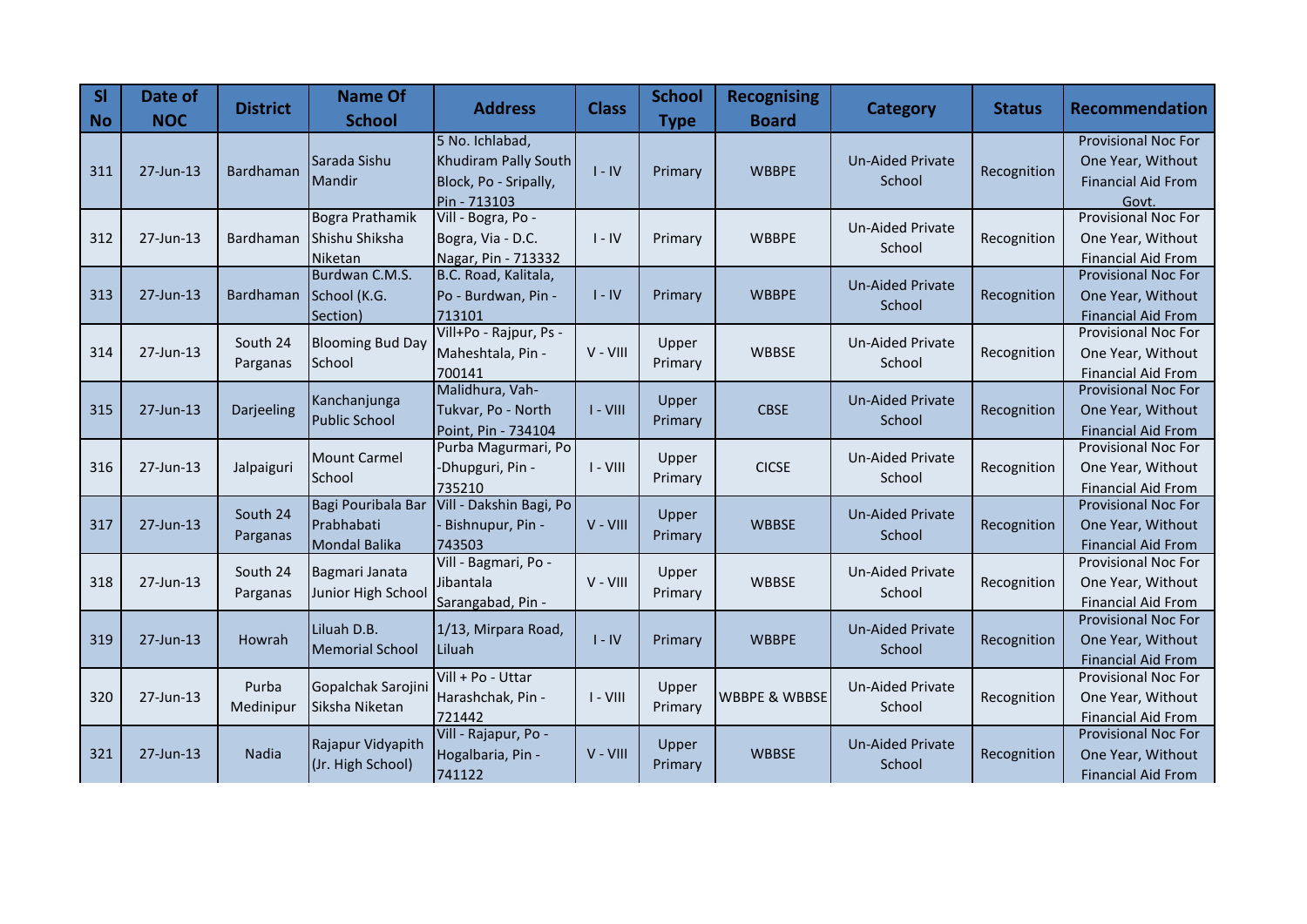| SI<br><b>No</b> | Date of<br><b>NOC</b> | <b>District</b>      | <b>Name Of</b><br><b>School</b>                            | <b>Address</b>                                                                                       | <b>Class</b> | <b>School</b><br><b>Type</b> | <b>Recognising</b><br><b>Board</b> | <b>Category</b>                   | <b>Status</b> | <b>Recommendation</b>                                                                 |
|-----------------|-----------------------|----------------------|------------------------------------------------------------|------------------------------------------------------------------------------------------------------|--------------|------------------------------|------------------------------------|-----------------------------------|---------------|---------------------------------------------------------------------------------------|
| 322             | 27-Jun-13             | South 24<br>Parganas | I.I.M.C.<br>Sikshangan,<br>Challapara                      | Vill - Challapara, Po -<br>Kheadaha, Pin -<br>700150                                                 | V - VIII     | Upper<br>Primary             | <b>WBBSE</b>                       | <b>Un-Aided Private</b><br>School | Recognition   | <b>Provisional Noc For</b><br>One Year, Without<br><b>Financial Aid From</b>          |
| 323             | 27-Jun-13             | South 24<br>Parganas | Guidance<br>Academy                                        | Bantala, Po - Dhapa,<br>Pin - 700105                                                                 | V - VIII     | Upper<br>Primary             | <b>WBBSE</b>                       | <b>Un-Aided Private</b><br>School | Recognition   | <b>Provisional Noc For</b><br>One Year, Without<br><b>Financial Aid From</b>          |
| 324             | 27-Jun-13             | South 24<br>Parganas | <b>Sherpur Model</b><br>School                             | $Vill -$<br>Ramchandrapur, Po<br>Sherpur, Pin - 743513                                               | $I - VIII$   | Upper<br>Primary             | <b>WBBPE &amp; WBBSE</b>           | Un-Aided Private<br>School        | Recognition   | Provisional Noc For<br>One Year, Without<br><b>Financial Aid From</b>                 |
| 325             | $27$ -Jun-13          | North 24<br>Parganas | Adamas World<br>School                                     | <b>Adamas Knowledge</b><br>City, Barasat-<br>Barrackpore Road,<br>Po - Jagannathpur,<br>Pin - 700126 | $I - VIII$   | Upper<br>Primary             | <b>CBSE</b>                        | <b>Un-Aided Private</b><br>School | Recognition   | <b>Provisional Noc For</b><br>One Year, Without<br><b>Financial Aid From</b><br>Govt. |
| 326             | $27$ -Jun-13          | Purulia              | Sri Sri Vidyamandir Mutukura, Pin -                        | Vill - Mahuda, Po -<br>723213                                                                        | $I - IV$     | Primary                      | <b>WBBPE</b>                       | Un-Aided Private<br>School        | Recognition   | <b>Provisional Noc For</b><br>One Year, Without<br><b>Financial Aid From</b>          |
| 327             | 27-Jun-13             | Purulia              | Shishu Shiksha<br>Niketan, Rakhbar                         | Vill - Rakhbar, Po -<br>Uparbatri, Pin -<br>723201                                                   | $I - IV$     | Primary                      | <b>WBBPE</b>                       | <b>Un-Aided Private</b><br>School | Recognition   | <b>Provisional Noc For</b><br>One Year, Without<br><b>Financial Aid From</b>          |
| 328             | 27-Jun-13             | Purulia              | Jhalda Sarada<br>Shishu Niketan<br>K.G. School             | Vill - Namopara, Po -<br>Jhalda, Pin - 723202                                                        | $I - IV$     | Primary                      | <b>WBBPE</b>                       | Un-Aided Private<br>School        | Recognition   | Provisional Noc For<br>One Year, Without<br><b>Financial Aid From</b>                 |
| 329             | 27-Jun-13             | Purulia              | Tulin Sri Sri<br>Ramkrishna<br>Paramhansa                  | Vill & Po - Tulin, Pin -<br>723212                                                                   | $I - IV$     | Primary                      | <b>WBBPE</b>                       | <b>Un-Aided Private</b><br>School | Recognition   | <b>Provisional Noc For</b><br>One Year, Without<br><b>Financial Aid From</b>          |
| 330             | 27-Jun-13             | Howrah               | Children<br><b>Foundation School</b>                       | 32, Jagacha Hospital<br>Road, Gip Colony, Pin<br>711112                                              | $I - IV$     | Primary                      | <b>WBBPE</b>                       | <b>Un-Aided Private</b><br>School | Recognition   | Provisional Noc For<br>One Year, Without<br><b>Financial Aid From</b>                 |
| 331             | 27-Jun-13             | Kolkata              | Kakali Nursery,<br>Kindergarten &<br><b>Primary School</b> | 17/1, Jadav Ghosh<br>Road, Po - Sarsuna,<br>Pin - 700061                                             | $I - IV$     | Primary                      | <b>WBBPE</b>                       | <b>Un-Aided Private</b><br>School | Recognition   | <b>Provisional Noc For</b><br>One Year, Without<br><b>Financial Aid From</b>          |
| 332             | 27-Jun-13             | Kolkata              | Mitra Institution                                          | 16 A, Balaram Bose<br>Ghat Road, Po -<br>Bhawanipur, Pin -<br>700025                                 | $I - IV$     | Primary                      | <b>WBBPE</b>                       | Un-Aided Private<br>School        | Recognition   | <b>Provisional Noc For</b><br>One Year, Without<br><b>Financial Aid From</b><br>Govt. |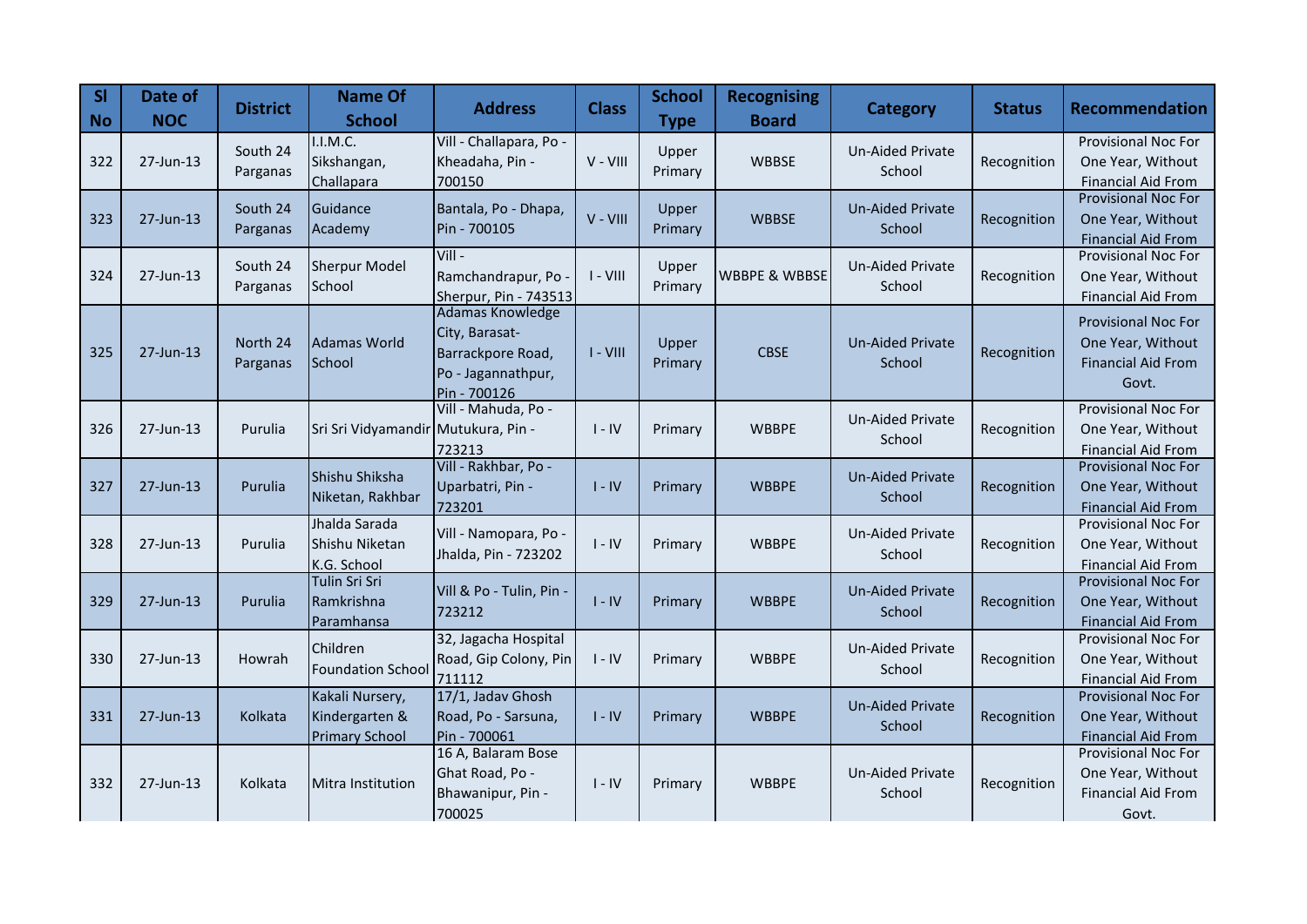| SI<br><b>No</b> | Date of<br><b>NOC</b> | <b>District</b> | <b>Name Of</b><br><b>School</b>  | <b>Address</b>           | <b>Class</b> | <b>School</b><br><b>Type</b> | <b>Recognising</b><br><b>Board</b> | <b>Category</b>         | <b>Status</b> | <b>Recommendation</b>                            |
|-----------------|-----------------------|-----------------|----------------------------------|--------------------------|--------------|------------------------------|------------------------------------|-------------------------|---------------|--------------------------------------------------|
|                 |                       | Paschim         | <b>Uttam Maheswar</b>            | Vill - Jamna, Po -       |              |                              |                                    | <b>Un-Aided Private</b> |               | <b>Provisional Noc For</b>                       |
| 333             | 27-Jun-13             | Medinipur       | Smriti Sarada                    | Pingla, Pin - 721140     | $I - IV$     | Primary                      | <b>WBBPE</b>                       | School                  | Recognition   | One Year, Without                                |
|                 |                       |                 | Shishu Mandir                    |                          |              |                              |                                    |                         |               | <b>Financial Aid From</b>                        |
|                 |                       | Paschim         | Jalchak Nursery                  | Vill&Po - Jalchak, Pin - |              |                              |                                    | <b>Un-Aided Private</b> |               | <b>Provisional Noc For</b>                       |
| 334             | $27$ -Jun-13          | Medinipur       | School                           | 721155                   | $I - IV$     | Primary                      | <b>WBBPE</b>                       | School                  | Recognition   | One Year, Without                                |
|                 |                       |                 | Arabinda Smriti                  |                          |              |                              |                                    |                         |               | <b>Financial Aid From</b><br>Provisional Noc For |
| 335             | 27-Jun-13             | Paschim         | Saraswati Sishu                  | Vill&Po - Jashorajpur,   | $I - IV$     | Primary                      | <b>WBBPE</b>                       | <b>Un-Aided Private</b> | Recognition   | One Year, Without                                |
|                 |                       | Medinipur       | Mandir                           | Pin - 721160             |              |                              |                                    | School                  |               | <b>Financial Aid From</b>                        |
|                 |                       |                 | Sri Sri Ramkrishna               |                          |              |                              |                                    |                         |               | <b>Provisional Noc For</b>                       |
| 336             | 27-Jun-13             | Paschim         | Nursery (Primary)                | Vill - Gokulchak, Po -   | $I - IV$     | Primary                      | <b>WBBPE</b>                       | <b>Un-Aided Private</b> | Recognition   | One Year, Without                                |
|                 |                       | Medinipur       | School                           | Jalchak, Pin - 721155    |              |                              |                                    | School                  |               | Financial Aid From                               |
|                 |                       |                 |                                  |                          |              |                              |                                    |                         |               | Provisional Noc For                              |
| 337             | 27-Jun-13             | Paschim         | Maligram Nivedita                | Vill & Po - Maligram,    | $I - IV$     | Primary                      | <b>WBBPE</b>                       | <b>Un-Aided Private</b> | Recognition   | One Year, Without                                |
|                 |                       | Medinipur       | <b>Memorial School</b>           | Pin - 721140             |              |                              |                                    | School                  |               | <b>Financial Aid From</b>                        |
|                 |                       | Paschim         | Jamna Ramkrishna                 | Vill & Po - Jamna, Pin   |              |                              |                                    | <b>Un-Aided Private</b> |               | Provisional Noc For                              |
| 338             | 27-Jun-13             | Medinipur       | Sishu Siksha                     | 721140                   | $I - IV$     | Primary                      | <b>WBBPE</b>                       | School                  | Recognition   | One Year, Without                                |
|                 |                       |                 | Niketan                          |                          |              |                              |                                    |                         |               | <b>Financial Aid From</b>                        |
|                 |                       | Paschim         | Yogiguru Sri Sri                 | Vill &Po-Daspur, Pin     |              |                              |                                    | <b>Un-Aided Private</b> |               | <b>Provisional Noc For</b>                       |
| 339             | $27$ -Jun-13          | Medinipur       | Anilanandaji Sishu               | 721211                   | $I - IV$     | Primary                      | <b>WBBPE</b>                       | School                  | Recognition   | One Year, Without                                |
|                 |                       |                 | Siksha Niketan<br>Duswaspur Raja | Vill - Duswaspur, Po -   |              |                              |                                    |                         |               | <b>Financial Aid From</b><br>Provisional Noc For |
| 340             | 27-Jun-13             | Paschim         | Ram Mohan                        | Malighati, Pin           | $I - IV$     | Primary                      | <b>WBBPE</b>                       | <b>Un-Aided Private</b> | Recognition   | One Year, Without                                |
|                 |                       | Medinipur       | Vidyapith                        | 721211                   |              |                              |                                    | School                  |               | <b>Financial Aid From</b>                        |
|                 |                       |                 |                                  |                          |              |                              |                                    |                         |               | <b>Provisional Noc For</b>                       |
| 341             | 27-Jun-13             | Paschim         | <b>Little Flower</b>             | Vill & Po - Lalgarh,     | $I - IV$     | Primary                      | <b>WBBPE</b>                       | <b>Un-Aided Private</b> | Recognition   | One Year, Without                                |
|                 |                       | Medinipur       | <b>Nursery School</b>            | Pin - 721516             |              |                              |                                    | School                  |               | <b>Financial Aid From</b>                        |
|                 |                       |                 |                                  | Vill - Ratanpur, Po -    |              |                              |                                    |                         |               | <b>Provisional Noc For</b>                       |
| 342             | 27-Jun-13             | Paschim         | Pandit Raghunath                 | Kalaimuri, Pin -         | $I - IV$     | Primary                      | <b>WBBPE</b>                       | <b>Un-Aided Private</b> | Recognition   | One Year, Without                                |
|                 |                       | Medinipur       | <b>Memorial School</b>           | 721516                   |              |                              |                                    | School                  |               | <b>Financial Aid From</b>                        |
|                 |                       |                 | The Academy                      | 35, Ramkamal Street,     |              |                              |                                    | <b>Un-Aided Private</b> |               | <b>Provisional Noc For</b>                       |
| 343             | 27-Jun-13             | Kolkata         | Transition                       | Po - Khidderpore, Pin    | $I - IV$     | Primary                      | <b>WBBPE</b>                       | School                  | Recognition   | One Year, Without                                |
|                 |                       |                 |                                  | $-700023$                |              |                              |                                    |                         |               | <b>Financial Aid From</b>                        |
|                 |                       |                 | Plassey Salafi                   | Vill - Janakinagar, Po - |              |                              |                                    | Un-Aided Private        |               | Provisional Noc For                              |
| 344             | 27-Jun-13             | Nadia           | Academy                          | Plassey Sugar Mill,      | $I - IV$     | Primary                      | <b>WBBPE</b>                       | School                  | Recognition   | One Year, Without                                |
|                 |                       |                 |                                  | Pin - 741157             |              |                              |                                    |                         |               | <b>Financial Aid From</b>                        |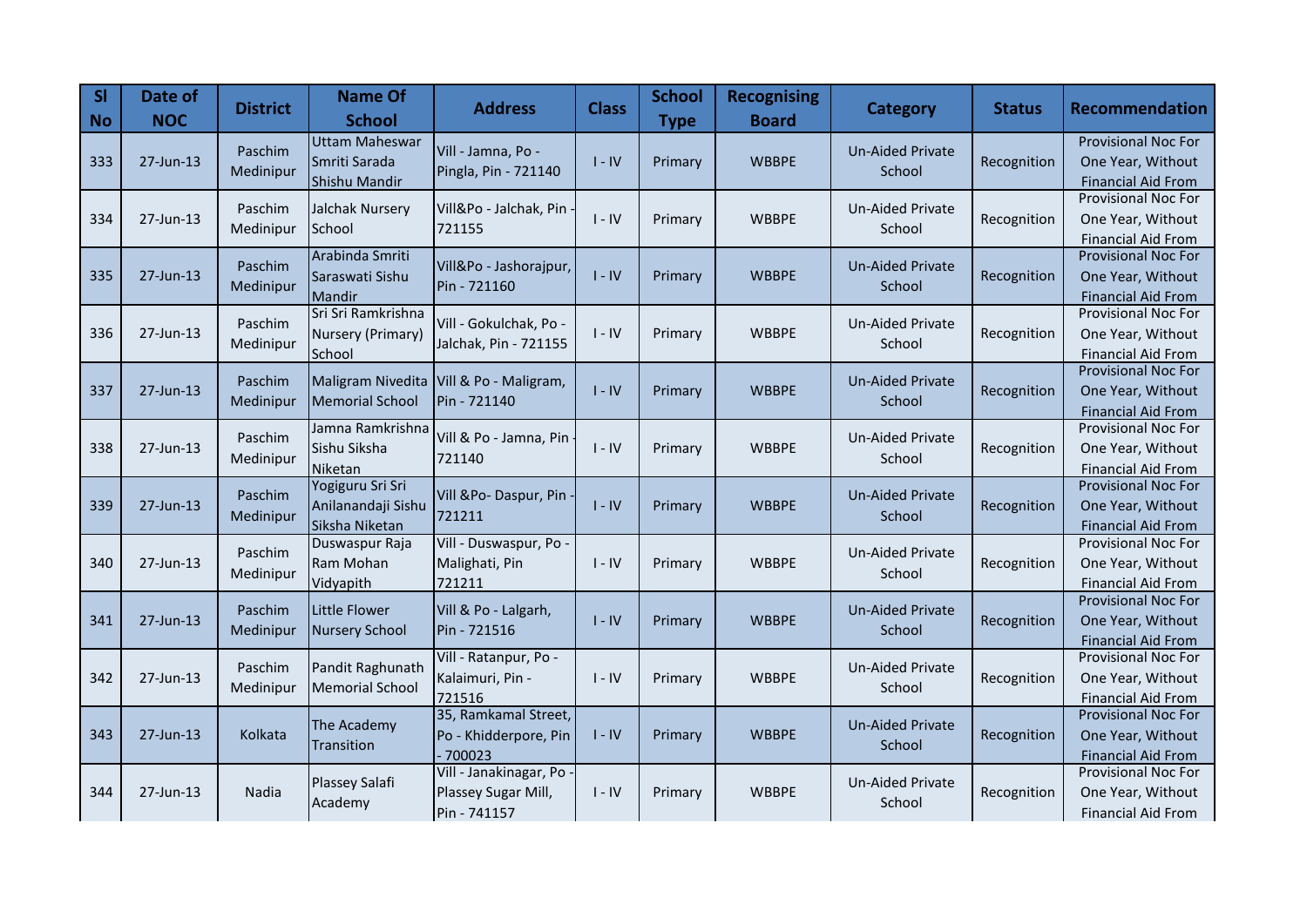| SI<br><b>No</b> | Date of<br><b>NOC</b> | <b>District</b>      | <b>Name Of</b><br><b>School</b>                                       | <b>Address</b>                                                        | <b>Class</b> | <b>School</b><br><b>Type</b> | <b>Recognising</b><br><b>Board</b> | Category                          | <b>Status</b> | <b>Recommendation</b>                                                                 |
|-----------------|-----------------------|----------------------|-----------------------------------------------------------------------|-----------------------------------------------------------------------|--------------|------------------------------|------------------------------------|-----------------------------------|---------------|---------------------------------------------------------------------------------------|
| 345             | 27-Jun-13             | Jalpaiguri           | Seventh-Day<br><b>Adventist English</b><br>School                     | Vill - Laskarpara, Po-<br>Barobisha, Pin -<br>736207                  | V - VIII     | Upper<br>Primary             | <b>CICSE</b>                       | <b>Un-Aided Private</b><br>School | Recognition   | <b>Provisional Noc For</b><br>One Year, Without<br><b>Financial Aid From</b>          |
| 346             | 27-Jun-13             | Jalpaiguri           | <b>St. Francis</b><br>Academy                                         | Vill+Po - Madarihat,<br>Pin - 735220                                  | $I - VIII$   | Upper<br>Primary             | <b>CBSE</b>                        | <b>Un-Aided Private</b><br>School | Recognition   | <b>Provisional Noc For</b><br>One Year, Without<br><b>Financial Aid From</b>          |
| 347             | 27-Jun-13             | Jalpaiguri           | St. Patrick'S School                                                  | Vill + Po - Binnaguri,<br>Pin - 735203                                | $I - VIII$   | Upper<br>Primary             | <b>WBBPE &amp; WBBSE</b>           | <b>Un-Aided Private</b><br>School | Recognition   | <b>Provisional Noc For</b><br>One Year, Without<br><b>Financial Aid From</b>          |
| 348             | $27$ -Jun-13          | Paschim<br>Medinipur | <b>Biswa Suk</b><br>Vidyapith<br>(Missionary)                         | Vill - Dakshin Bengai,<br>Po - Harishpur, Pin<br>721305               | $V - VIII$   | Upper<br>Primary             | <b>WBBSE</b>                       | <b>Un-Aided Private</b><br>School | Recognition   | Provisional Noc For<br>One Year, Without<br>Financial Aid From                        |
| 349             | 27-Jun-13             | Paschim<br>Medinipur | Sri Sri Sarada<br>Ashram Balika<br>Vidyapith                          | Vill - Gopinathpur, Po<br>- Ramnagar-<br>Gopinathpur, Pin -<br>721305 | $V - VIII$   | Upper<br>Primary             | <b>WBBSE</b>                       | <b>Un-Aided Private</b><br>School | Recognition   | <b>Provisional Noc For</b><br>One Year, Without<br><b>Financial Aid From</b><br>Govt. |
| 350             | 27-Jun-13             | Purba<br>Medinipur   | Naba Kumar<br>Shisuniketan                                            | Vill - Sarisaberia, Po -<br>Mahisagote, Pin -<br>721401               | V - VIII     | Upper<br>Primary             | <b>WBBSE</b>                       | <b>Un-Aided Private</b><br>School | Recognition   | Provisional Noc For<br>One Year, Without<br><b>Financial Aid From</b>                 |
| 351             | 27-Jun-13             |                      | Shreyashri<br>Murshidabad Memorial Model<br><b>Residential School</b> | Vill&Po-<br>Biprashikhar, Pin -<br>742168                             | $I - VIII$   | Upper<br>Primary             | <b>WBBPE &amp; WBBSE</b>           | <b>Un-Aided Private</b><br>School | Recognition   | <b>Provisional Noc For</b><br>One Year, Without<br><b>Financial Aid From</b>          |
| 352             | 27-Jun-13             |                      | Bharatpur<br>Murshidabad Saraswati Sishu<br>Vidya Mandir              | Vill+Po - Bharatpur,<br>Pin - 742301                                  | $I - VIII$   | Upper<br>Primary             | <b>WBBPE &amp; WBBSE</b>           | <b>Un-Aided Private</b><br>School | Recognition   | <b>Provisional Noc For</b><br>One Year, Without<br><b>Financial Aid From</b>          |
| 353             | 27-Jun-13             |                      | Shree Padmaprava<br>Murshidabad Digamber Jain<br>Vidyalaya            | Marwaripatty, Po -<br>Lalgola, Pin - 742148                           | $I - VIII$   | Upper<br>Primary             | <b>WBBPE &amp; WBBSE</b>           | <b>Un-Aided Private</b><br>School | Recognition   | Provisional Noc For<br>One Year, Without<br><b>Financial Aid From</b>                 |
| 354             | 27-Jun-13             | Murshidabad          | <b>Tefl International</b><br>School                                   | Bairgachhi-Mankara,<br>Po - Balarampur, Pin<br>742165                 | $I - VIII$   | Upper<br>Primary             | <b>CBSE</b>                        | <b>Un-Aided Private</b><br>School | Recognition   | <b>Provisional Noc For</b><br>One Year, Without<br><b>Financial Aid From</b>          |
| 355             | 27-Jun-13             | Murshidabad          | Dishari Model<br>School                                               | Vill+Po - Binodia, Pin<br>742301                                      | $I - VIII$   | Upper<br>Primary             | <b>WBBPE &amp; WBBSE</b>           | <b>Un-Aided Private</b><br>School | Recognition   | <b>Provisional Noc For</b><br>One Year, Without<br><b>Financial Aid From</b>          |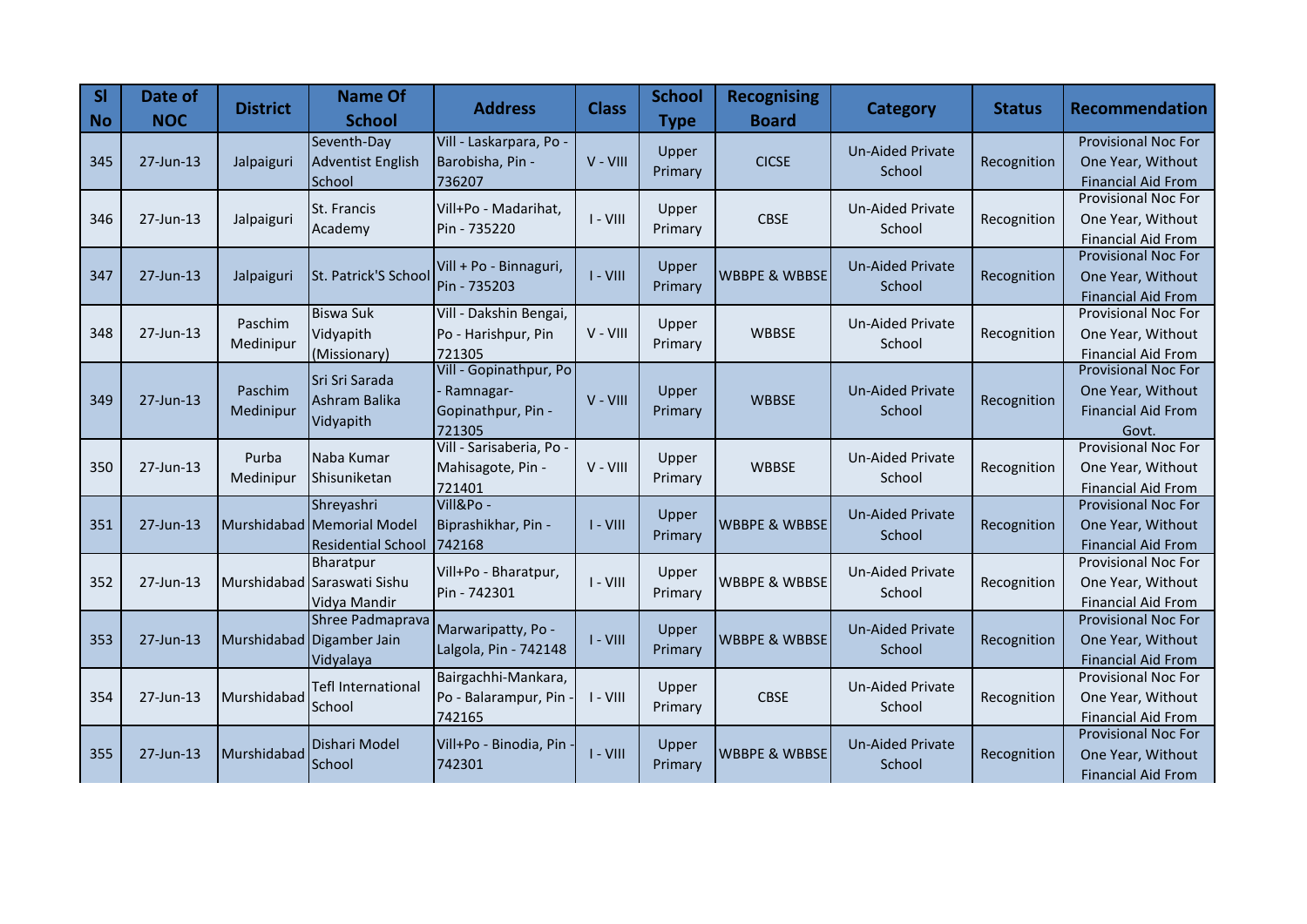| SI<br><b>No</b> | Date of<br><b>NOC</b> | <b>District</b>        | <b>Name Of</b><br><b>School</b>           | <b>Address</b>                                                                                            | <b>Class</b> | <b>School</b><br><b>Type</b> | <b>Recognising</b><br><b>Board</b> | <b>Category</b>                   | <b>Status</b> | <b>Recommendation</b>                                                                 |
|-----------------|-----------------------|------------------------|-------------------------------------------|-----------------------------------------------------------------------------------------------------------|--------------|------------------------------|------------------------------------|-----------------------------------|---------------|---------------------------------------------------------------------------------------|
| 356             | 27-Jun-13             | Murshidabad            | St. Stephen'S<br>Model School             | Salar, Po - Salar, Pin -<br>742401                                                                        | $I - VIII$   | Upper<br>Primary             | <b>WBBPE &amp; WBBSE</b>           | Un-Aided Private<br>School        | Recognition   | <b>Provisional Noc For</b><br>One Year, Without<br><b>Financial Aid From</b>          |
| 357             | 27-Jun-13             | Murshidabad            | <b>Bharatpur St.</b><br>Mary (Eng) School | Bharatpur, Po -<br>Bharatpur, Pin -<br>742301                                                             | $I - VIII$   | Upper<br>Primary             | <b>WBBPE &amp; WBBSE</b>           | <b>Un-Aided Private</b><br>School | Recognition   | <b>Provisional Noc For</b><br>One Year, Without<br><b>Financial Aid From</b>          |
| 358             | 27-Jun-13             | Darjeeling             | Sarada Sishu<br>Teertha, Sevoke<br>Rd.    | 2Nd, Mile, Po -<br>Siliguri, Pin - 734001                                                                 | $I - VIII$   | Upper<br>Primary             | <b>WBBPE &amp; WBBSE</b>           | <b>Un-Aided Private</b><br>School | Recognition   | <b>Provisional Noc For</b><br>One Year, Without<br><b>Financial Aid From</b>          |
| 359             | 27-Jun-13             | Darjeeling             | Nirmaan Vidya<br>Jyoti School             | <b>Near Green View</b><br>Apartment, Lower<br>Bhanu Nagar, Sevoke<br>Road, Po - Siliguri,<br>Pin - 734001 | $I - VIII$   | Upper<br>Primary             | <b>CBSE</b>                        | <b>Un-Aided Private</b><br>School | Recognition   | <b>Provisional Noc For</b><br>One Year, Without<br><b>Financial Aid From</b><br>Govt. |
| 360             | 27-Jun-13             | Murshidabad            | Anej Model<br>Academy                     | Vill-Sekhalipara, Po<br>Bilaspur                                                                          | $I - VIII$   | Upper<br>Primary             | <b>WBBPE &amp; WBBSE</b>           | <b>Un-Aided Private</b><br>School | Recognition   | <b>Provisional Noc For</b><br>One Year, Without<br><b>Financial Aid From</b>          |
| 361             | 27-Jun-13             | Murshidabad            | Pranabananda<br>Vidyapith (Jr. High)      | <b>Bharat Sevashram</b><br>Sangha, Po - Farakka,<br>Pin 742212                                            | V - VIII     | Upper<br>Primary             | <b>WBBSE</b>                       | <b>Un-Aided Private</b><br>School | Recognition   | <b>Provisional Noc For</b><br>One Year, Without<br><b>Financial Aid From</b>          |
| 362             | 27-Jun-13             | Murshidabad Ramkrishna | Nowdapara<br>Sarada                       | Vill - Nowdapara, Po<br>Godagari, Pin -<br>742305                                                         | $I - IV$     | Primary                      | <b>WBBPE</b>                       | Un-Aided Private<br>School        | Recognition   | <b>Provisional Noc For</b><br>One Year, Without<br><b>Financial Aid From</b>          |
| 363             | 27-Jun-13             | Murshidabad            | Vidyasagar Model<br>School                | Vill - Natun<br>Bamnabad, Po -<br>Bamnabad, Pin -                                                         | $I - IV$     | Primary                      | <b>WBBPE</b>                       | <b>Un-Aided Private</b><br>School | Recognition   | <b>Provisional Noc For</b><br>One Year, Without<br><b>Financial Aid From</b>          |
| 364             | 27-Jun-13             | Murshidabad            | Jalangi Adarsha<br>Siksha Niketan         | Vill - Dairpara, Po -<br>Joykrishnapur, Pin -<br>742305                                                   | $I - IV$     | Primary                      | <b>WBBPE</b>                       | Un-Aided Private<br>School        | Recognition   | <b>Provisional Noc For</b><br>One Year, Without<br><b>Financial Aid From</b>          |
| 365             | 27-Jun-13             |                        | Murshidabad Tajmahal Academy              | Vill+Po - Shaikhpara,<br>Pin - 742308                                                                     | $I - IV$     | Primary                      | <b>WBBPE</b>                       | <b>Un-Aided Private</b><br>School | Recognition   | <b>Provisional Noc For</b><br>One Year, Without<br><b>Financial Aid From</b>          |
| 366             | 27-Jun-13             |                        | Murshidabad Boston School                 | Vill - Char<br>Sahebnagar, Po -<br>Borderpara, Pin -                                                      | $I - IV$     | Primary                      | <b>WBBPE</b>                       | <b>Un-Aided Private</b><br>School | Recognition   | <b>Provisional Noc For</b><br>One Year, Without<br><b>Financial Aid From</b>          |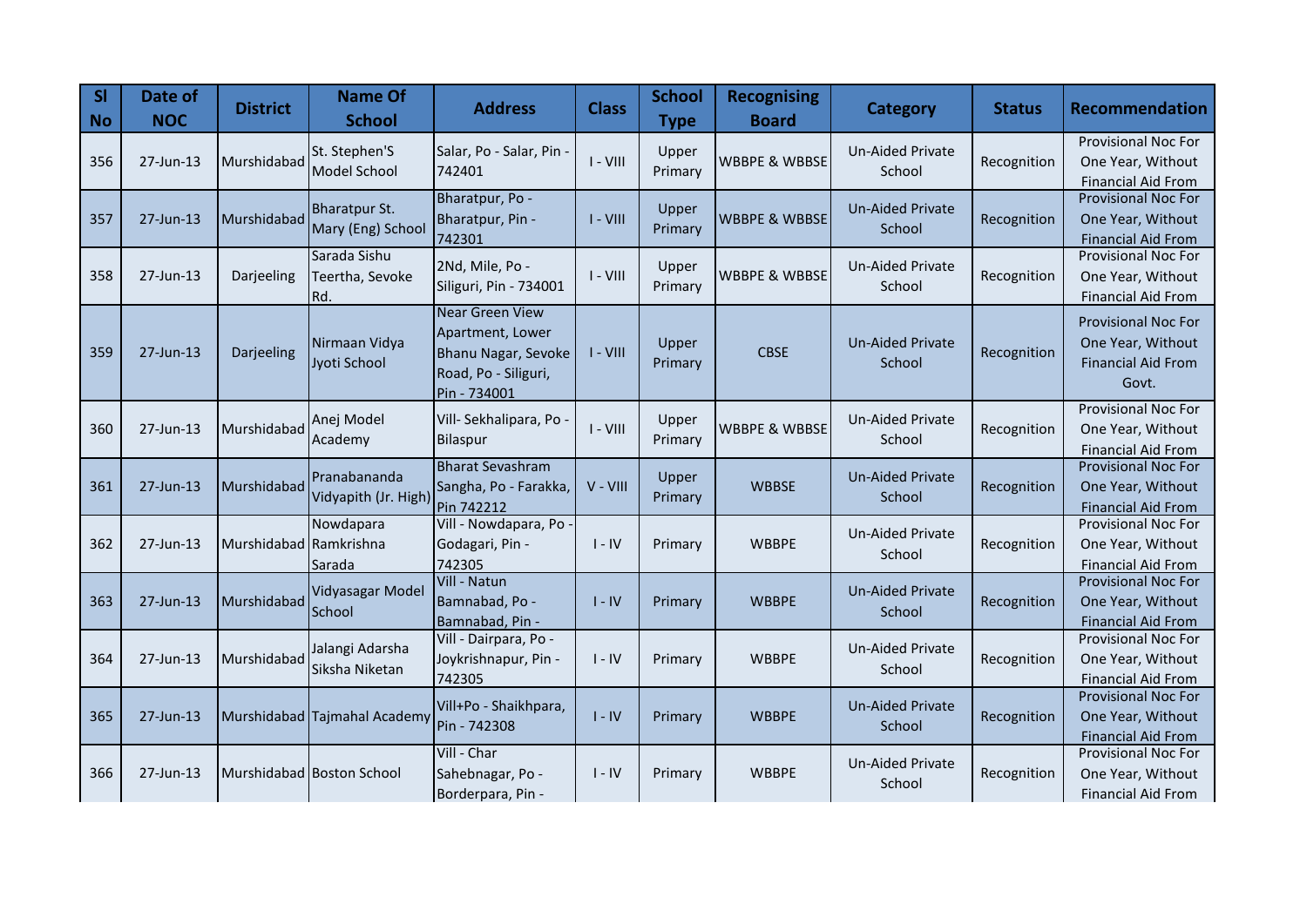| SI<br><b>No</b> | Date of<br><b>NOC</b> | <b>District</b>         | <b>Name Of</b><br><b>School</b>                           | <b>Address</b>                                             | <b>Class</b> | <b>School</b><br><b>Type</b> | <b>Recognising</b><br><b>Board</b> | Category                              | <b>Status</b> | Recommendation                                                                        |
|-----------------|-----------------------|-------------------------|-----------------------------------------------------------|------------------------------------------------------------|--------------|------------------------------|------------------------------------|---------------------------------------|---------------|---------------------------------------------------------------------------------------|
| 367             | 27-Jun-13             | Murshidabad Nabajagaran | <b>Char Doulatpur</b><br>Vidyaniketan                     | Vill - Char Doulatpur,<br>Po - Khemirdiar, Pin -<br>742135 | $I - IV$     | Primary                      | <b>WBBPE</b>                       | <b>Un-Aided Private</b><br>School     | Recognition   | <b>Provisional Noc For</b><br>One Year, Without<br><b>Financial Aid From</b>          |
| 368             | 27-Jun-13             | Murshidabad             | Khidirpur Islamia<br>Madrasah School                      | Vill - Khidirpur, Po -<br>Baruipara, Pin -<br>742165,      | $I - IV$     | Primary                      | <b>WBBPE</b>                       | <b>Un-Aided Private</b><br>School     | Recognition   | <b>Provisional Noc For</b><br>One Year, Without<br><b>Financial Aid From</b>          |
| 369             | 27-Jun-13             | Howrah                  | Upasana Vidyapith                                         | Vill+Po - Udang, Pin<br>711401                             | $I - IV$     | Primary                      | <b>WBBPE</b>                       | <b>Un-Aided Private</b><br>School     | Recognition   | <b>Provisional Noc For</b><br>One Year, Without<br><b>Financial Aid From</b>          |
| 370             | 27-Jun-13             | Paschim<br>Medinipur    | Belda English<br>Medium School                            | $VIII -$<br>Chhotomatkatpur,<br>Po - Belda, Pin -          | $V - VIII$   | Upper<br>Primary             | <b>WBBSE</b>                       | <b>Un-Aided Private</b><br>School     | Recognition   | <b>Provisional Noc For</b><br>One Year, Without<br>Financial Aid From                 |
| 371             | 27-Jun-13             | Bardhaman               | Shree Chaitanya<br><b>Holy Child</b><br>(Athletic) School | Vill+Po -<br>Samudragarh, Po -<br>713519                   | $I - VIII$   | Upper<br>Primary             | <b>WBBPE &amp; WBBSE</b>           | <b>Un-Aided Private</b><br>School     | Recognition   | <b>Provisional Noc For</b><br>One Year, Without<br><b>Financial Aid From</b>          |
| 372             | 27-Jun-13             | Kolkata                 | Tollygunge English Shah Road, Po -<br>School              | 65/2, Prince Anwar<br>Tollygunge, Pin -<br>700033          | $I - IV$     | Primary                      | <b>WBBPE</b>                       | <b>Un-Aided Private</b><br>School     | Recognition   | <b>Provisional Noc For</b><br>One Year, Without<br><b>Financial Aid From</b><br>Govt. |
| 373             | $15$ -Jul- $13$       | Nadia                   | <b>Hari Chand Guru</b><br>Chand<br>Vidyamandir            | Vill - Sarishadanga,<br>Po - Eruli, Pin -<br>741253        | $I - IV$     | Primary                      | <b>WBBPE</b>                       | <b>Jn-Aided Private Schod</b>         | Recognition   | <b>Provisional Noc For</b><br>One Year, Without<br><b>Financial Aid From</b>          |
| 374             | 15-Jul-13             | Nadia                   | F.B. (Faring Sk.-<br>Baseda Bewa)<br>School               | Vill & Po - Bareya, Pin<br>$-741156$                       | $I - VIII$   | Upper<br>Primary             |                                    | WBBPE & WBBSE In-Aided Private School | Recognition   | <b>Provisional Noc For</b><br>One Year, Without<br><b>Financial Aid From</b>          |
| 375             | 15-Jul-13             | Kolkata                 | <b>Bijoy Pramanick</b><br>Institution                     | Vill & Po - Chowbaga,<br>Po - Tiljala, Pin -<br>700105     | $I - IV$     | Primary                      | <b>WBBPE</b>                       | <b>Jn-Aided Private Schod</b>         | Recognition   | Provisional Noc For<br>One Year, Without<br><b>Financial Aid From</b>                 |
| 376             | 15-Jul-13             | Jalpaiguri              | St. Ursula English<br>Medium School                       | Xavier Nagar, Po -<br>Turturi, Pin 736206                  | $I - VIII$   | Upper<br>Primary             | <b>CICSE</b>                       | <b>Jn-Aided Private Schod</b>         | Recognition   | <b>Provisional Noc For</b><br>One Year, Without<br><b>Financial Aid From</b>          |
| 377             | 15-Jul-13             | South 24<br>Parganas    | I.I.M.C. Panchanan<br>Siksha Niketan                      | Purba Jata, Po - Jata<br>Jogendrapur, Pin -<br>743383      | $V - VIII$   | Upper<br>Primary             | <b>WBBSE</b>                       | Un-Aided Private Schod                | Recognition   | <b>Provisional Noc For</b><br>One Year, Without<br><b>Financial Aid From</b>          |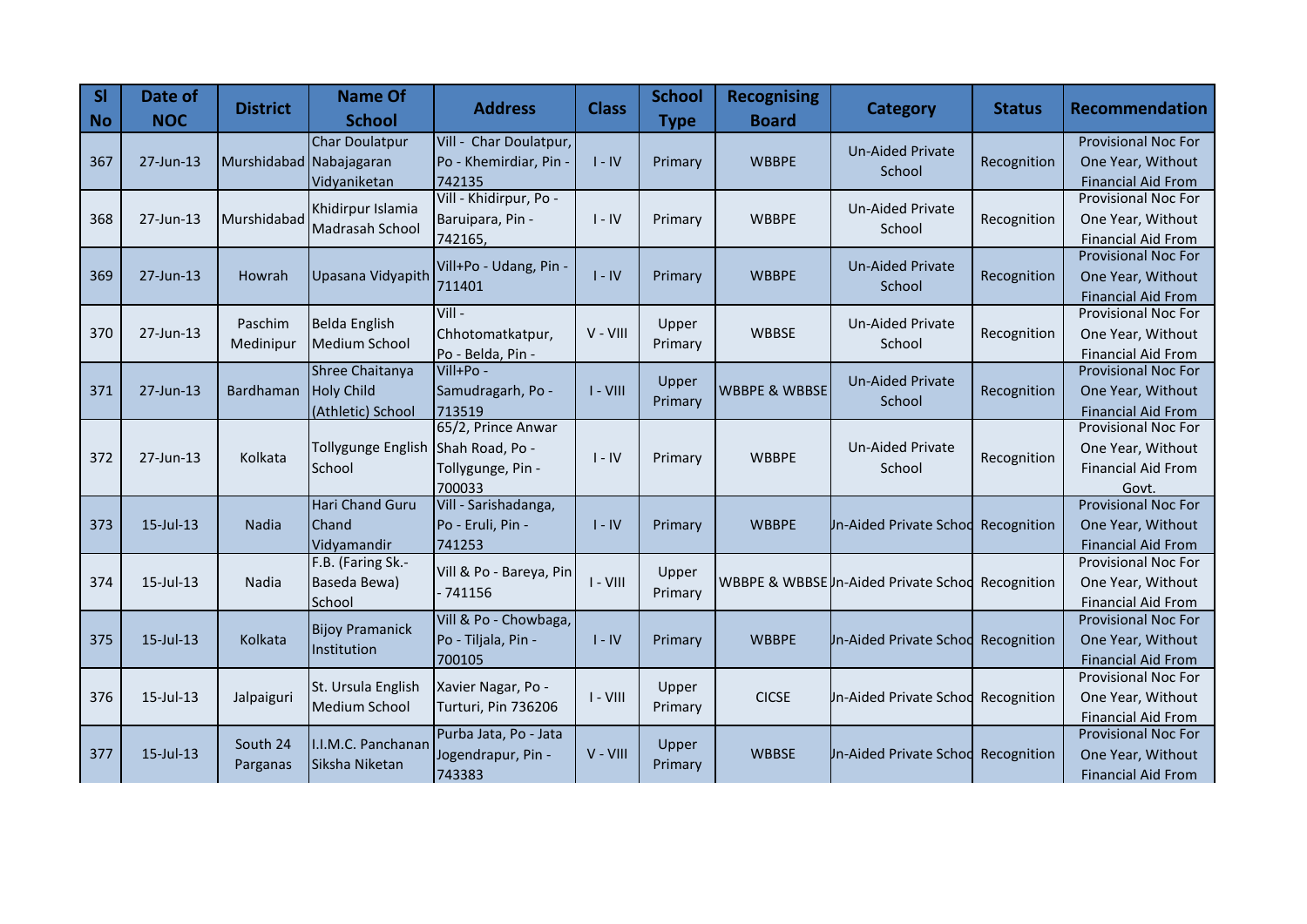| <b>SI</b><br>$\overline{\phantom{a}}$ No | Date of<br><b>NOC</b> | <b>District</b>      | <b>Name Of</b><br><b>School</b>                            | <b>Address</b>                                                          | <b>Class</b> | <b>School</b><br><b>Type</b> | <b>Recognising</b><br><b>Board</b> | <b>Category</b>                       | <b>Status</b> | <b>Recommendation</b>                                                                 |
|------------------------------------------|-----------------------|----------------------|------------------------------------------------------------|-------------------------------------------------------------------------|--------------|------------------------------|------------------------------------|---------------------------------------|---------------|---------------------------------------------------------------------------------------|
| 378                                      | 15-Jul-13             | Kolkata              | Mukta Dhara<br>Nursery And K.G.<br>School                  | Bansdroni Place, Po -<br>Bansdroni, Pin -<br>700070                     | $I - IV$     | Primary                      | <b>WBBPE</b>                       | <b>Jn-Aided Private Schod</b>         | Recognition   | <b>Provisional Noc For</b><br>One Year, Without<br><b>Financial Aid From</b>          |
| 379                                      | 15-Jul-13             | Murshidabad          | Murshidabad<br><b>Model School</b>                         | Vill - Dhanirampur,<br>Po - Shibnagar, Pin -<br>742306                  | $I - VIII$   | Upper<br>Primary             |                                    | WBBPE & WBBSE In-Aided Private School | Recognition   | <b>Provisional Noc For</b><br>One Year, Without<br><b>Financial Aid From</b>          |
| 380                                      | 15-Jul-13             | Murshidabad          | Junior Madrasah                                            | Kantabari Minority Vill - Malopara, Po -<br>Rajapur, Pin - 742306       | $I - VIII$   | Upper<br>Primary             |                                    | WBBPE & WBBSE In-Aided Private School | Recognition   | <b>Provisional Noc For</b><br>One Year, Without<br><b>Financial Aid From</b>          |
| 381                                      | 15-Jul-13             |                      | Vivekananda<br>Murshidabad Nivedita Mission<br>H.S. School | Town Centre, Po -<br>Jiaganj, Pin - 742123                              | V - VIII     | Upper<br>Primary             | <b>WBBSE</b>                       | <b>Jn-Aided Private Schod</b>         | Recognition   | Provisional Noc For<br>One Year, Without<br><b>Financial Aid From</b>                 |
| 382                                      | 15-Jul-13             | Murshidabad          | <b>Babupur Shishu</b><br>Kalyan Madrasah                   | Vill - Babupur, Po -<br>Gangaprosad, Pin -<br>742213                    | $I - VIII$   | Upper<br>Primary             |                                    | WBBPE & WBBSE In-Aided Private Schoo  | Recognition   | <b>Provisional Noc For</b><br>One Year, Without<br><b>Financial Aid From</b>          |
| 383                                      | 15-Jul-13             | Murshidabad          | Jogendra Narayan<br>Jr. High School                        | Srimantapur, Po -<br>Lalgola, Pin - 742148                              | $V - VIII$   | Upper<br>Primary             | <b>WBBSE</b>                       | <b>Jn-Aided Private Schod</b>         | Recognition   | <b>Provisional Noc For</b><br>One Year, Without<br><b>Financial Aid From</b>          |
| 384                                      | $15$ -Jul-13          | Murshidabad Suryadoy | Gopinathpur<br>Vidyapith                                   | Vill+Po -<br>Gopinathpur, Pin -<br>742134                               | $I - VIII$   | Upper<br>Primary             |                                    | WBBPE & WBBSE In-Aided Private School | Recognition   | Provisional Noc For<br>One Year, Without<br><b>Financial Aid From</b>                 |
| 385                                      | 15-Jul-13             | Murshidabad Adarsha  | Kamaladevi<br>Vidyaniketan                                 | Vill - Haridasmati<br>(Krishnamati), Po -<br>Berhampur, Pin -<br>742101 | $I - VIII$   | Upper<br>Primary             |                                    | WBBPE & WBBSE In-Aided Private Schod  | Recognition   | <b>Provisional Noc For</b><br>One Year, Without<br><b>Financial Aid From</b><br>Govt. |
| 386                                      | $15$ -Jul-13          |                      | Laxmijola Ebrahim<br>Murshidabad Mandal Model<br>Madrasah  | Vill - Laxmijola, Po -<br>Kulgachi, Pin -<br>742213                     | $I - VIII$   | Upper<br>Primary             |                                    | WBBPE & WBBSEUn-Aided Private Schod   | Recognition   | <b>Provisional Noc For</b><br>One Year, Without<br><b>Financial Aid From</b>          |
| 387                                      | $15$ -Jul-13          | Murshidabad          | New All-Ameen<br><b>Mission</b>                            | Vill - Siddinagar, Po -<br>Daulatabad, Pin<br>742302                    | $I - VIII$   | Upper<br>Primary             |                                    | WBBPE & WBBSE In-Aided Private School | Recognition   | <b>Provisional Noc For</b><br>One Year, Without<br><b>Financial Aid From</b>          |
| 388                                      | 15-Jul-13             |                      | Haji Ayub<br>Murshidabad Memorial Public<br>School         | Vill+Po - Barua,<br>Beldanga, Pin -<br>742189                           | $I - VIII$   | Upper<br>Primary             |                                    | WBBPE & WBBSE In-Aided Private Schod  | Recognition   | Provisional Noc For<br>One Year, Without<br><b>Financial Aid From</b>                 |